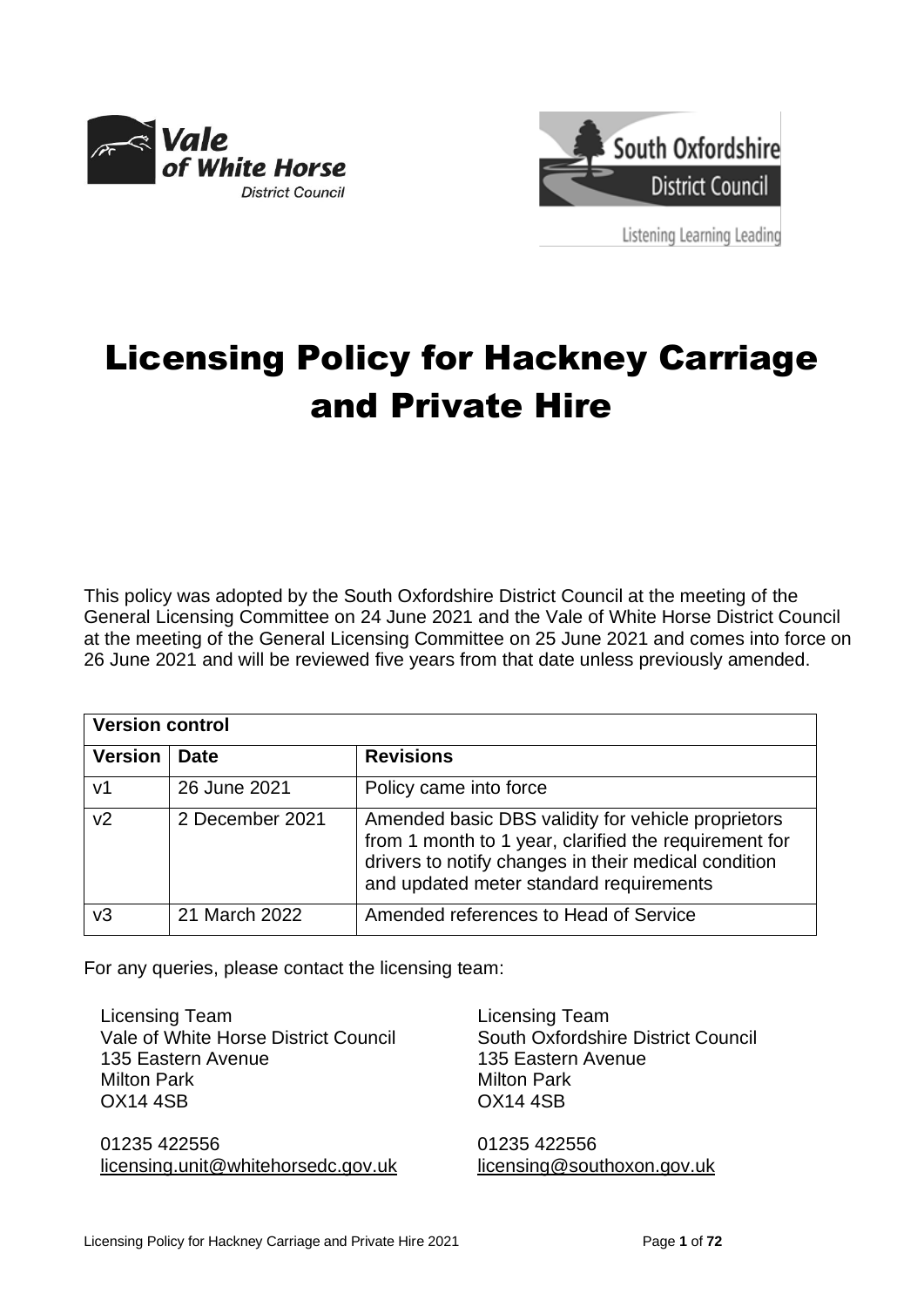#### **Contents**

| 1. | <b>Introduction</b>                                                                                                                                                                                                                                                                                                                                                                                                                                                                       | 5                                                                                                  |
|----|-------------------------------------------------------------------------------------------------------------------------------------------------------------------------------------------------------------------------------------------------------------------------------------------------------------------------------------------------------------------------------------------------------------------------------------------------------------------------------------------|----------------------------------------------------------------------------------------------------|
| 2. | Legislation and best practice guidance                                                                                                                                                                                                                                                                                                                                                                                                                                                    | 6                                                                                                  |
| 3. | <b>Applications for licences</b>                                                                                                                                                                                                                                                                                                                                                                                                                                                          | 6                                                                                                  |
| 4. | Guidance on suitability to hold a licence                                                                                                                                                                                                                                                                                                                                                                                                                                                 | 8                                                                                                  |
| 5. | <b>Change of details</b>                                                                                                                                                                                                                                                                                                                                                                                                                                                                  | 9                                                                                                  |
| 6. | <b>Enforcement</b>                                                                                                                                                                                                                                                                                                                                                                                                                                                                        | 9                                                                                                  |
| 7. | Hackney carriages and private hire vehicles<br>Applications for vehicle licences<br>Criminal record checks<br>Limitation of numbers<br>Specifications and conditions<br>Vehicle emissions<br>Accessible vehicles<br>Vehicle testing<br><b>Tariff</b><br>Signage and advertising<br>Livery<br>Plate exemption for private hire vehicles<br>CCTV and security measures<br>Stretched limousines and special vehicles<br>Funeral and wedding vehicles<br><b>Transfers</b><br><b>Accidents</b> | 10<br>10<br>11<br>11<br>11<br>12<br>12<br>13<br>14<br>14<br>14<br>15<br>15<br>15<br>16<br>16<br>16 |
| 8. | Hackney carriage and private hire drivers<br>Grant and renewal of licences<br>Age and experience<br>Right to work in the UK<br><b>Medical examination</b><br>Criminal record checks<br><b>DVLA Licence and Checks</b><br><b>Practical Driving Assessment</b><br>English language proficiency<br>Knowledge test<br><b>Disability Awareness Training</b><br><b>Safeguarding Training</b><br>Behaviour and conduct of drivers                                                                | 16<br>16<br>17<br>17<br>17<br>18<br>19<br>20<br>20<br>20<br>21<br>21<br>21                         |
| 9. | <b>Private hire operators</b><br>Requirements and obligations<br>Grant and renewal of licences<br>Criminal record checks<br>Right to work in the UK<br>Knowledge Test<br><b>Disability Awareness Training</b><br><b>Safeguarding Training</b><br>Conditions                                                                                                                                                                                                                               | 22<br>22<br>22<br>22<br>23<br>23<br>24<br>24<br>24                                                 |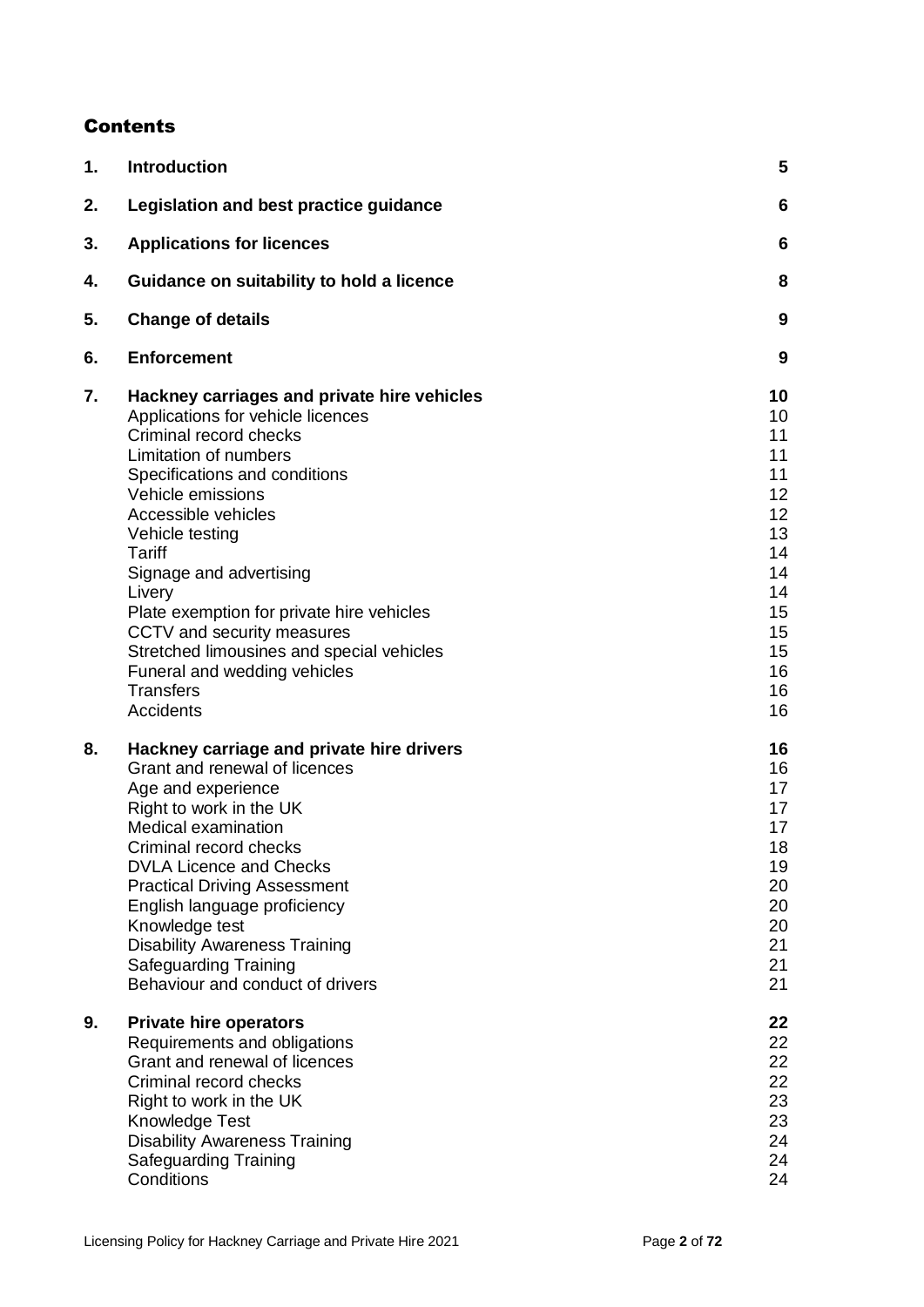| <b>Operator Base</b>                                                          | 24 |
|-------------------------------------------------------------------------------|----|
| Sub-contracting                                                               | 25 |
| <b>Trading names</b>                                                          | 25 |
| Data protection                                                               | 25 |
| Record keeping                                                                | 25 |
| <b>Appendix A - Hackney Carriage Specification and Licence Conditions</b>     | 26 |
| Specification                                                                 | 26 |
| Vehicle emissions and testing requirements                                    | 27 |
| Equipment                                                                     | 27 |
| Condition of the vehicle                                                      | 28 |
| Insurance and other documentation                                             | 28 |
| Licence plates                                                                | 28 |
| Taxi signs, livery and advertising                                            | 28 |
| Audio, CCTV, video or surveillance systems                                    | 29 |
| Smoke free vehicles                                                           | 29 |
| Meters and tariff card                                                        | 29 |
| <b>Trailers</b>                                                               | 30 |
| <b>Accessible Vehicles - Specification</b>                                    | 30 |
| Accessible Vehicles - Equipment and Anchorage                                 | 30 |
| Lost property                                                                 | 31 |
| Reporting to the council                                                      | 32 |
| Hackney carriages and pre-booked journeys                                     | 32 |
| <b>Appendix B - Private Hire Vehicle Specification and Licence Conditions</b> | 33 |
| Specification                                                                 | 33 |
| Vehicle emission and testing requirements                                     | 34 |
| Equipment                                                                     | 34 |
| Condition of the vehicle                                                      | 35 |
| Insurance and other documentation                                             | 35 |
| Licence plates                                                                | 35 |
| Private hire signs and advertising                                            | 35 |
| Audio, CCTV, video or surveillance systems                                    | 36 |
| Smoke free vehicles                                                           | 36 |
| <b>Meters</b>                                                                 | 36 |
| <b>Trailers</b>                                                               | 36 |
| <b>Accessible Vehicles - Specification</b>                                    | 37 |
| Accessible Vehicles - Equipment and Anchorage                                 | 37 |
| Specification for special vehicles                                            | 38 |
| Lost property                                                                 | 39 |
| Reporting to the council                                                      | 39 |
| <b>Appendix C - Hackney Carriage Roof Signs</b>                               | 41 |
| <b>Appendix D - Operator Licence Conditions</b>                               | 43 |
| <b>Appendix E - Driver Licence Conditions and Code of Conduct</b>             | 45 |
| <b>Appendix F - Guidance on Suitability of Applicants</b>                     | 47 |
| Overview                                                                      | 47 |
| <b>Taxi Drivers</b>                                                           | 47 |
| <b>Private Hire Operators</b>                                                 | 51 |
| <b>Vehicle Proprietors</b>                                                    | 52 |
| Guidance on Determination                                                     | 53 |
| Crimes resulting in death                                                     | 57 |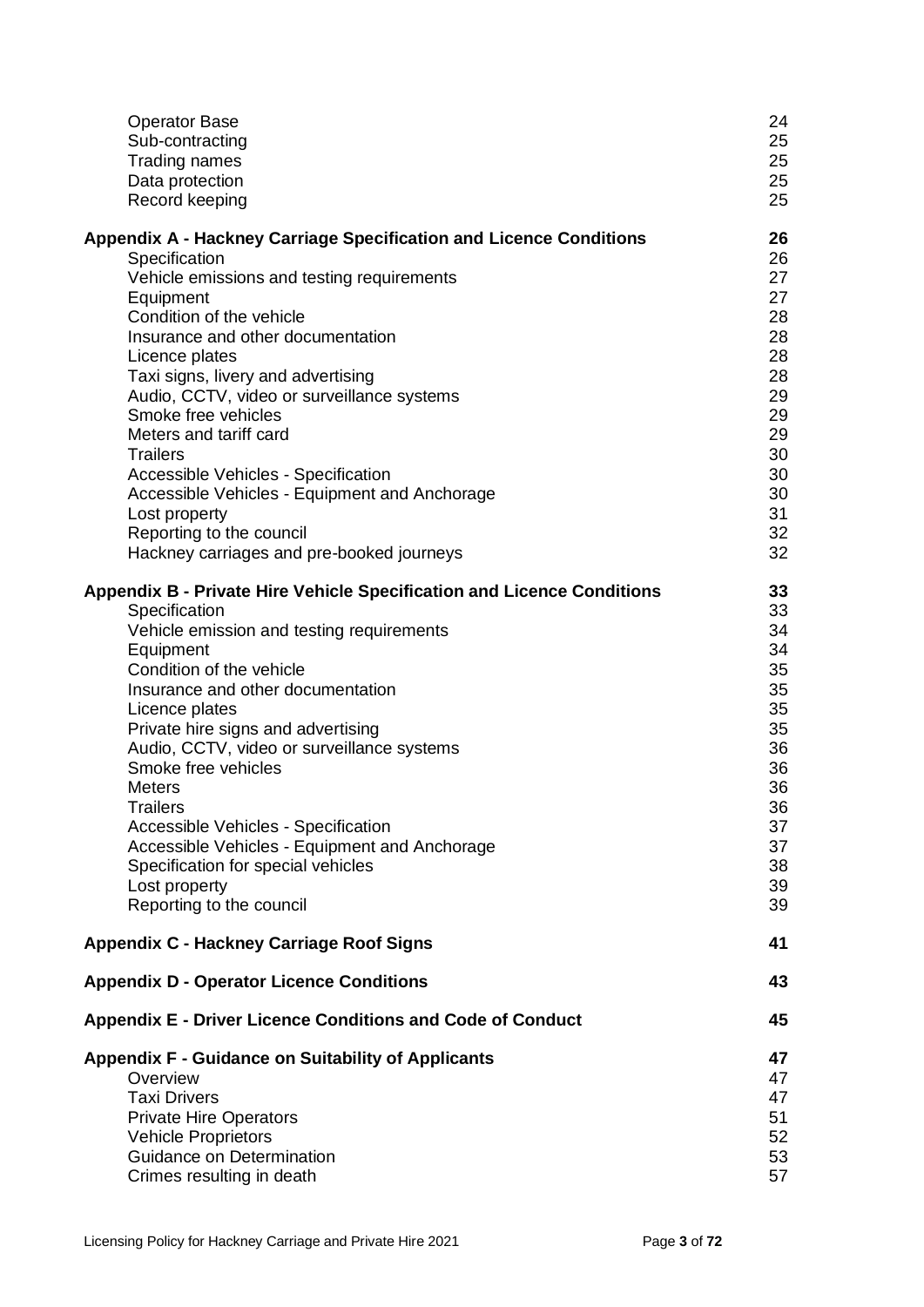| Exploitation                                                                     | 57 |  |
|----------------------------------------------------------------------------------|----|--|
| Offences involving violence                                                      | 57 |  |
| Possession of a weapon                                                           | 57 |  |
| Sex and indecency offences                                                       | 57 |  |
| <b>Dishonesty</b>                                                                | 57 |  |
| Drugs                                                                            | 57 |  |
| <b>Discrimination</b>                                                            | 58 |  |
| Motoring convictions                                                             | 58 |  |
| Drink/drug driving or using a hand held phone or hand held device whilst driving | 58 |  |
| Other motoring offences                                                          | 58 |  |
| Hackney carriage and private hire offences                                       | 58 |  |
| Vehicle use offences                                                             | 58 |  |
| <b>Appendix G - Penalty Points Scheme</b>                                        | 60 |  |
| Appendix H - Safeguarding vulnerable adults and children                         | 62 |  |
| <b>Appendix I - Disability awareness</b>                                         | 66 |  |
| Appendix J - Approval of advertising on licensed vehicles                        |    |  |
| Appendix K - Glossary of Terms                                                   |    |  |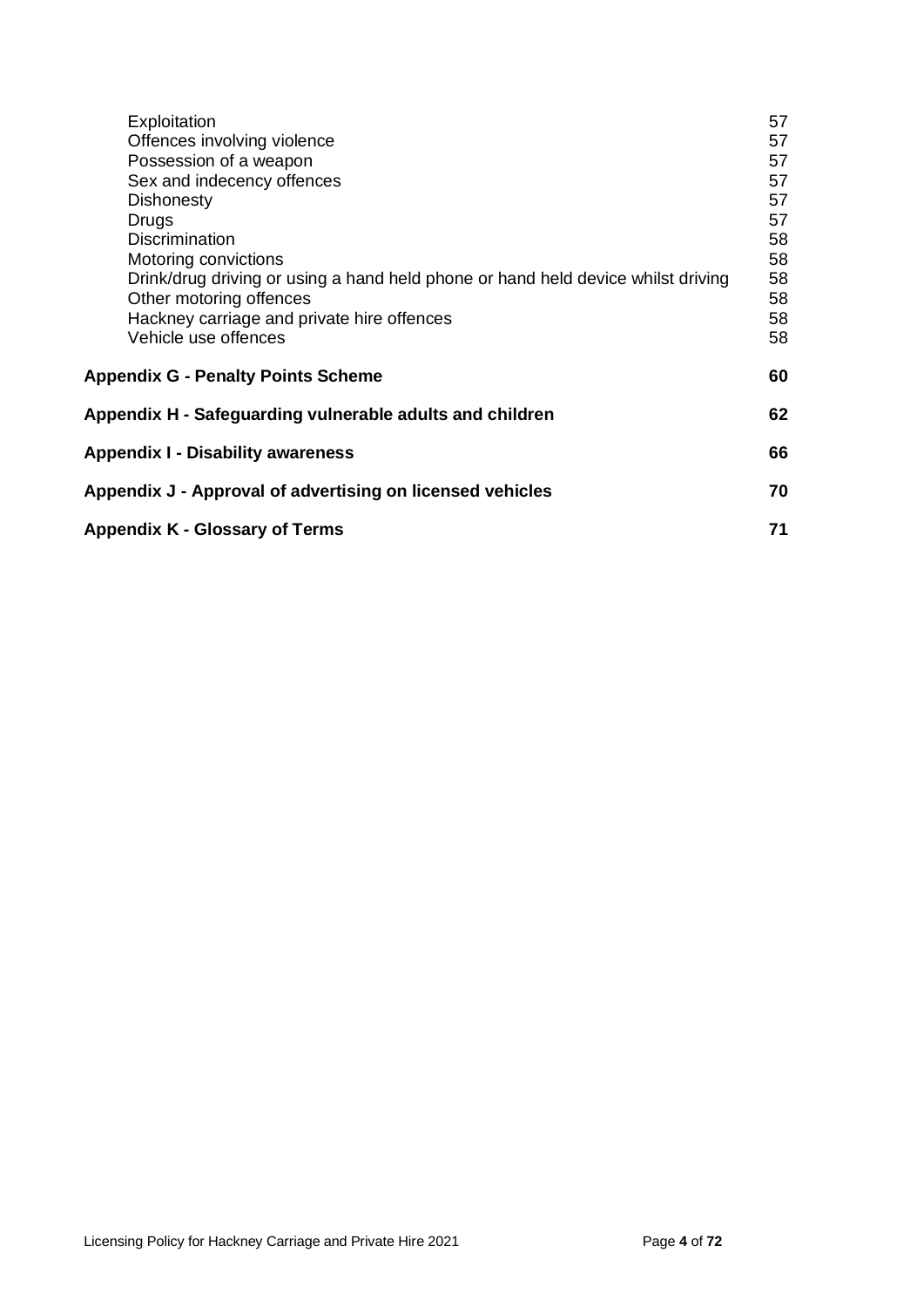# <span id="page-4-0"></span>1. Introduction

- 1.1 This policy statement has four main purposes, which are:
	- **to confirm to members** of the General Licensing Committees the boundaries and powers of the councils and the parameters within which to make decisions
	- **to inform licence applicants** of the parameters within which the councils will make licensing decisions and therefore how licensed operators, drivers and vehicles can operate within the area of the council which licenses them
	- **to inform local residents and businesses** of the parameters within which the councils will make licensing decisions and therefore how their needs will be addressed
	- **to support a case in a court of law** where either council must show how it arrived at its licensing decisions.
- 1.2 In setting out this joint policy, the councils seek to promote the following objectives:
	- the protection of public health and safety
	- the maintenance of a professional and respected hackney carriage and private hire trade
	- access to an efficient and effective transport service
	- the protection of the environment.

1.3 The aim of the licensing process is primarily to protect the public as well as to ensure that the public have reasonable access to these services, because of the part they play in local transport provision. It is important that the councils' hackney carriage and private hire licensing powers are used to ensure that licensed vehicles in the district are safe, comfortable, properly insured and available where and when required.

1.4 Hackney carriage and private hire vehicles have a specific role to play in an integrated transport system. They can provide demand responsive services in situations where public transport is either not available (for example in rural areas, or outside 'normal' hours of operation such as in the evenings or on Sundays), and/or for those with mobility difficulties.

1.5 This policy contains information about legal requirements, government guidance, council policy, procedures and standards. It has been produced pursuant to the powers conferred by the Local Government (Miscellaneous Provisions) Act 1976, the Town Police Clauses Acts 1847 and 1889, the Public Health Act 1875 and the Local Government Act 1972 which place on the councils the duty to carry out licensing functions in respect of hackney carriage and private hire vehicles, drivers and operators.

1.6 In exercising their discretion in carrying out their regulatory functions, the councils will have regard to this policy document and the objectives set out above. Notwithstanding the existence of this policy, each application or enforcement measure will be considered on its own merits. Where it is necessary for either of the councils to depart substantially from this policy, clear and compelling reasons must be given for doing so.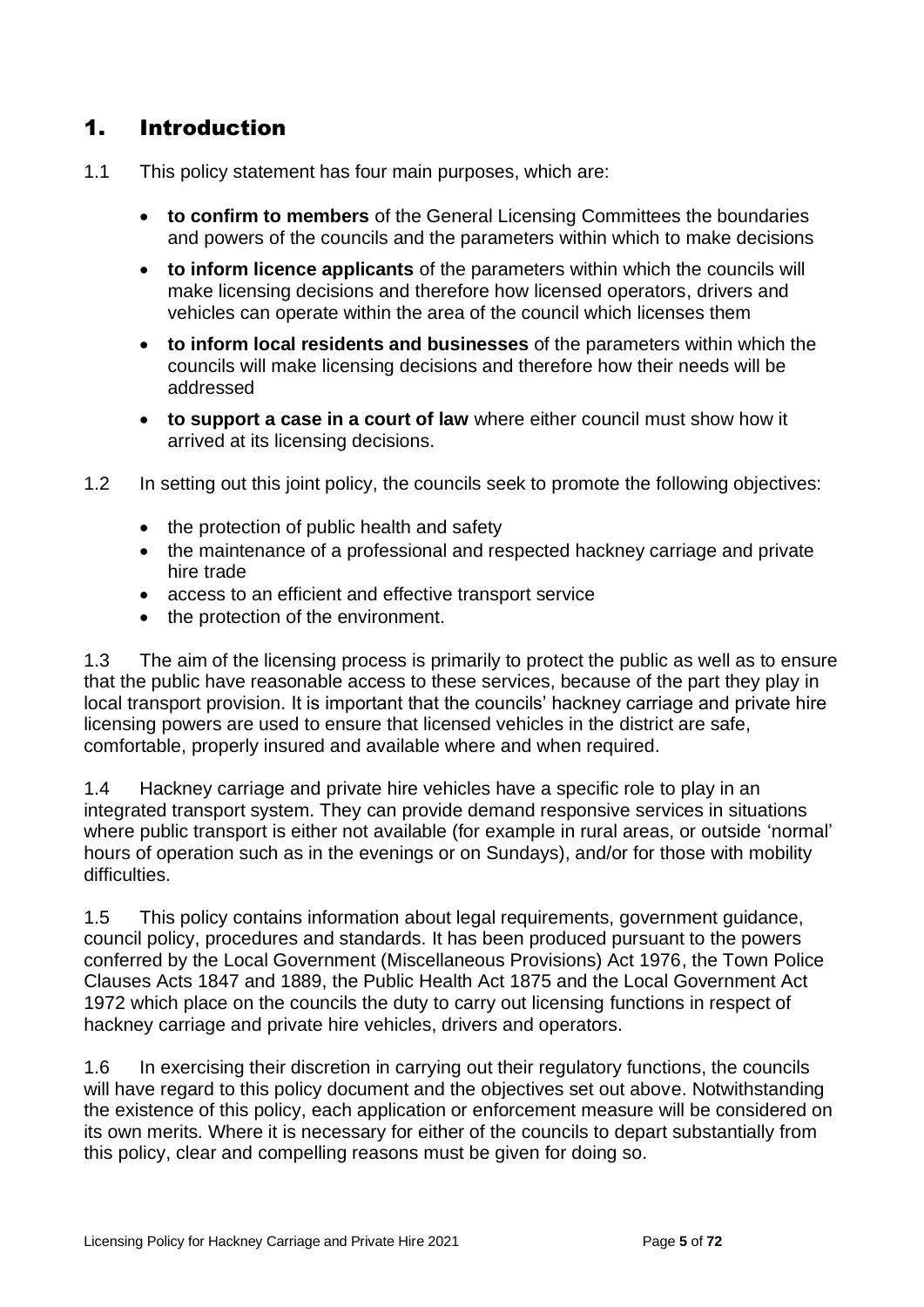1.7 This policy will remain in existence for a period of five years, during which time it shall be kept under review and revised as necessary. The Head of Legal and Democratic in consultation with the Chairs of the General Licensing Committees is authorised to make minor administrative amendments to the policy where necessary, and to amend the policy to reflect any changes in legislation, statutory guidance or similar.

1.8 The policy provides guidance for applicants, drivers and operators to assist them with the application processes and operation of their business. This guidance, application forms and current fees are also available on the relevant council website. In order to ensure that the most up to date version is used, applicants and licence holders should not store these forms on their own system but should download the latest version of a form when it is required.

# <span id="page-5-0"></span>2. Legislation and best practice guidance

2.1 All licence holders must comply with the provisions relating to hackney carriage and private hire drivers and vehicles contained in legislation, including but not limited to the following:

- Town Police Clauses Act 1847
- Part II Local Government (Miscellaneous Provisions) Act 1976
- Equality Act 2010

2.2 The Department for Transport (DfT) has national responsibility for hackney carriage and private hire legislation in England and Wales and produced best practice guidance for local licensing authorities in March 2010. The DfT guidance states local authorities will "decide for themselves the extent to which they wish to make use of it or adapt it to suit their own purposes". The document recognises that licensing authorities may reach their own decisions both on overall policies and on individual licensing matters, in the light of their own circumstances. The councils have taken account of the DfT guidance to shape this policy. In addition, the councils have taken account of the Statutory Taxi and Private Hire Vehicle Standards published by the DfT in July 2020.

2.3 In adopting this policy the councils have had regard to the likely costs of implementation and have endeavoured to strike a balance between the financial interests of the trade and the protection of the travelling public.

2.4 This policy also takes account of the legislative basis of the councils' taxi licensing powers, contained in the Town Police Clauses Act 1847 and 1889, the Public Health Act 1875, the Local Government Act 1972 and the Local Government (Miscellaneous Provisions) Act 1976 as amended, which the councils have both adopted.

# <span id="page-5-1"></span>3. Applications for licences

3.1 The councils require that applications for hackney carriage/private hire licences must be made on the prescribed application form which is available on the relevant council's website or using the relevant council's electronic application procedure. The councils' websites will provide guidance to assist in the completion of the application.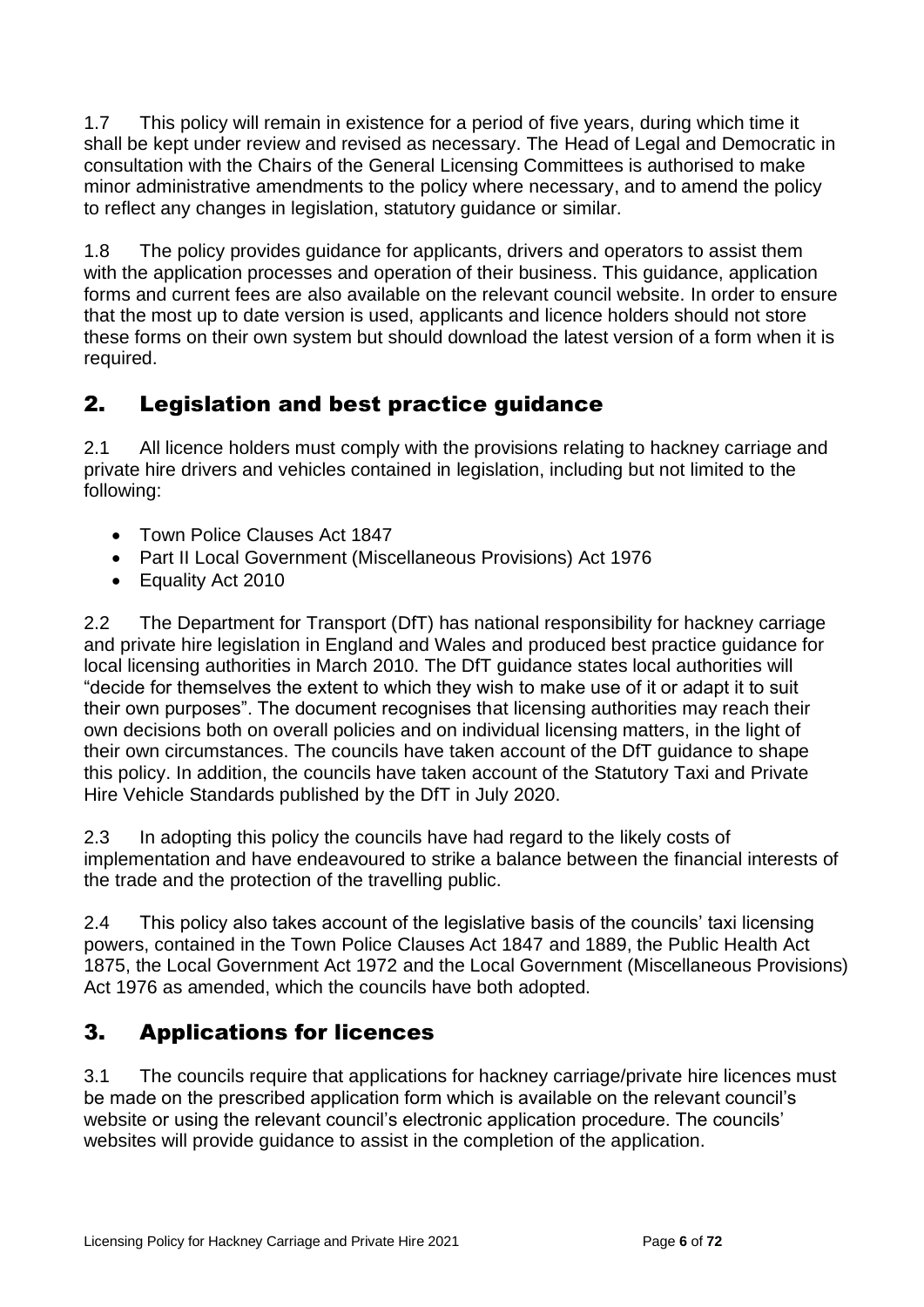3.2 The licence fees payable to the relevant council are subject to annual review and will be published together with other council licensing fees on the relevant council's website. This may include charges for applicants who fail to attend appointments, knowledge tests, training sessions, etc.

3.3 The councils will consider all applications on their own merits once they are satisfied that the application is complete. Incomplete or missing documentation or evidence may result in the application being rejected. Any application that is not completed within 6 months may be treated as withdrawn.

3.4 Where an applicant is unable to demonstrate that they fulfil the requirements of this policy, applications will normally be refused. It may be that, having regard to the particular circumstances, it would be right to depart from the policy. Applications will be determined in accordance with the current scheme of delegation. In some cases, the Head of Legal and Democratic may refer applications or existing licence holders to a Licensing Panel for consideration.

3.5 The applicant will be given an opportunity to make representations and these will be taken into account by the decision maker/s.

3.6 If a matter is referred to a panel for consideration, the applicant or licence holder will be advised of the date, time and venue of the panel. The proceedings and terms of reference of the licensing panel are set out on the councils' websites.

3.7 Where a decision is made to refuse to grant or renew, or to suspend or revoke a licence, the applicant or licence holder will be advised in the decision notice of their rights of appeal.

3.8 The councils will aim to send a reminder to licence holders before their licence expires in order to assist them in prompt submission of renewal applications. Please note, the councils are not obliged to do this and the responsibility of ensuring licences do not expire remains with the licence holder. Applicants must therefore allow adequate time for the processing of their renewal applications. The council is not responsible for delays due to the actions of external bodies such as the Disclosure and Barring Service (DBS).

3.9 If an application to renew a licence is received late, the licence may expire before a new one can be issued. For operators, this will mean they are no longer permitted to take bookings until a new licence has been granted. For vehicles, the vehicle must not be used for the carriage of passengers for hire and reward until a new licence has been granted. For drivers, they will not be permitted to drive any vehicles licensed by the relevant council until a new licence has been granted.

3.10 The councils may share information with other public bodies such as other councils, the police, Home Office Immigration Compliance Enforcement, Driver and Vehicle Licensing Agency (DVLA) and HM Revenue and Customs (HMRC). Information will only be released in response to a properly made formal request and where there is a valid reason to do so, for example investigation of a criminal offence. The privacy notice relating to applicants for licences and licence holders can be found on the councils' websites.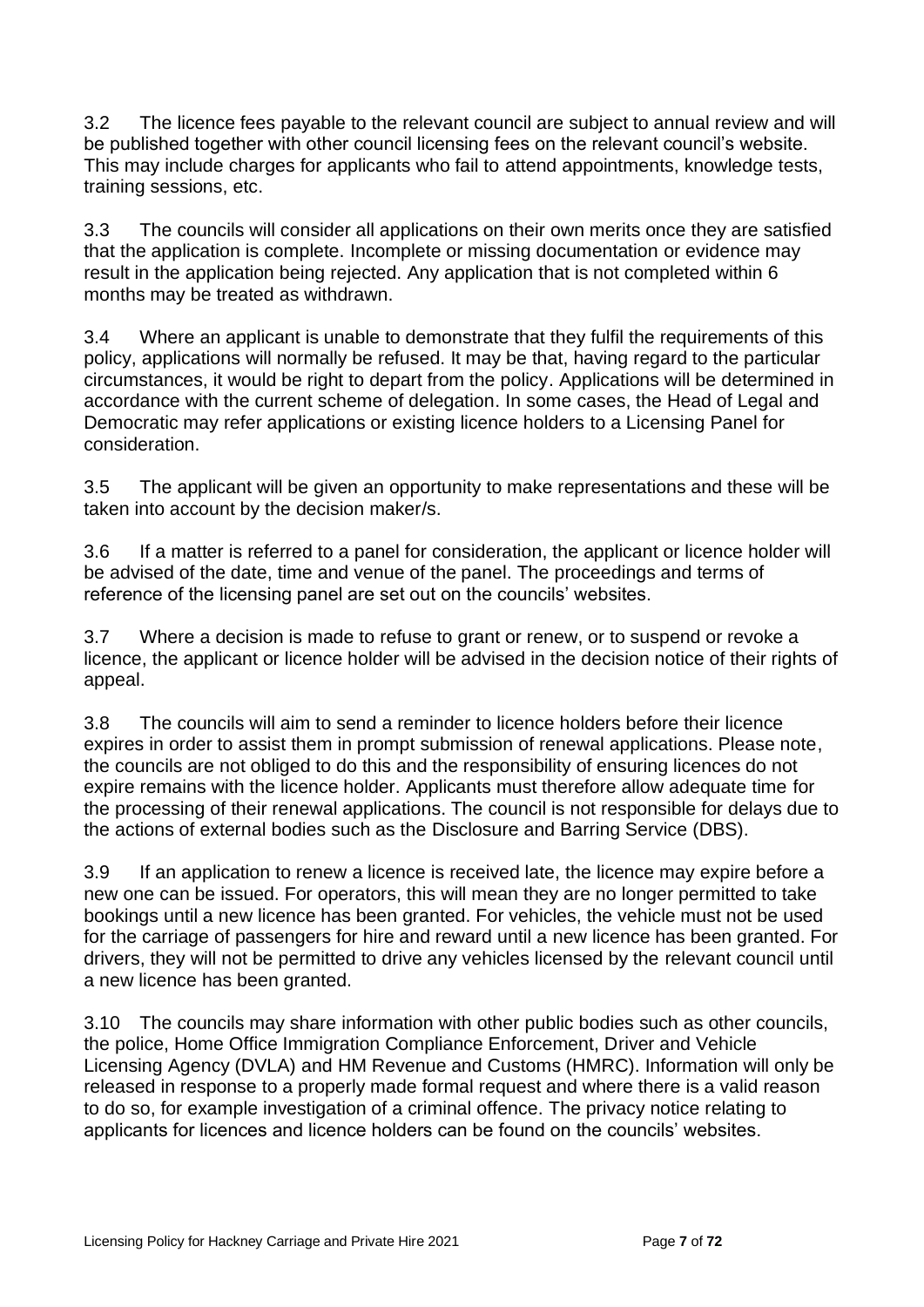3.11 Where drivers have been licensed with other authorities, we will carry out checks with those authorities for any information that may be relevant to the application being considered. In addition, the councils will use the National Anti-Fraud Network's national register of taxi and private hire vehicle driver licence refusals and revocations (known as 'NR3'), to share information and mitigate the risk of non-disclosure of relevant information by applicants.

# <span id="page-7-0"></span>4. Guidance on suitability to hold a licence

4.1 When considering whether a person is fit and proper to hold a licence (which includes both new and renewal applicants, and existing licence holders), the councils shall take into account the Institute of Licensing Guidance on determining the suitability of applicants and licensees in the hackney and private hire trades ('the Guidance'), an extract of which can be found at Appendix F. The document applies to all vehicle, driver and operator licence holders and applicants. The full document is available on the councils' websites.

4.2 The DfT Statutory Taxi and Private Hire Vehicle Standards states as follows:

Licensing authorities have a duty to ensure that any person to whom they grant a taxi or private hire vehicle driver's licence is a 'fit and proper' person to be a licensee. It may be helpful when considering whether an applicant or licensee is fit and proper to pose oneself the following question:

#### **Without any prejudice, and based on the information before you, would you allow a person for whom you care, regardless of their condition, to travel alone in a vehicle driven by this person at any time of day or night?**

If, on the balance of probabilities, the answer to the question is 'no', the individual should not hold a licence.

Licensing authorities have to make difficult decisions but … the safeguarding of the public is paramount. All decisions on the suitability of an applicant or licensee should be made on the balance of probability. This means that an applicant or licensee should not be 'given the benefit of doubt'. If the committee or delegated officer is only "50/50" as to whether the applicant or licensee is 'fit and proper', they should not hold a licence. The threshold used here is lower than for a criminal conviction (that being beyond reasonable doubt) and can take into consideration conduct that has not resulted in a criminal conviction.

4.3 Applicants who have had a licence revoked or an application refused by the councils or any other local authority will not be licensed for a minimum of 5 years after the date of the revocation or refusal.

4.4 All licence holders must report all new convictions, cautions, warnings, reprimands, anti-social behaviour orders, community protection notices, criminal behaviour orders, community service orders, restraining orders, fixed penalties (including traffic offences), driver education courses and any disqualifications from driving in writing within 48 hours from the date of formal notification.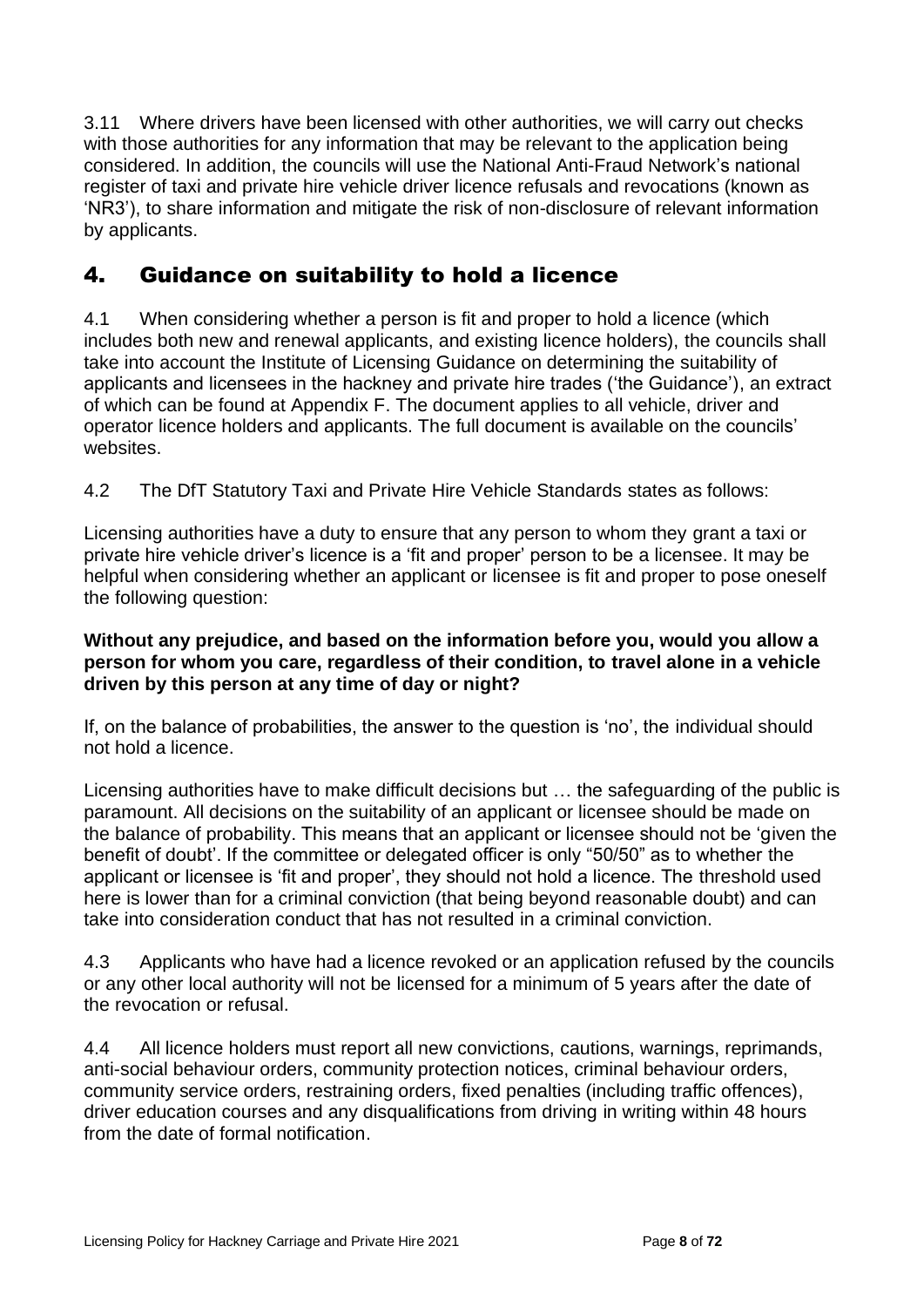4.5 All licence holders are required to inform the relevant council in writing within 48 hours if they are arrested, formally interviewed as a suspect or charged with an offence by the police or other enforcement body. This is to allow the council to be aware of any public safety concerns and to take appropriate action. Failing to notify the council may result in additional enforcement action against the licence.

4.6 A licence may be revoked with immediate effect pending the outcome of any investigation or trial where a licensed driver has been arrested or charged with a serious offence. Serious offences can include but are not limited to:

- Driving or being in charge of a vehicle whilst under the influence of drink or drugs
- A drug related offence
- An offence of a sexual nature
- An offence involving violence
- An offence involving dishonesty

A licence may also be revoked with immediate effect where information received raises grave doubts as to the fitness of a driver, regardless of whether criminal charges are brought. In all cases the licence holder will be given an opportunity to make representations and these will be taken into account by the decision maker/s.

# <span id="page-8-0"></span>5. Change of details

5.1 All licence holders must notify the relevant council in writing of any change of name, postal address, email address or telephone number during the period of the licence within seven days of the change taking place.

5.2 It is recommended that all licence holders notify the council if they are likely to be unable to be contacted for more than four weeks. This may help to prevent unnecessary suspension or revocation of licences.

# <span id="page-8-1"></span>6. Enforcement

6.1 Enforcement is part of the overall licensing control process exercised by the councils and is taken to:

- ensure public safety
- maintain standards within the trade
- support the policies of the council
- respond to complaints
- support partnerships with neighbouring local authorities, and other agencies such as the police and Driver and Vehicle Standards Agency (DVSA)

6.2 All enforcement will be proportionate, transparent and in accordance with our enforcement policy. While the ultimate authority is the court, the expectation is that enforcement will be carried out by licensing officers overseen by the General Licensing Committees and their associated panels. The councils will ensure that the policy and its enforcement system meet the objectives set out in the policy whilst avoiding undue burden and costs upon licence holders.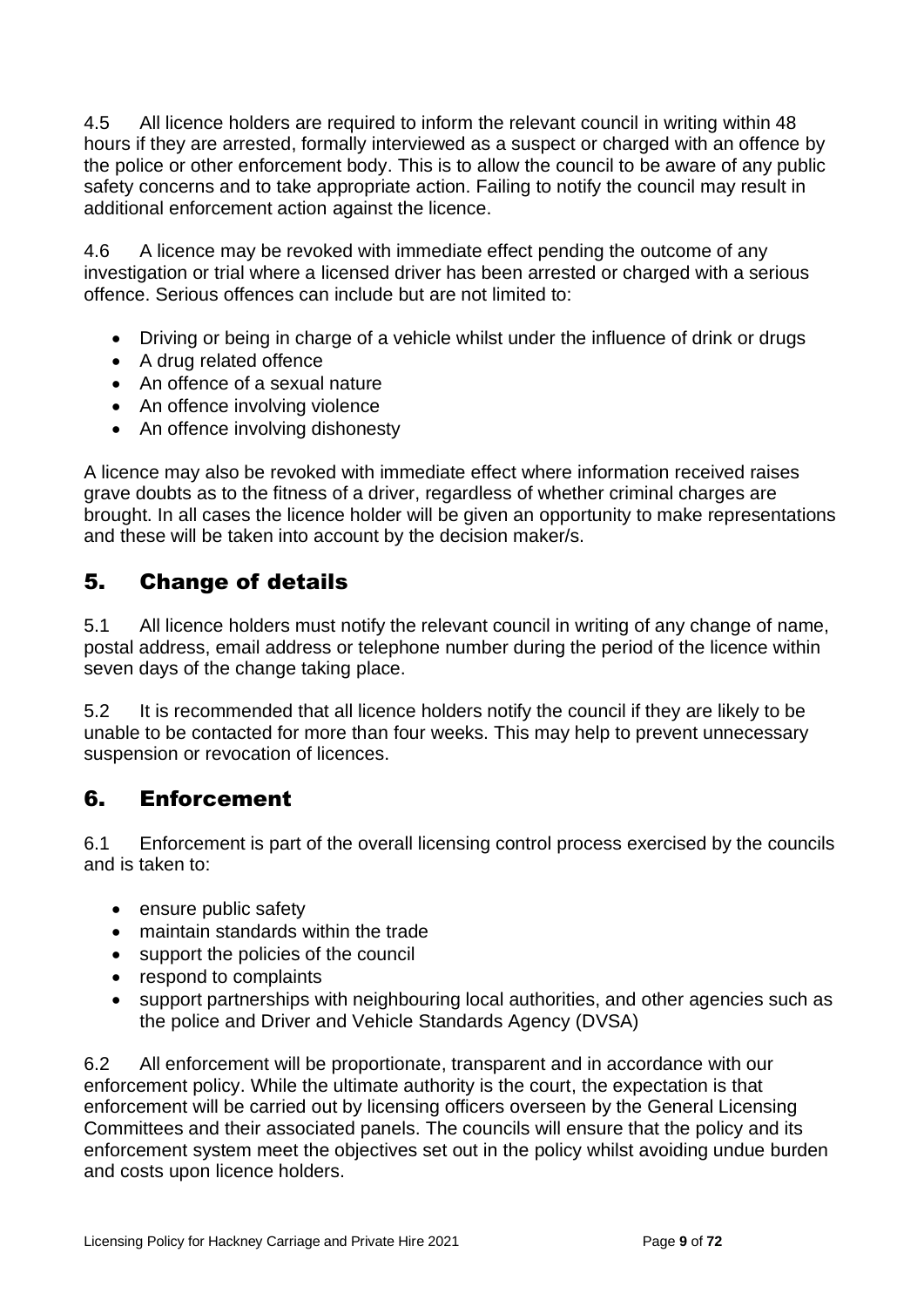6.3 Any enforcement system needs to deal with persistent, low level breaches up to serious, possibly criminal, behaviour. There are grades of sanctions from informal advice and warnings, through to the suspension and revocation of licences. The majority of enforcement will be for relatively minor offences or breaches and will be undertaken by the licensing officers through a points-based enforcement scheme as detailed in Appendix G. Authorised officers are empowered to give and recommend any of the following disciplinary measures:

- verbal warning
- written warning
- penalty points
- final written warning
- suspension of licences
- appearance before panel
- revocation (by the Head of Legal and Democratic only)
- prosecution

6.4 Licence holders have a clear legal duty to offer assistance and information to any authorised officer. Any person who wilfully obstructs an officer, fails to comply with any reasonable requirement of an officer, fails to provide assistance or information reasonably required by an officer, or makes a false statement, may be prosecuted under the relevant sections of the Local Government (Miscellaneous Provisions) Act 1976. Licence holders may be requested to attend the council offices, for example to produce current insurance documents or their vehicle for inspection, upon reasonable request by an officer. Where a driver fails to comply with a reasonable request from an authorised officer in another licensing authority area, action will be taken as if the driver has failed to comply with the same request from an officer of these licensing authorities.

6.5 All licensed vehicles are required to display information for passengers on how to make complaints directly to the licensing authority. For renewals, this requirement will take effect from the next licence renewal after the date of publication of this policy. The licensing authority will provide the information card to be displayed.

# <span id="page-9-0"></span>7. Hackney carriages and private hire vehicles

# <span id="page-9-1"></span>**Applications for vehicle licences**

7.1 A hackney carriage or private hire vehicle proprietor is an owner or part owner of a vehicle, or where a vehicle is subject to leasing contract, hiring agreement or hire purchase, a proprietor is the person in possession of the vehicle under the agreement. In both cases the proprietor requires a hackney carriage or private hire vehicle licence from the council before they are legally entitled to use the vehicle to carry passengers for hire and reward. Hackney carriages are permitted to ply for hire and carry out pre-booked work, and private hire vehicles may only carry out work pre-booked through a licensed private hire vehicle operator.

7.2 This policy outlines the minimum requirements for vehicles licensed by the councils. These have been set down for the purposes of indicating to any prospective licence holder what will be acceptable, under delegated powers, to licensing officers and this should be borne in mind before a vehicle is purchased. Any vehicle presented for licensing which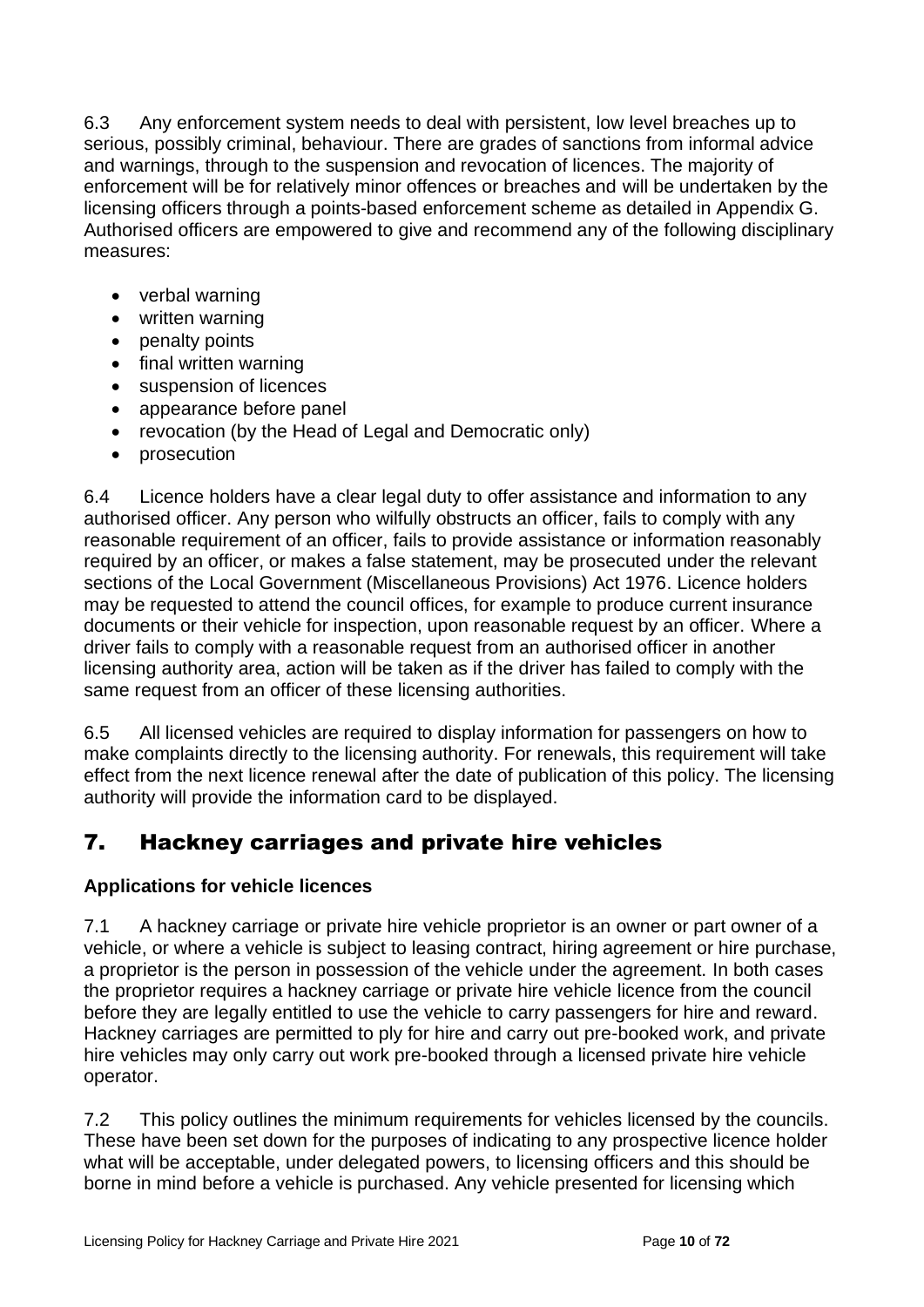does not comply may only be accepted after consideration of the merits of the application by a panel. The applicant will, in these circumstances, be required to submit a persuasive and substantial case for departing from the normal policy.

7.3 Legislation limits hackney carriage or private hire vehicle licences to a maximum period of 12 months. A licence may be granted for a shorter period, should this be justified in a specific case.

7.4 Vehicles will only be considered for licensing if they are not already licensed by another licensing authority.

# <span id="page-10-0"></span>**Criminal record checks**

7.5 All applicants must also provide a current (dated within the last year) Basic DBS disclosure (although if the vehicle proprietor is also a licensed driver or operator with the council the requirement for the DBS disclosure is waived as the driver will have been subject to an Enhanced Disclosure and the operator will already have provided a Basic DBS disclosure - should the individual cease to hold a driver or operator licence, a basic DBS will be required to be provided within a month of that licence expiring). The council will then decide whether the applicant is a 'fit and proper person' to hold such a licence. Where the proprietor is trading as a limited company (or partnership) the council will also require the directors and company secretary (or partners) to provide Basic DBS disclosures, and the company (or partnership) must advise the licensing authority within seven days of any change in directors (or partners) throughout the period of the licence.

7.6 Currently the DBS only has details of offences committed in England, Scotland, Wales, Northern Ireland, Jersey, Guernsey, the Isle of Man and Gibraltar, therefore if an applicant has lived in countries other than these at any point beyond the age of criminal responsibility, an authenticated certificate of good conduct from the relevant embassy will be required. All certificates of good conduct must be submitted in English or accompanied by a translation by a certified translator.

7.7 Where the councils have reasonable cause for concern relating to a particular vehicle proprietor, a random DBS check may be carried out. If a proprietor is given notice to undertake a random DBS check by the council, they must do so within 14 days of the request. Failure to do so may result in the suspension or revocation of the licence.

# <span id="page-10-1"></span>**Limitation of numbers**

7.8 No powers exist for the councils to limit the number of private hire vehicles that they license. In respect of hackney carriages, the councils take the view that the market will determine the number of hackney carriage vehicles to meet demand. If the councils were to take the view that a quantity restriction on the number of hackney carriage vehicles could be justified in principle, the DfT guidance advises that the level at which the limit should be set is addressed by means of a survey, including details on associated costs.

# <span id="page-10-2"></span>**Specifications and conditions**

7.9 The councils have adopted minimum standards that they will apply to all licensed vehicles. These are set out in Appendix A for hackney carriages and Appendix B for private hire vehicles.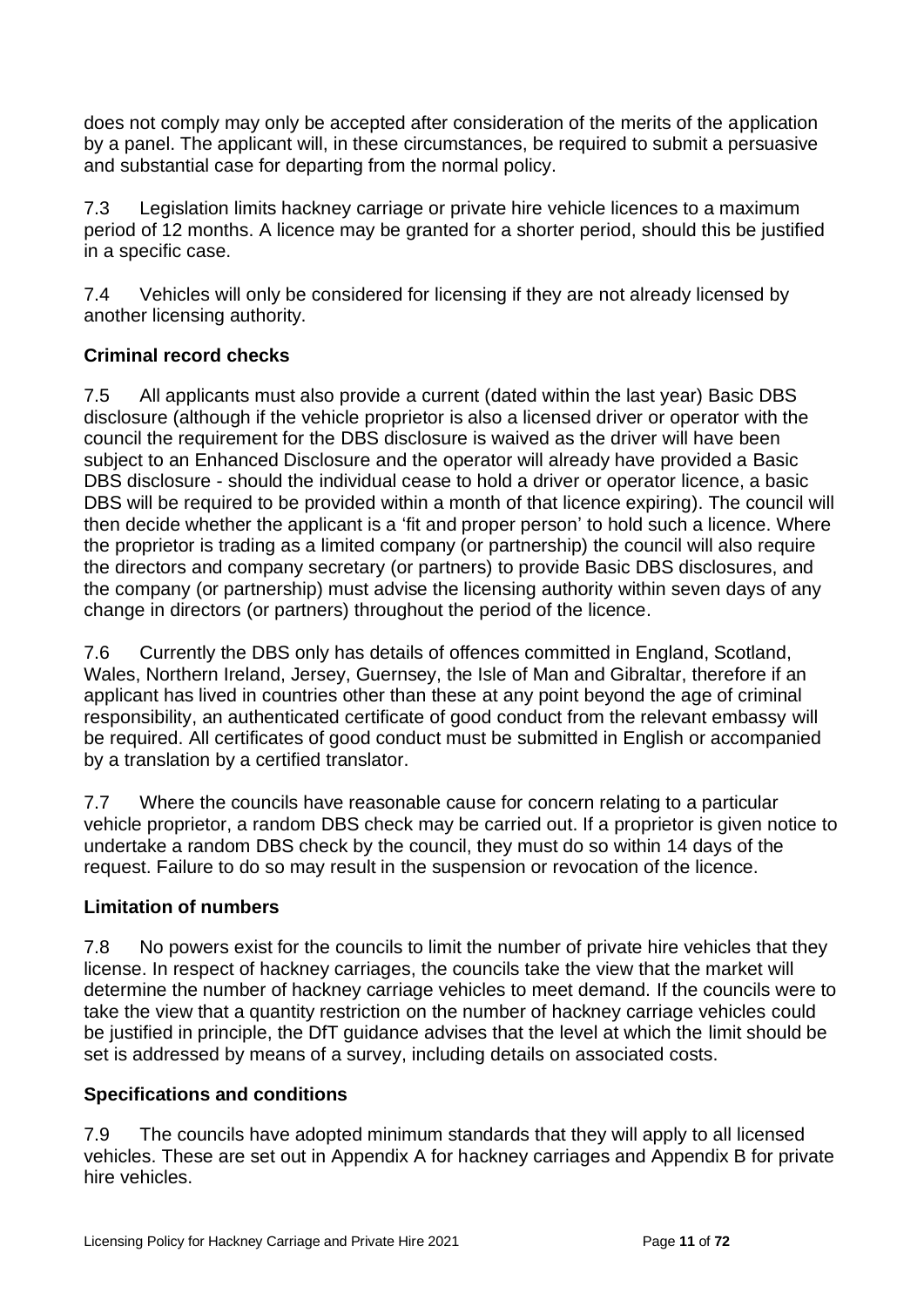7.10 The councils are empowered to impose such conditions as they consider reasonably necessary, in relation to the grant of hackney carriage or private hire vehicle licences. Hackney carriages and private hire vehicles provide a service to the public; the councils will only license vehicles suitable for this purpose. It is important to set criteria for the external and internal condition of the vehicle, provided that these are not unreasonably onerous, to maintain high standards within the trade.

7.11 The councils will not license purpose built hackney carriage vehicles as private hire vehicles as this would be likely to confuse members of the public.

7.12 Any vehicle with a 'Q' plate registration will not be licensed as 'Q' plates are issued for vehicles which are either not originally registered in the UK and proof of age was unavailable at registration or for vehicles that have been built using a significant proportion of used parts. 'Q' plates may be used to disguise stolen or accident damaged vehicles.

7.13 The councils will not license vehicles that have been classified as Category 'A' (whole vehicle to be crushed), 'B' (body shell to be crushed) or 'S' write offs (structural damage). This is to ensure all vehicles are of a high quality and meet the original, statutory safety standards.

# <span id="page-11-0"></span>**Vehicle emissions**

7.14 The councils encourage drivers and operators to adopt more efficient licensed vehicles, which reduce the levels of CO<sub>2</sub> and NO<sub>x</sub> emitted. The use of alternative fuels and different technologies, such as fully electric vehicles, will further reduce emissions.

7.15 The councils may offer reduced licence fees for vehicles that produce lower carbon dioxide or nitrous oxide emissions, or that are solely electric/hydrogen powered (i.e. zeroemissions). Such fees are reviewed on an annual basis and may vary.

7.16 The councils have both declared a Climate Emergency and aspire to work towards carbon neutral districts. In light of this, the aim is for all vehicles licensed by the councils to be zero carbon by 2030 at the latest. Over the life of this policy we will work in partnership with neighbouring authorities and other partners to improve the infrastructure for electric vehicle charging on the councils' property and land and will investigate the options for installing additional infrastructure on other sites.

7.17 In view of the above, from 1 April 2022 proprietors will be required to have vehicles of at least Euro 4 standard to renew their licence; and Euro 4, Euro 6 or zero-emission capable to receive a new licence. From 1 April 2026, proprietors will be required to have vehicles of at least Euro 6 standard to receive a new or renewed licence.

#### <span id="page-11-1"></span>**Accessible vehicles**

7.18 The councils are committed to social inclusion and ensuring that disabled residents have a variety of opportunities to enjoy a high quality of life. For this reason, the councils consider it important that disabled residents have access to all forms of public transportation.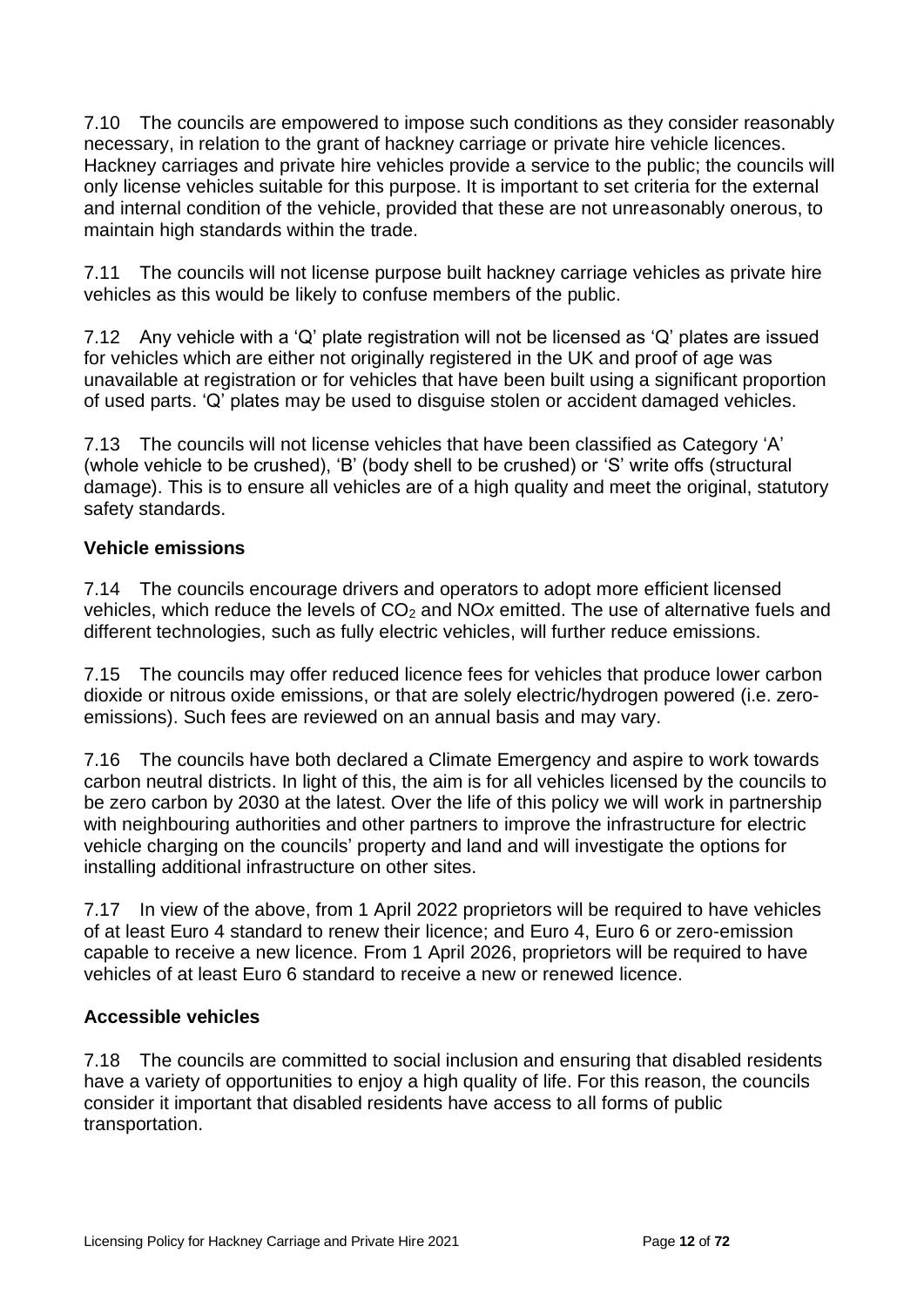7.19 Due to the limited number of disabled access vehicles available, any wheelchair accessible hackney carriage meeting the European Whole Vehicle Type Approval or the UK Low Volume Type Approval and has suitable tracking, seatbelt and wheelchair anchorages will be given a reduced licence fee. The councils will give careful consideration to other incentives to increase the number of disabled access vehicles within the districts.

7.20 Any vehicle that has been purpose built, or any vehicle that has been modified or converted to carry a disabled person confined to a wheelchair, will be considered for licensing provided the vehicle complies with the requirements and guidelines laid down by the councils. The specification can be found in Appendix A for hackney carriages and Appendix B for private hire vehicles.

7.21 The councils are aware of the different demands for private hire vehicles, particularly those involved in providing transport through school contracts for disabled children. Operators also need to be aware of their liabilities under health and safety legislation in respect of staff that they employ to ensure that they provide a safe system of work for the driver.

# <span id="page-12-0"></span>**Vehicle testing**

7.22 The DfT guidance recognises that an annual inspection for licensed vehicles of whatever age is necessary. More frequent tests are recommended for older vehicles. The DfT guidance also suggests that it is good practice for councils to consider having more than one testing station and argues that there could be advantages in contracting out the testing work to different garages. The councils will not license vehicles unless they have a current certificate of compliance from one of the approved compliance testing centres.

7.23 The councils have approved compliance testing centres to which all hackney carriages and private hire vehicles must be taken when being tested in connection with licensing requirements, which are outlined in the councils' vehicle testing manual. The location and contact information for approved compliance testing centres and the vehicle testing manual is available on the councils' websites.

7.24 Anyone who wishes to complain about or is in dispute with any of the approved testing stations may contact the Licensing Team who will investigate the complaint. Complaints concerning the part of the test that checks the councils' conditions will be dealt with by the Licensing Team with reference to an expert if necessary. Complaints about the mechanical part of the test may be referred to DVSA if appropriate.

7.25 The test must take place in accordance with the council's testing procedures. A compliance test covers all the elements of the MOT and the council's standards as laid out in Appendix A and Appendix B. In addition, the accuracy of the meter will be checked over a measured mile.

7.26 Vehicles less than one month old and with less than 1500 recorded miles will be exempt from the requirement for a compliance check. All hackney carriage vehicles must have their meter checked for consistency with the displayed tariff card and the operation of the roof sign. This check must be carried out at a compliance testing centre.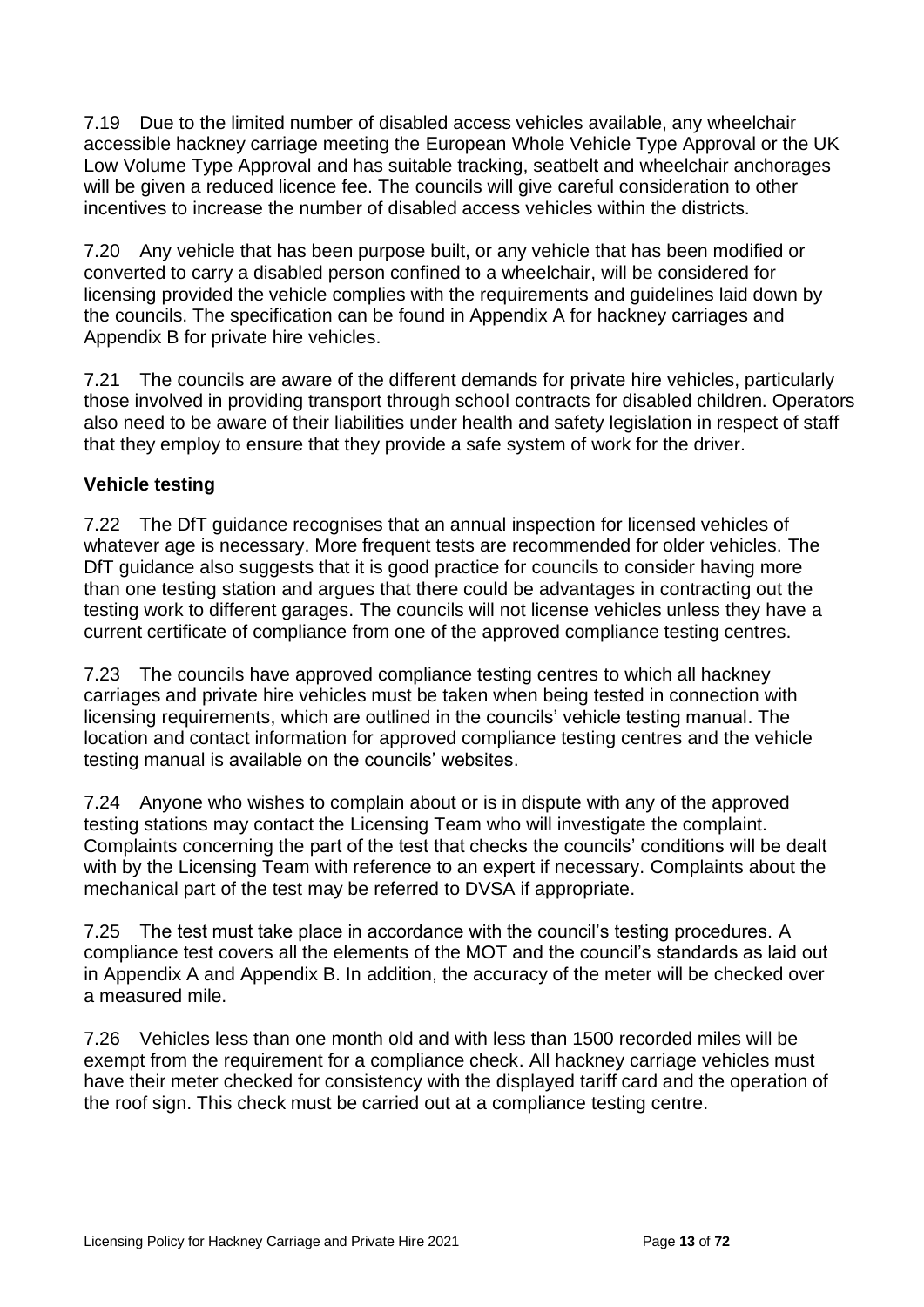Vehicles up to the third anniversary of their date of registration will require an annual compliance check.

Vehicles older than the third anniversary of their registration but less than the seventh anniversary of their registration will require compliance checks every six months.

Vehicles older than the seventh anniversary of their date of registration will require compliance checks every four months.

# <span id="page-13-0"></span>**Tariff**

7.27 The tariff is a maximum figure that hackney carriage drivers can charge based on a range of factors including time of day or night and special occasions such as bank holidays. The tariff does not apply to private hire vehicles. For journeys outside the district, unless there is a fare agreed before the hiring, the fare should not exceed the tariff. If a hackney carriage is used for a private hire booking, the fare shall be calculated from the point in the district at which the hirer commences his journey. Hackney carriage vehicles must clearly display the tariff card within sight of passengers in the vehicle.

# <span id="page-13-1"></span>**Signage and advertising**

7.28 Members of the public sometimes confuse private hire vehicles with hackney carriages, without realising that private hire vehicles are not available for immediate hire or allowed to be hailed in the street. It is therefore important that the public can easily distinguish each type of vehicle.

7.29 For this reason private hire vehicles must not display any roof signs and hackney carriage vehicles must display roof signs as specified in Appendix C. Private hire vehicles must also not display any wording that includes the words 'taxi' or 'cab'.

7.30 Both hackney carriages and private hire vehicles must display a licence plate on the rear of the vehicle. The plates are different colours for hackney carriages and private hire vehicles. The external licence plate supplied by the council shall be securely fixed to the outside and rear of the vehicle either by direct fixing, e.g. screw, bolt or rivet, or on a secure bracket. No temporary fixing such as magnets, double sided tape, cable ties or Velcro® are allowed.

7.31 Advertising will be permitted on licensed vehicles, subject to approval in accordance with the process set out in Appendix J. Complaints about unsuitable or offensive advertisements may be referred to the relevant council's licensing panel. The councils may introduce a fee to cover the cost of considering any such applications. This does not include advertising for the taxi or private hire firm that the vehicle works for.

# <span id="page-13-2"></span>**Livery**

7.32 The councils do not require that licensed vehicles are finished in a special livery or appearance.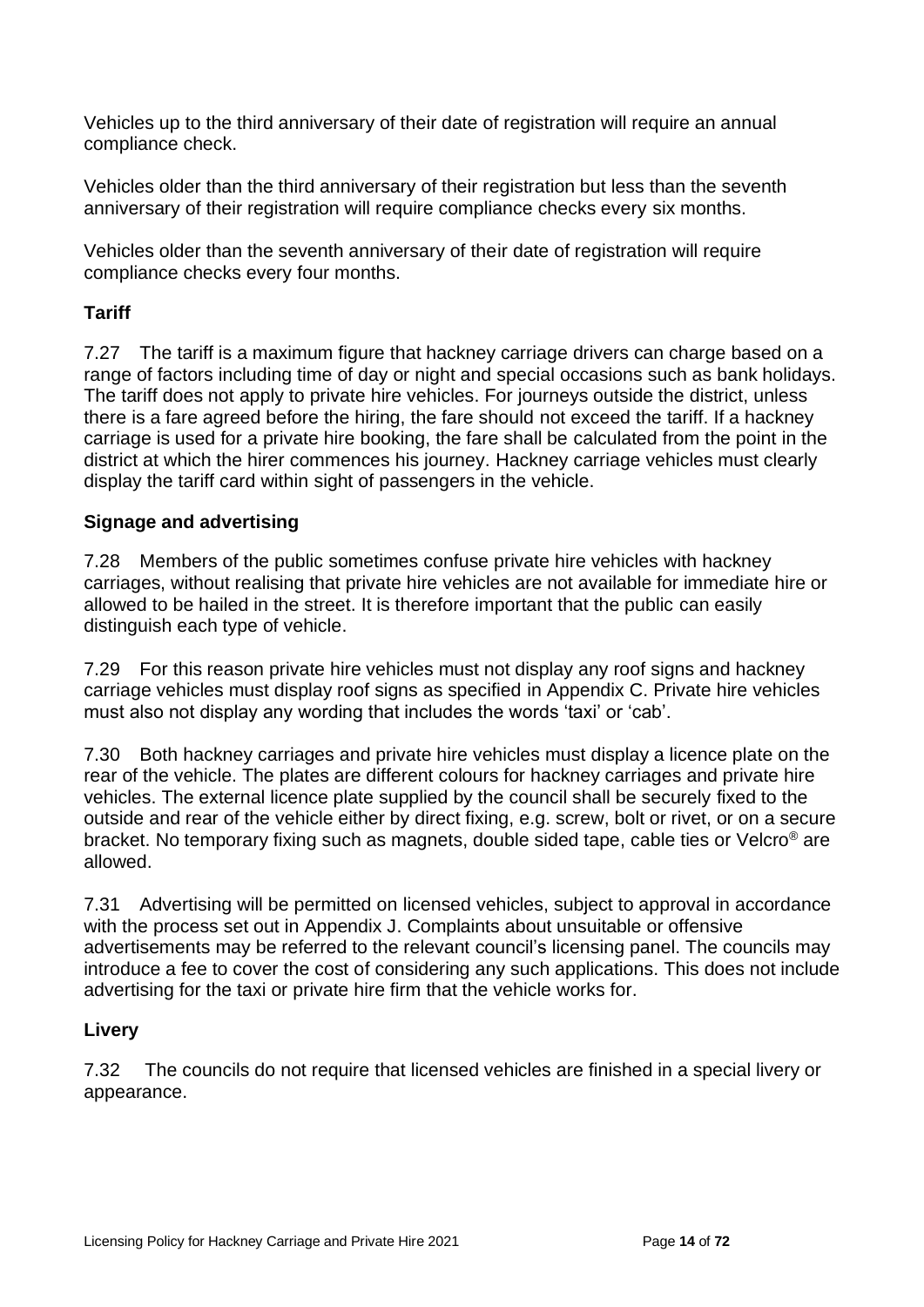# <span id="page-14-0"></span>**Plate exemption for private hire vehicles**

7.33 Private hire vehicles which are used for contract work for at least 75 percent of the time may be exempted from displaying a plate. The operator's records for these vehicles must prove that the required amount of contract work is being carried out and the relevant council will require written evidence as to why plate exemption is required. Where an exemption is granted the vehicle must display the internal licence card/disc issued by the council which must be clearly visible from the inside and outside of the vehicle. This must not be placed in a position that obstructs the view of the driver. The rear licence plate must be carried in the vehicle at all times.

7.34 Vehicles given this exemption will normally be executive type cars. The relevant council will determine applications for exemption on a case by case basis. The plate exemption must be applied for on an annual basis on the anniversary of the renewal of the vehicle licence, with up to date evidence of the requirement for the exemption. Proprietors should not automatically assume that when licensing a new vehicle to replace an existing plate exempted vehicle or renewing an existing plate that the plate exemption will continue. The fee for this process is subject to annual review and will be published together with other council licensing fees.

# <span id="page-14-1"></span>**CCTV and security measures**

7.35 The DfT recommends councils to look sympathetically on the installation of security features, such as a screen between driver and passengers or CCTV systems as a means of providing some protection for vehicle drivers. The councils fully support such measures.

7.36 The councils do not require enhanced security or CCTV measures in vehicles. Where a proprietor installs a CCTV system, signage must be clearly displayed in the vehicle including contact details for the system manager/operator. All such equipment and images must be operated in accordance with any relevant data protection legislation or regulations. It is the responsibility of the driver/operator to ensure compliance.

7.37 No audio, video or recording systems shall be installed or operated in the vehicle without prior written notification being supplied to the council.

# <span id="page-14-2"></span>**Stretched limousines and special vehicles**

7.38 Stretched limousines are elongated saloon cars or multi-purpose vehicles (MPVs). They are generally used for private hire work and special occasions.

7.39 Councils are sometimes asked to license stretched limousines as private hire vehicles. The councils will assess licence applications for these vehicles in accordance with the 'special vehicles policy' set out in Appendix B.

7.40 Where a vehicle has been imported from another country, the councils may require DVSA approved certification prior to licensing approval. The council will take into consideration any relevant guidance from the DfT, DVSA or similar when determining whether to include special conditions on any licence.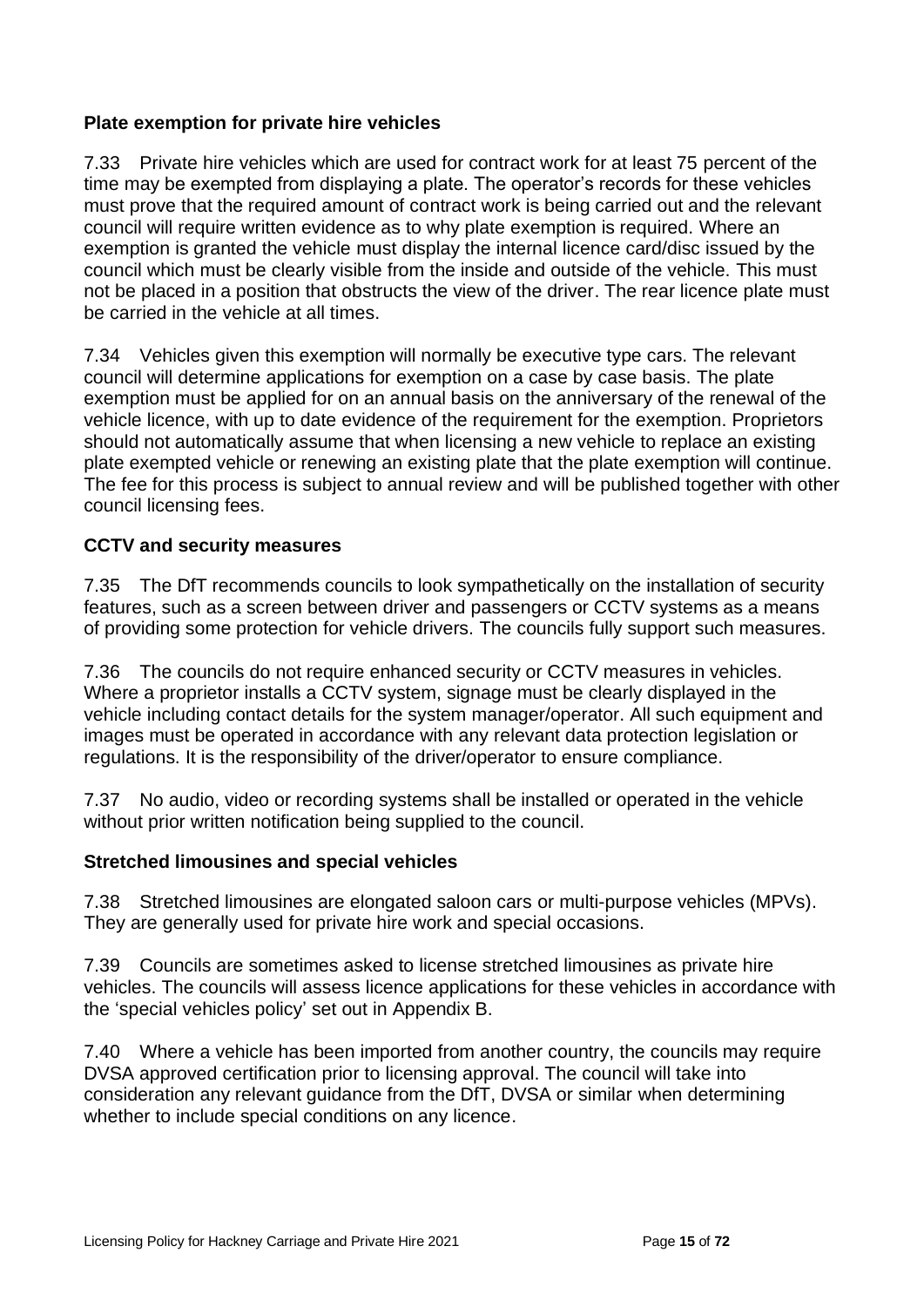# <span id="page-15-0"></span>**Funeral and wedding vehicles**

7.41 There is currently no requirement for a vehicle to be licensed where it is being used in connection with a funeral or is being wholly or mainly used by a person carrying on the business of a funeral director for the purpose of funerals.

7.42 A vehicle does not need to be licensed to be used in connection with a wedding. Written certification from the council of the relevant exemption claimed is not currently required and it is not proposed to change this arrangement. However, if a licensed hackney carriage vehicle is used for a wedding the licence plate and roof sign must be displayed; for licensed private hire vehicles the licence plate must be displayed unless a valid exemption notice is held.

# <span id="page-15-1"></span>**Transfers**

7.43 A 'transfer' is the sale of a licensed vehicle from one person to another rather than when a proprietor wishes to license a vehicle as a hackney carriage or private hire vehicle which is not currently licensed as such, which is an application for a 'change of vehicle licence'. The councils must be notified of any such transfer within 14 days of it taking place.

7.44 Applications to transfer the licence must be made on the prescribed application form. The licence fee payable for a transfer is subject to annual review and will be published together with other council licensing fees.

# <span id="page-15-2"></span>**Accidents**

7.45 Where damage that requires repair arises from an accident the proprietor is required to report the accident to the relevant council within three days. The proprietor may be required to produce the vehicle at the council offices, or to undertake a compliance test. The councils' primary concern is to ensure that the vehicle is in a safe and suitable condition to be used as a licensed vehicle.

7.46 A licensing officer or approved testing station may examine the extent of the damage and determine whether the vehicle must be repaired to allow it to continue as a licensed vehicle. Officers will advise drivers and operators of the outcome of the inspection within three days.

7.47 Where a temporary vehicle licence has been granted due to the original vehicle being subject to accident damage or mechanical breakdown, a new compliance certificate will be required for the original vehicle in order to prove it is mechanically fit to be re-licensed.

# <span id="page-15-3"></span>8. Hackney carriage and private hire drivers

# <span id="page-15-4"></span>**Grant and renewal of licences**

8.1 The licensing of hackney carriage and private hire drivers is governed by Section 53 of the Local Government (Miscellaneous Provisions) Act 1976. This provides that these licences shall remain in force for up to three years or for such lesser period as may be determined. The councils offer a three-year driver's licence only.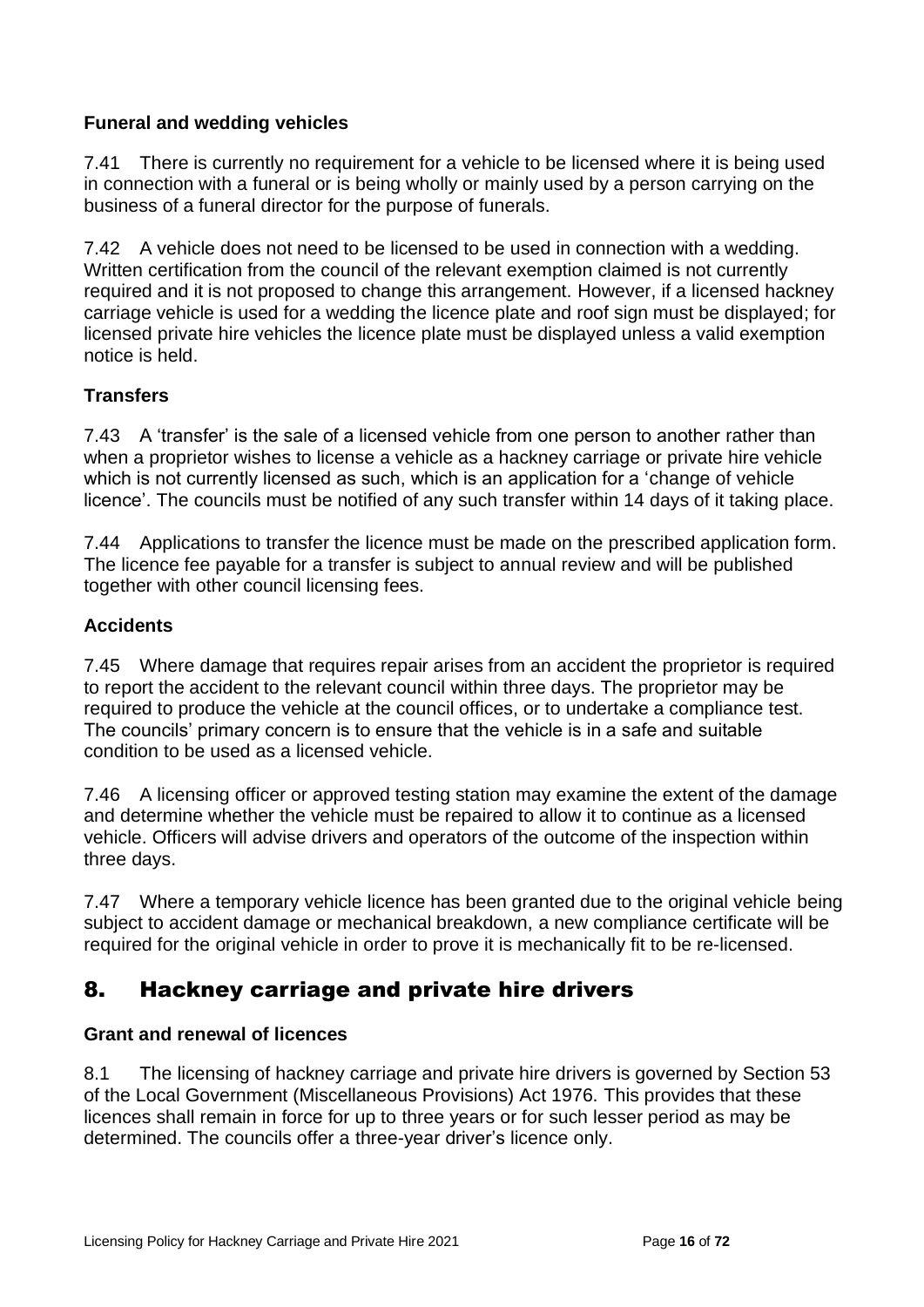# <span id="page-16-0"></span>**Age and experience**

8.2 The DfT guidance recommends against setting a maximum age limit for drivers provided that regular medical checks are made on them. It also considers that minimum age limits, beyond the statutory requirement of holding a full driver's licence for 12 months are unnecessary, advising that applicants should be assessed on their merits.

#### <span id="page-16-1"></span>**Right to work in the UK**

8.3 All driver licence applicants must prove that they have a right to work in the UK in accordance with the Immigration Act 2016. The councils will follow any relevant guidance such as that published by the Home Office in respect of establishing proof of right to work.

8.4 If an applicant is unable to provide satisfactory proof of their right to work in the UK, there will be no option other than to refuse to grant the licence. Should a driver's right to remain in the UK lapse, the licence automatically lapses with no right of appeal.

8.5 Applicants who cannot provide evidence of indefinite right to work will only have their licence granted for the period of their right to work. Licences may be extended up to the legal maximum of 3 years if the period of right to work is extended, and a separate fee is payable for this process.

#### <span id="page-16-2"></span>**Medical examination**

8.6 The DfT recognises that it is good practice for medical checks to be made on each driver as a condition for the initial grant of a licence and for each renewal. Use of the 'Group 2' medical standards (as applied by DVLA to the licensing of lorry and bus drivers) to hackney carriage and private hire drivers is best practice and shall be applied by the councils. Please see below for requirements for drivers with diabetes managed by insulin, a sulphonylurea or a glinide.

8.7 A request form for a medical examination, which must be presented to a GP at the applicant's registered GP surgery, must be downloaded from the council's website. The applicant will be responsible for paying the fee for the examination to their GP surgery. On completion of the examination, a medical report will be provided to the applicant. Applicants should check through the report before submitting this to the council, to ensure all questions have been answered and they are satisfied that the information is accurate, to avoid any delays in the application process. The GP completing the medical examination will be required to certify that they have checked the applicant's personal medical records before completing the medical examination. If the applicant's GP surgery does not carry out such medical examinations, the applicant should contact the Licensing Team for further advice. During the application process, applicants must advise the Licensing Team in writing within seven days of any change in their medical condition that may affect their driving capabilities. If there is any doubt as to the medical fitness of the applicant, the councils may require the applicant to produce a medical certificate, letter or report from their own GP or consultant confirming their fitness to drive. This will be done at the expense of the applicant. Where there remains any doubt about the fitness of any applicant, the Head of Legal and Democratic will review the medical evidence and make the final decision.

8.8 The DVLA Group 2 medical standard stipulates that over the age of 45 drivers will require a medical every five years. Drivers aged 65 and over, or those with relevant medical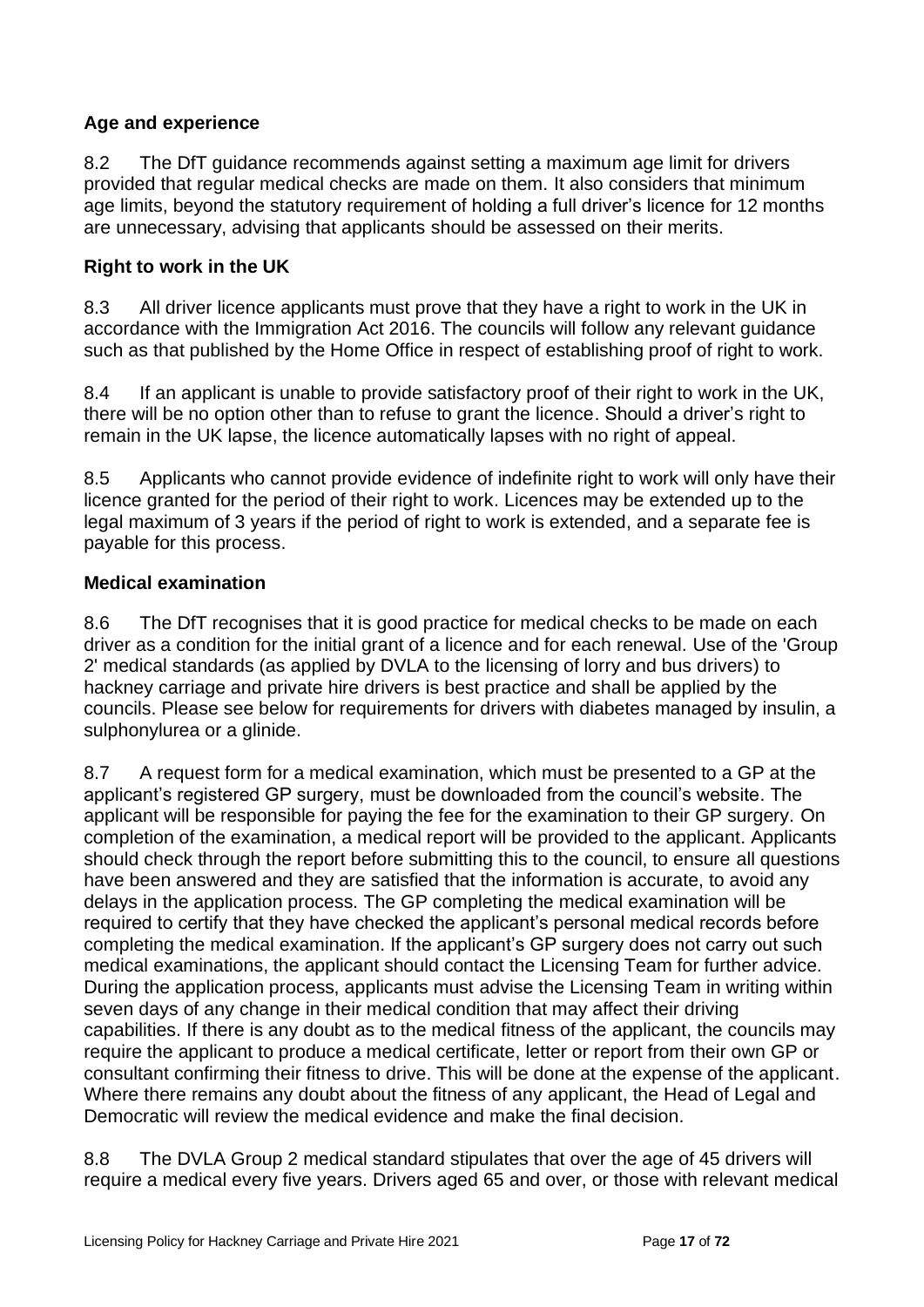conditions, will require an annual examination. More frequent checks will be required if the medical practitioner thinks it is necessary. For drivers with diabetes managed by insulin or a sulphonylurea or a glinide, a full medical is required at the usual intervals determined by the driver's age and/or any other medical conditions, and in addition an annual specialist medical will be required.

8.9 Licence holders must advise the Licensing Team in writing within seven days of any change in their medical condition that may affect their driving capabilities or that has required them to speak to their GP or another medical practitioner. If there is any doubt as to the medical fitness of the licence holder, the councils may require the licence holder to produce a medical certificate, letter or report from their own GP or consultant confirming their fitness to drive. This will be done at the expense of the licence holder. Where there remains any doubt about the fitness of any licence holder, the Head of Legal and Democratic will review the medical evidence and make the final decision. The licence may be suspended with immediate effect on the grounds of public safety if there is any doubt as to their medical fitness.

# <span id="page-17-0"></span>**Criminal record checks**

8.10 A criminal record check on a driver is an important safety measure. The DfT considers that such checks should be at the level of enhanced disclosure through the Disclosure and Barring Service as these disclosures include details of spent convictions and police cautions. The councils will manage information arising from disclosures in accordance with the [DBS code of practice.](https://www.gov.uk/government/publications/dbs-code-of-practice)

8.11 The Rehabilitation of Offenders Act 1974 ("1974 Act") and associated amendments sets out the period after which a conviction/caution/warning would be regarded as 'spent' and not normally require details of that conviction to be provided on any relevant application form. However, in 2002 the Rehabilitation of Offenders Act 1974 was amended to exclude hackney carriage and private hire drivers from the 1974 Act. This was because the driving of hackney carriages and private hire vehicles was listed as a 'Regulated Occupation' in relation to which questions may be asked as to the suitability of individuals to be granted a licence.

8.12 Applicants for such licences must therefore provide details of all convictions, warnings, reprimands, criminal behaviour orders, injunctions, cautions, community service orders, restraining orders, traffic offences, driver education courses, disqualifications and fixed penalty notices, including any that would previously have been regarded as spent under the 1974 Act or may not currently show on any replacement DVLA driver's licence. In addition, any pending court cases or hearings must be declared, and details of any licences previously held, suspended or revoked. Failure to disclose any information and the making of false declarations will be considered to be an act of dishonesty and may result in the application being refused or the licence revoked. Applicants must seek the advice of an officer if they cannot remember full details that they are required to declare or have any uncertainty about what details they are required to provide.

8.13 Currently the DBS only has details of offences committed in England, Scotland, Wales, Northern Ireland, Jersey, Guernsey, the Isle of Man and Gibraltar, therefore if an applicant has lived in countries other than these for three months or more at any point from the age of ten, an authenticated certificate of good conduct from the relevant embassy will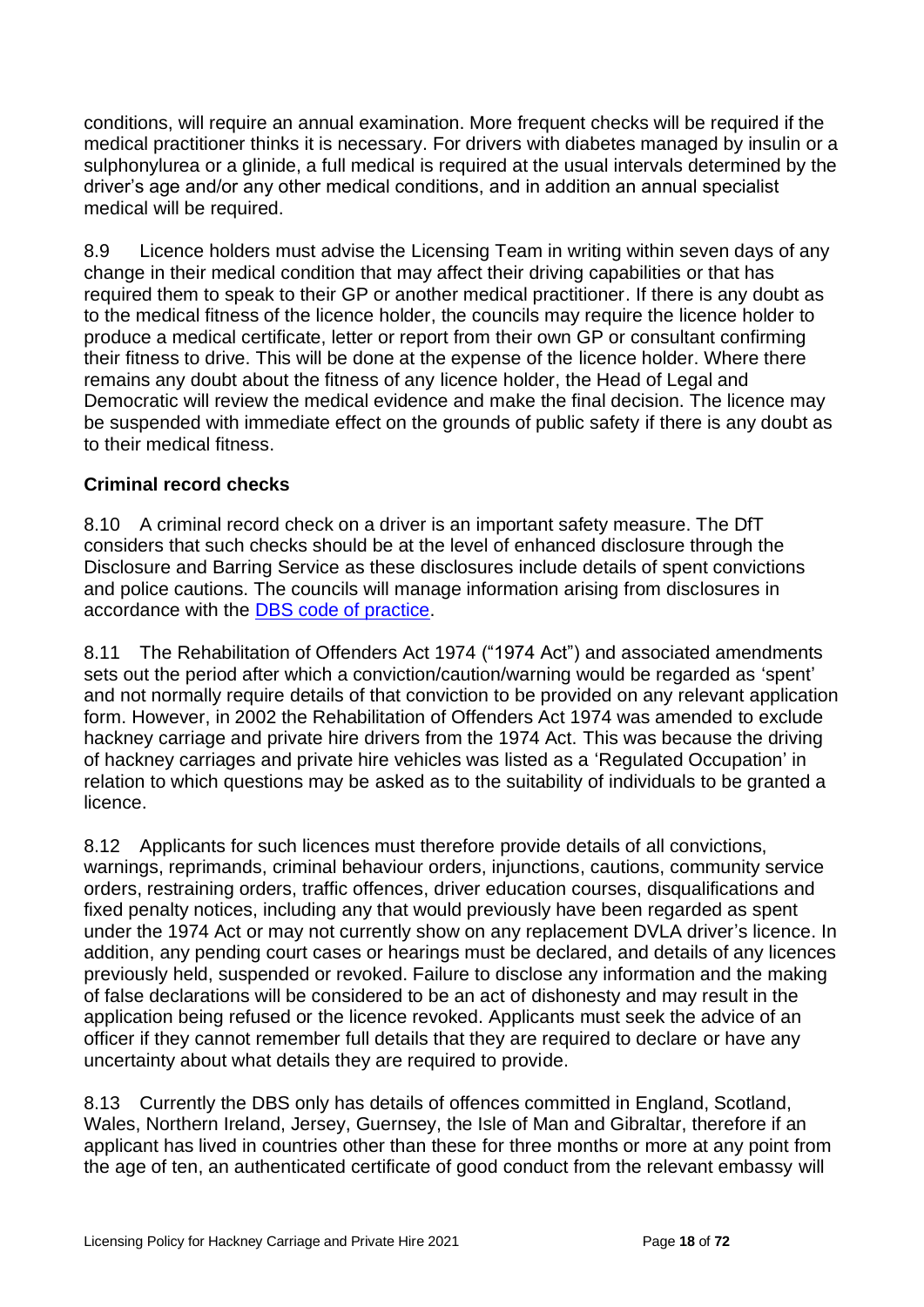be required. All certificates of good conduct must be submitted in English or accompanied by a translation by a certified translator. This includes any licence holder who has lived in other countries for three months or more since the licence was granted.

8.14 No driver's licences will be issued or renewed without a current enhanced DBS disclosure or one checked through the Update service.

8.15 Applicants must obtain their DBS disclosure through the relevant council.

8.16 All drivers must sign up for the DBS Update service and maintain their annual payments to the DBS. Applicants whose Update check reveals new information will have to complete a new, full DBS application that may take several weeks to be returned. Where a driver fails to maintain their payments to the DBS Update service, their licence may be suspended with immediate effect on the grounds of public safety pending the return of a new DBS disclosure.

8.17 Where the councils have reasonable cause for concern relating to a particular driver, random enhanced DBS checks may be carried out. If a driver is given notice to undertake a random DBS check by the council, they must provide all relevant documentation for this to the council within 14 days of the request. Failure to do so may result in the suspension or revocation of the licence.

# <span id="page-18-0"></span>**DVLA Licence and Checks**

8.18 All applicants must have held a full DVLA/EU/EEA driving licence for at least 12 months prior to application. Before the grant or renewal of a driver's licence, all applicants will be required to submit a DVLA licence check code in order for a check to be carried out to confirm the current status of the DVLA licence. Any photocard must be current and valid. The authority may undertake random checks of licensed driver's DVLA licences to identify undisclosed offences. If a driver is given notice to undertake a random DVLA check by the council they must provide a DVLA check code within 7 days of the request.

8.19 Applicants who have held a full driving licence issued by a European Economic Area (EEA) country for at least 12 months can apply for a hackney carriage or private hire vehicle driver's licence.

8.20 Applicants from EEA Accession States are eligible to acquire a hackney carriage/private hire driver's licence if they have held an ordinary driving licence for 12 months, which was issued by an Accession State.

8.21 Those applicants whose driving licences were not issued by an EEA state, an Accession State or Northern Ireland will be required to hold a full DVLA licence for 12 months prior to being issued with a hackney carriage/private hire vehicle driver's licence.

8.22 New applicants who have been disqualified from driving due to motoring offences must have held a full clean licence for 12 months before they can apply to become a licensed driver.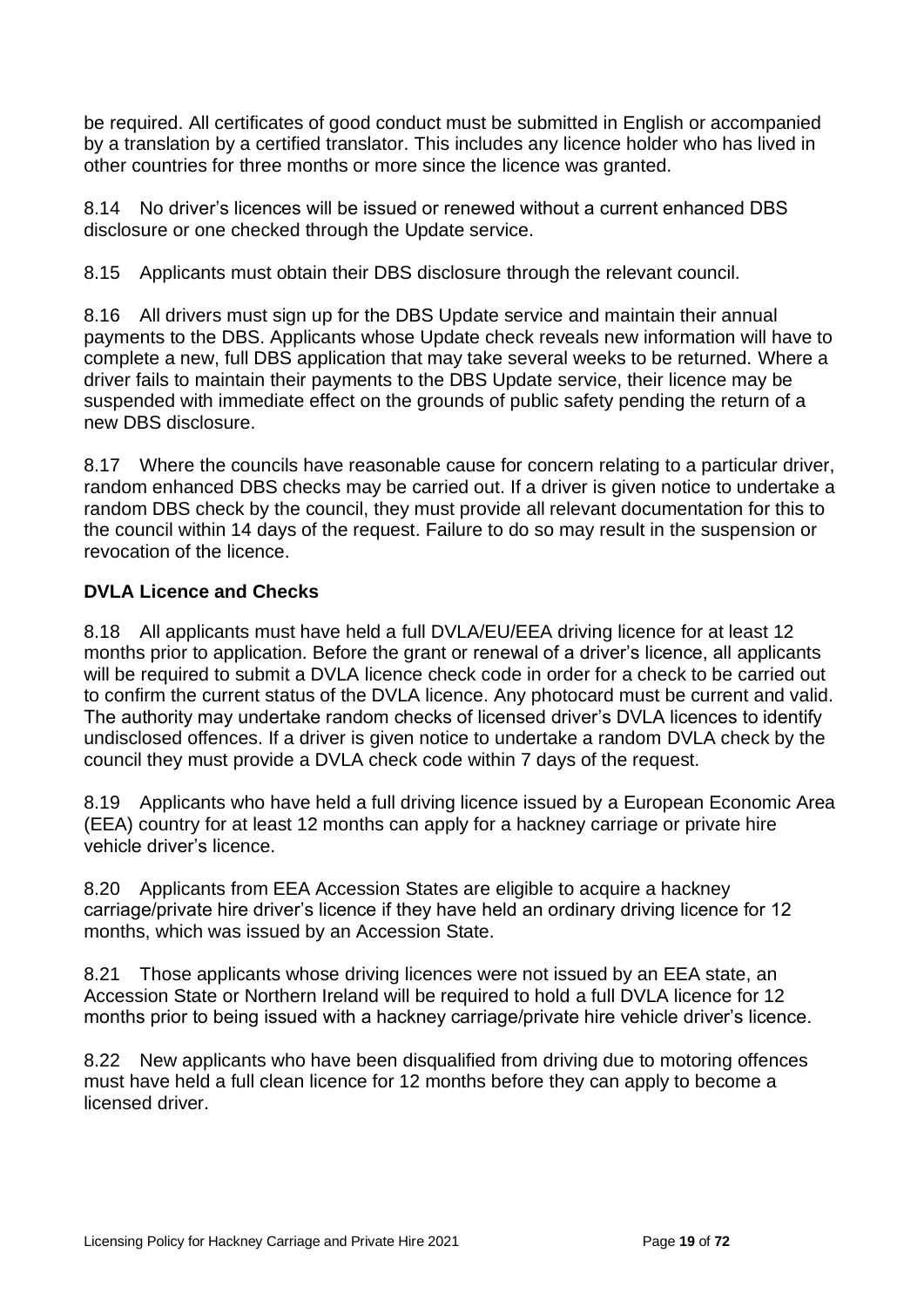# <span id="page-19-0"></span>**Practical Driving Assessment**

8.23 All new applicants (including any drivers whose licences have lapsed) must take and pass the appropriate practical driving assessment(s) from the council's list of approved providers which can be found on the councils' websites. The assessment certificate will only be valid for the application process for a period of 12 months from its date of issue.

8.24 Existing drivers may also be required to pass a practical driving assessment if there are concerns about their standard of driving, and the licence may be suspended until the assessment is passed.

# <span id="page-19-1"></span>**English language proficiency**

8.25 A lack of language proficiency could impact on a driver's ability to understand written documents, such as policies, guidance and licence conditions. This could have a direct impact on the protection of children and vulnerable adults and being able to identify and act on signs of exploitation. Sitting the knowledge test is a reasonable test of English language proficiency and the licensing team leader may also decide to refer an applicant to an independent organisation who will undertake testing of the applicant's spoken English. Applicants who are referred will be required to demonstrate their ability to converse in English in an independently administered test. Candidates will be responsible for all the costs associated with this additional testing.

# <span id="page-19-2"></span>**Knowledge test**

8.26 Hackney carriage and private hire drivers need a good working knowledge of the area for which they are licensed. The law requires that members of the public are transported by the most direct and therefore cheapest route. Hackney carriages can be hired immediately, directly with the driver, at hackney carriage stands or hailed on the street, whereas private hire vehicle drivers will normally have time to check the shortest or quickest route on a map and discuss the options with the hirer prior to the hire commencing. The ability to find destinations and read maps is seen as a fundamental skill in providing a quality service for passengers.

8.27 In order to maintain the high standards expected of drivers, the councils will not grant a licence to drive a hackney carriage or private hire vehicle until the applicant has passed their knowledge test. This includes drivers who have held a licence previously which has lapsed. The knowledge test will be in a form and structure determined by the council and may be administered by a third party. Applicants will be given their result as soon as possible and the aim is to provide the result within one week.

8.28 In order to determine their fitness, applicants will be required to undertake a test as to their knowledge of:

- local geography (e.g. location of public buildings and recreation destinations, and the shortest route between locations in the area or primary destinations such as airports)
- the Highway Code
- hackney carriage and private hire licensing law and the councils' policy.

8.29 There is a fee to sit the test and this is published together with the other council licensing fees. No applicant may sit the test more than three times in any 12-month period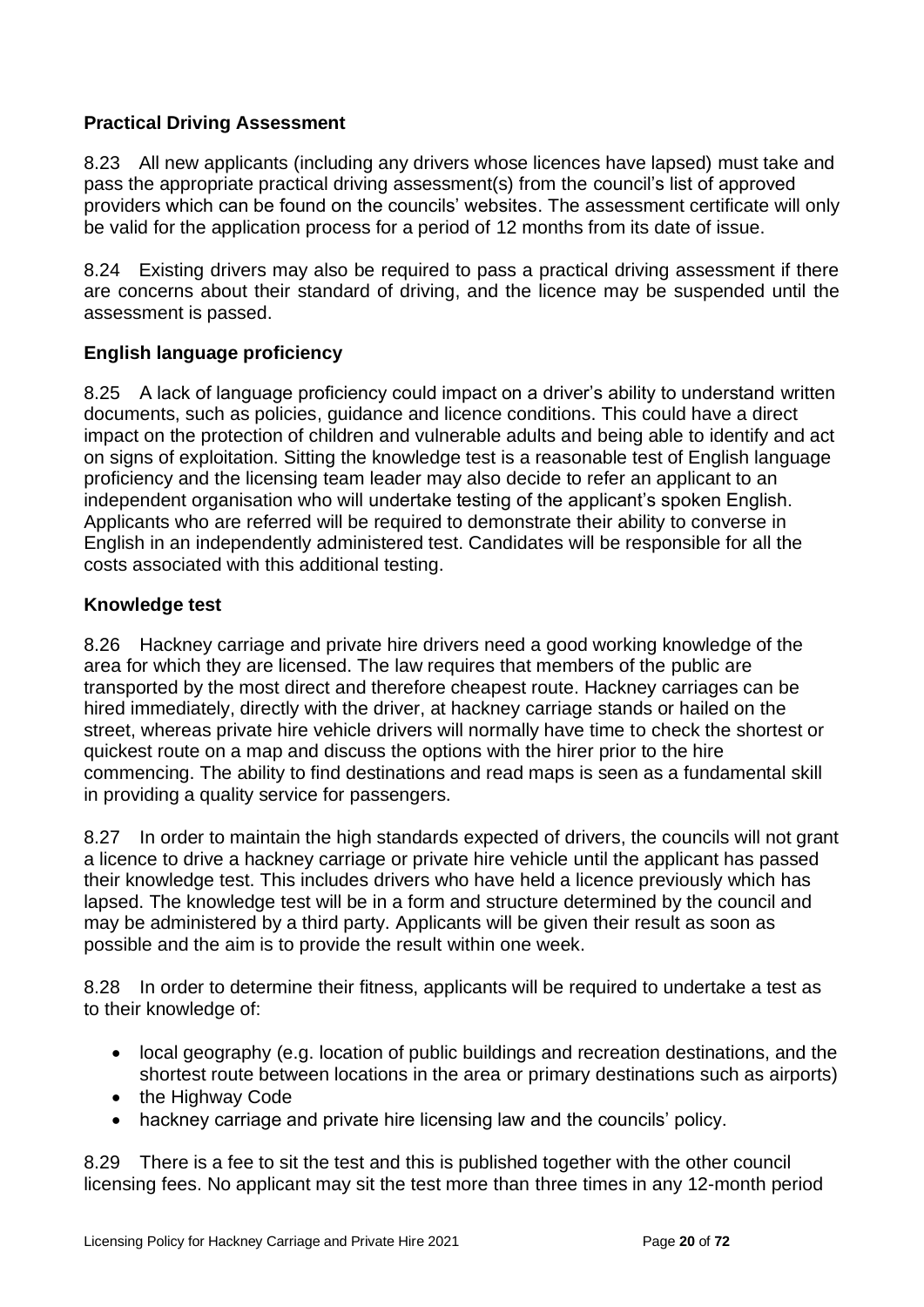commencing on the date of their first test. Any cancellations must be made at least 48 hours before the test date and time. The fee for tests cancelled with less than 48 hours' notice will not be refunded.

8.30 Candidates with a disability that may affect their ability to undertake a written test, such as dyslexia, must provide written confirmation from a suitably qualified professional such as a doctor or consultant. Based on the recommendation of the professional, the applicant will be given appropriate support such as additional time or a spoken test. Applicants must contact the licensing team prior to booking the knowledge test if they require additional support.

# <span id="page-20-0"></span>**Disability Awareness Training**

8.31 All applicants for a hackney carriage/private hire driver's licence will be required to pass disability awareness training before a licence will be granted. The applicant shall meet the cost of the training. If an applicant can show they have passed adequate similar training by some other means, they may be exempted from the training arranged by the councils.

8.32 Once passed, the training must be retaken by all licensed drivers every three years. Failure to re-take the training will result in the driver's licence being suspended until such time as they have attended and passed the training.

# <span id="page-20-1"></span>**Safeguarding Training**

8.33 All applicants for a hackney carriage/private hire driver's licence will be required to pass approved safeguarding training before a licence will be granted. The applicant shall meet the cost of the training. If an applicant can show they have passed adequate similar training by some other means, they may be exempted from the training arranged by the councils.

8.34 Once passed, the training must be retaken by all licensed drivers every three years. Failure to re-take the training will result in the driver's licence being suspended until such time as they have attended and passed the training.

#### <span id="page-20-2"></span>**Behaviour and conduct of drivers**

8.35 The councils consider that to assist drivers and the public it would be useful to set down the standards that must be adopted in maintaining a safe, professional and efficient approach to the transport of members of the public. It is considered that drivers must be aware of the law and minimum standards of behaviour, should adopt safe and nonaggressive driving techniques and set a good example to other road users. The Code of Good Conduct at Appendix E forms part of the conditions attached to a hackney carriage/private hire driver's licence.

8.36 Failure to comply with any aspect of the Code of Good Conduct will result in enforcement action dependent upon the breach. This may result in warnings or penalty points being given by licensing officers or if necessary, by the relevant panel. Repeated breaches following such education or warnings may lead to more serious consequences including if necessary, refusal to renew, suspension or revocation of licences.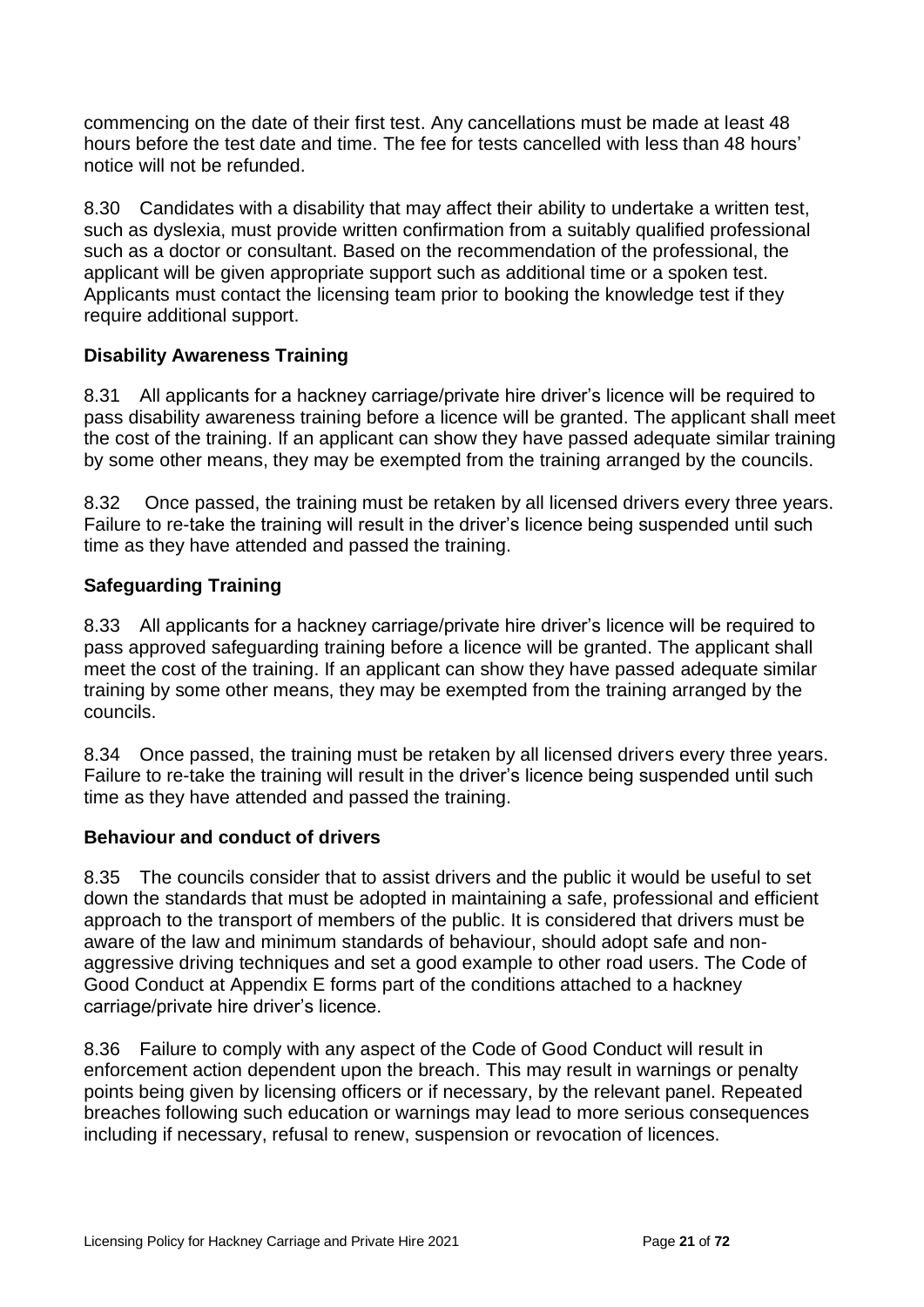8.37 A driver's licence will cease to be valid on the suspension, revocation, surrender or expiry of the licence. Any badge supplied remains the property of the council and must be returned to the council if suspended, revoked, surrendered or expired. If a driver is given notice to return their licence and badge, they must do so within seven days.

# <span id="page-21-0"></span>9. Private hire operators

# <span id="page-21-1"></span>**Requirements and obligations**

9.1 A private hire vehicle may only be dispatched to a booking by a licensed private hire operator. Such a licence permits the operator to invite or accept bookings for a vehicle with a driver. Private hire operators must ensure that every private hire vehicle that they operate is licensed by the same council who issued them with the operator's licence and that it is driven by a person who holds a private hire driver's licence issued by the same council.

# <span id="page-21-2"></span>**Grant and renewal of licences**

9.2 All private hire operator licences will be issued for five years. Licences of a shorter duration may be issued in exceptional circumstances.

# <span id="page-21-3"></span>**Criminal record checks**

9.3 Applicants must also provide a current (less than one month old) Basic DBS disclosure (although if the operator is also a licensed driver with the council the requirement for the DBS disclosure is waived as the driver will have been subject to an Enhanced Disclosure, should the individual cease to hold a driver licence, a Basic DBS will be required to be provided within a month of that licence expiring and annually thereafter). The council will then decide whether the applicant is a 'fit and proper person' to hold such a licence. Where the private hire operator is trading as a limited company (or partnership) the council will also require the directors and company secretary (or partners) to provide a Basic DBS disclosure every year, and the company (or partnership) must advise the licensing authority within seven days of any change in directors (or partners) throughout the period of the licence.

9.4 Currently the DBS only has details of offences committed in England, Scotland, Wales, Northern Ireland, Jersey, Guernsey, the Isle of Man and Gibraltar, therefore if an applicant has lived in countries other than these for three months or more at any point from the age of ten, an authenticated certificate of good conduct from the relevant embassy will be required. All certificates of good conduct must be submitted in English or accompanied by a translation by a certified translator. This includes any licence holder who has lived in other countries for three months or more since the licence was granted.

9.5 Where the councils have reasonable cause for concern relating to a particular operator, a random DBS check may be carried out. If an operator is given notice to undertake a random DBS check by the council, they must do so within 14 days of the request. Failure to do so may result in the suspension or revocation of the licence.

9.6 Operators must keep a register of all staff involved in bookings and dispatching work and they must obtain basic DBS checks for all such staff prior to them commencing work for the operator, and annually thereafter. Evidence of the most recent check must be retained while the staff member works for the firm and for a period of 6 months after they leave the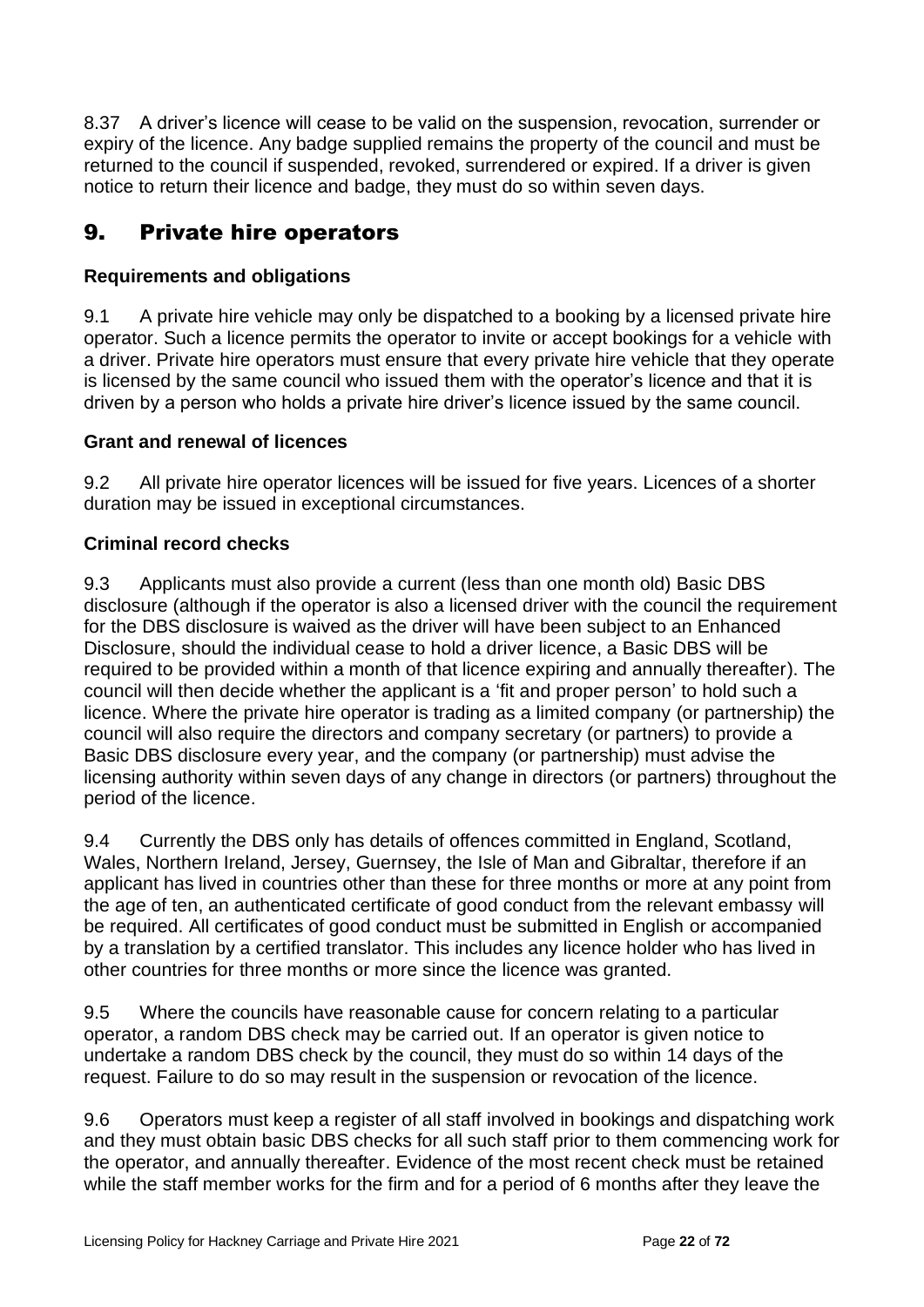firm and provided on request. The staff member must be required as part of their contract to advise the operator of any cautions or convictions while they are employed in this role. Operators must keep a written policy on employing ex-offenders in roles that would be on the register as above, and this must be provided to any person on request.

# <span id="page-22-0"></span>**Right to work in the UK**

9.7 All operator licence applicants must prove that they have a right to work in the UK in accordance with the Immigration Act 2016. The councils will follow any relevant guidance such as that published by the Home Office in respect of establishing proof of right to work.

9.8 Applicants who cannot provide evidence of indefinite right to work will only have their licence granted for the period of their right to work. Licences may be extended if the period of right to work is extended. There is no discounted fee for licences of less than five years.

# <span id="page-22-1"></span>**Knowledge Test**

9.9 Private hire operators need a good working knowledge of the area for which they are licensed. The law requires that members of the public are transported by the most direct and therefore cheapest route. In addition, they must have a clear knowledge of the laws and legislation relating to the work of licensed drivers, vehicle proprietors and operators. In view of this, the councils will not grant an operator's licence until the applicant has passed the knowledge test. The knowledge test will be in a form and structure determined by the council and may be administered by a third party. Applicants will be given their result as soon as possible and always within one week.

9.10 This requirement will be waived for drivers licensed by the relevant council who have already taken the knowledge test.

9.11 Where the applicant is a limited company or partnership, the applicant shall nominate one of the directors/partners or the company secretary who shall undertake the knowledge test. Where there are changes to the directors or partners throughout the period of the licence, the council may require another representative from the firm to be nominated to undertake the knowledge test within a set period of time.

9.12 Applicants will be required to undertake and pass a test as to their knowledge of:

- local geography (e.g. location of public buildings and recreation destinations, and the shortest route between locations in the area or primary destinations such as airports)
- the Highway Code
- hackney carriage and private hire licensing law and the councils' policy.

9.13 There is a fee to sit the test and this is published separately together with the other council licensing fees. No applicant may sit the test more than three times in any six month period commencing on the date of their first test. Any cancellations must be made at least 48 hours before the test date and time. Tests cancelled with less than 48 hours' notice will not be refunded.

9.14 Candidates with a disability that may affect their ability to undertake a written test, such as dyslexia, must provide written confirmation from a suitably qualified professional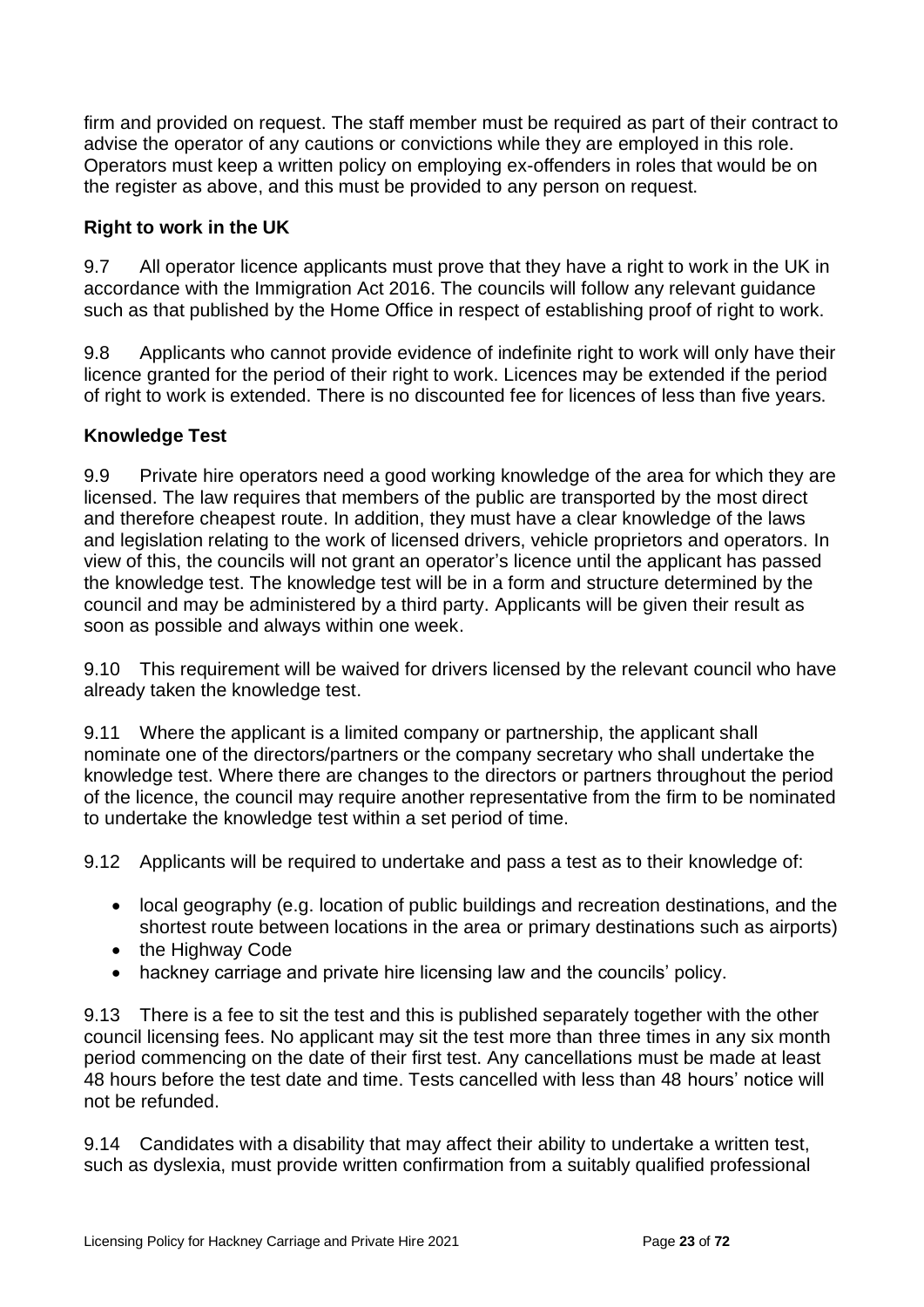such as a doctor or consultant. Based on the recommendation of the professional, the applicant will be given appropriate support such as additional time or a spoken test. Applicants must contact the licensing team prior to booking the knowledge test if they require additional support.

# <span id="page-23-0"></span>**Disability Awareness Training**

9.15 All applicants for an operator's licence will be required to pass disability awareness training before a licence will be granted. The applicant shall meet the cost of the training. If an applicant can show they have passed adequate similar training by some other means, they may be exempted from the training arranged by the councils.

9.16 Once passed, the training must be retaken by all licensed operators every three years. Failure to re-take the training will result in the operator's licence being suspended until such time as they have attended and passed the training.

9.17 In addition, all staff involved in bookings and dispatching work must take and pass the disability awareness training prior to commencing work for the operator. The training must be retaken every three years. Should it be found that any staff member is breaching this requirement, this may result in the suspension of the operator's licence until such time as the staff member has attended and passed the training.

# <span id="page-23-1"></span>**Safeguarding Training**

9.18 All applicants for an operator's licence will be required to pass approved safeguarding training before a licence will be granted. The applicant shall meet the cost of the training. If an applicant can show they have passed adequate similar training by some other means, they may be exempted from the training arranged by the councils.

9.19 Once passed, the training must be retaken by all licensed operators every three years. Failure to re-take the training will result in the operator's licence being suspended until such time as they have attended and passed the training.

9.20 In addition, all staff involved in bookings and dispatching work must take and pass the approved safeguarding training prior to commencing work for the operator. The training must be retaken every three years. Should it be found that any staff member is breaching this requirement, this may result in the suspension of the operator's licence until such time as the staff member has attended and passed the training.

# <span id="page-23-2"></span>**Conditions**

9.21 The relevant council has the power to impose such conditions on an operator's licence as it considers reasonably necessary. These conditions can be found at Appendix D.

#### <span id="page-23-3"></span>**Operator Base**

9.22 The address used on the operator's application must be the one where the invitation and acceptance of bookings take place. This will be the premises where the records referred to below are kept and at which they may be inspected by licensing officers without notice.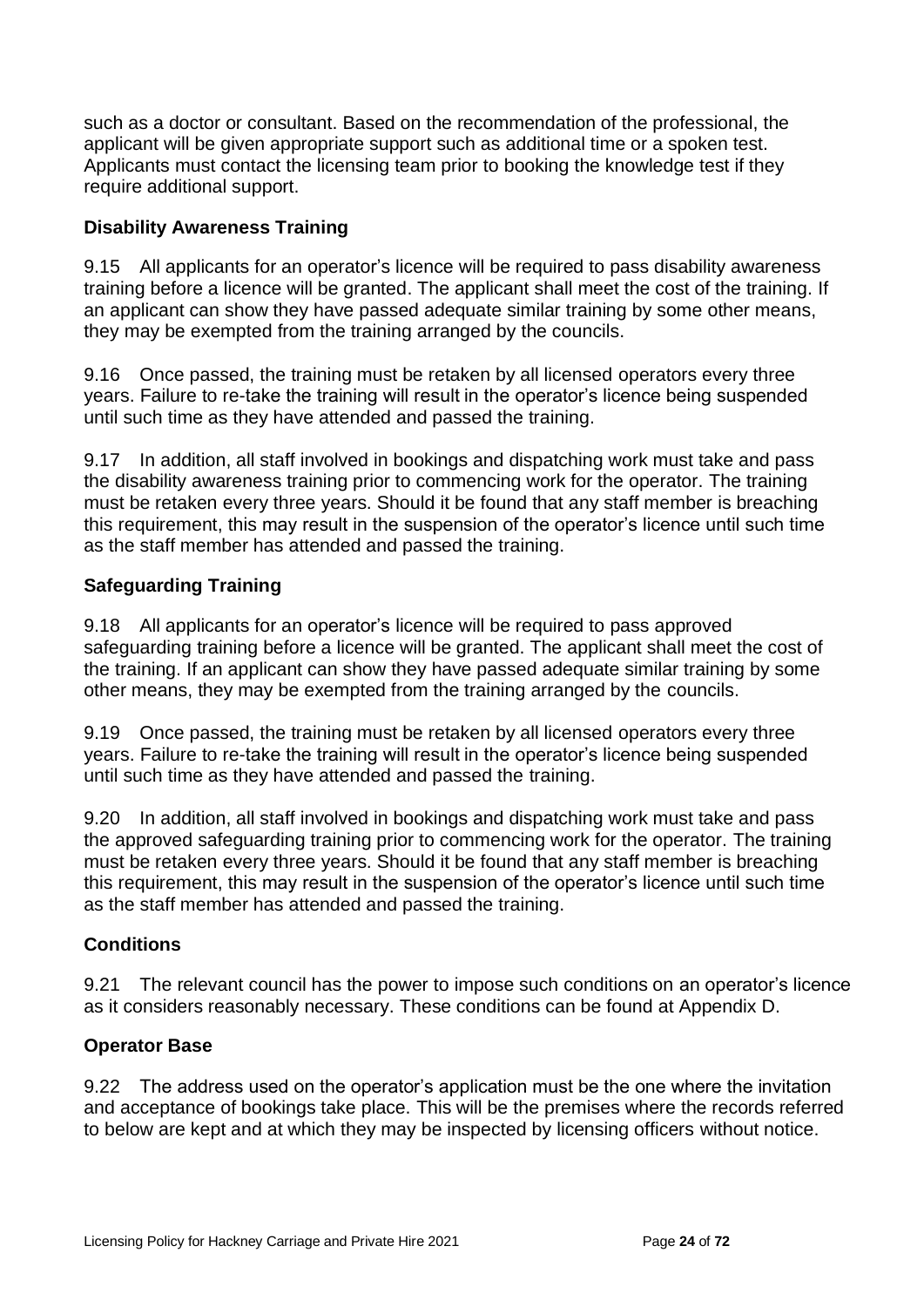9.23 It will be the responsibility of the operator to ensure that necessary planning consent exists for the operational address to be used for that purpose before any licence is granted.

9.24 If premises are open to the public, applicants must produce evidence that they have taken out a minimum of £5 million of public liability insurance for the premises to be licensed, before the relevant council will approve an application for a private hire operator's licence.

9.25 The councils will not grant a private hire operator's licence for an operator with an operating base that is outside the councils' areas. This is to ensure that proper regulation and enforcement measures may be taken by the relevant council.

9.26 Operators who propose to change their operating base must obtain a licence to operate from the new address prior to commencement of operating from the new base.

#### <span id="page-24-0"></span>**Sub-contracting**

9.27 A private hire operator may sub-contract a booking to another licensed operator or hackney carriage driver. A record of whom the booking was sub-contracted to and when must be kept. Operators are required to evidence that comparable safeguarding protections are applied by the company to which they sub-contract any bookings.

9.28 Passenger Carrying Vehicle (PCV) licensed drivers are subject to different checks from hackney carriage and private hire vehicle licensed drivers as the work normally undertaken, e.g. driving a bus, does not present the same risk to passengers. Members of the public are entitled to expect when making a booking with a private hire vehicle operator that they will receive a private hire vehicle licensed vehicle and driver. The use of a driver who holds a PCV licence and the use of a public service vehicle (PSV) such as a minibus to undertake a private hire vehicle booking must not be permitted without the informed consent of the hirer. The hirer must be informed that a PSV will be used, with a PCV driver who is subject to different checks and not required to have an enhanced DBS check.

#### <span id="page-24-1"></span>**Trading names**

9.29 An operator shall only use trading or company name(s) that are included on the operator licence, or other trading name(s) approved by the council in writing.

#### <span id="page-24-2"></span>**Data protection**

9.30 Private hire vehicle operators have a duty under data protection legislation to protect the information they record. The Information Commissioner's Office provides comprehensive online guidance on registering as a data controller and how to meet their obligations.

#### <span id="page-24-3"></span>**Record keeping**

9.31 The conditions at Appendix D outline the requirements in respect of records to be kept by operators, including booking records, and records in respect of the drivers and vehicles operated. All records kept by the operator shall be kept at the operator base for a minimum of 12 months following the date of the booking (for booking records) or the date the vehicle or driver ceases to take bookings from the operator (for driver and vehicle records).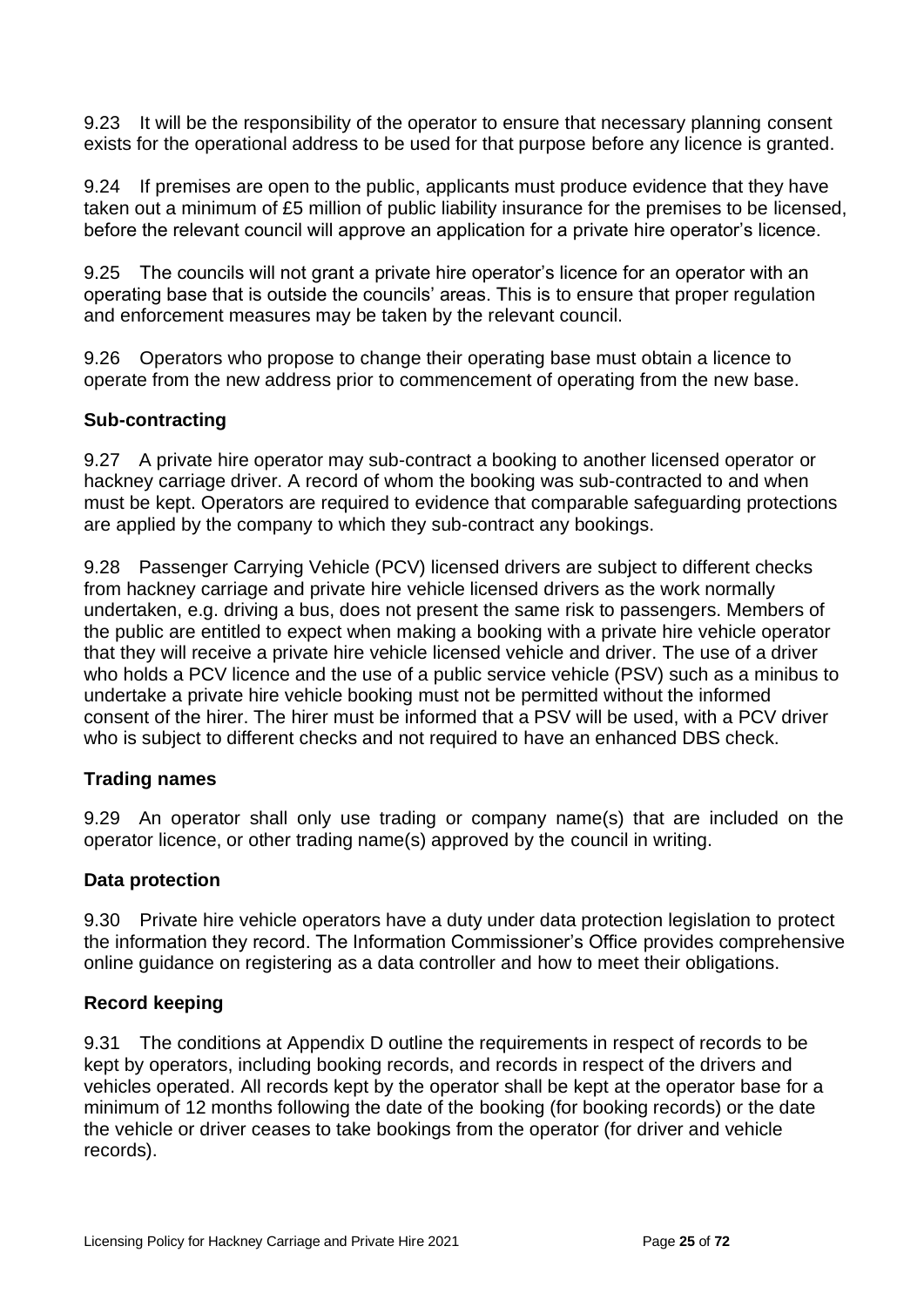# <span id="page-25-0"></span>Appendix A - Hackney Carriage Specification and Licence **Conditions**

# <span id="page-25-1"></span>**Specification**

- 1. The vehicle must meet the following specification:
	- a) the vehicle must be capable of carrying no fewer than four passengers and no more than eight
	- b) each passenger seat shall be fitted with a seat belt
	- c) no seats may be side facing
	- d) the seat provided for each passenger will have a minimum width of 406mm (16 inches) measured across its narrowest part
	- e) each passenger shall have direct access to a door without the need to remove or completely fold flat any other seating in order that passengers may access their seat easily and escape without delay in case of emergency. The council will consider vehicles that have seats that 'tilt' forward by a single operation. If this type of seat is fitted the driver must inform the passengers of the operation of the seats before a journey commences
	- f) in addition to the driver's door, the vehicle will have three doors each of which must be fitted with an efficient handle, lock and window operation to allow access and egress for passengers
	- g) the vehicle will be right hand drive
	- h) the vehicle will have four wheels
	- i) the vehicle must have a boot or luggage compartment which provides sufficient space to carry a reasonable amount of luggage for the total capacity of the vehicle
	- j) estate cars must have a guard/cover fitted to prevent luggage entering the passenger compartment
	- k) no alteration to the manufacturer's specification for the vehicle, including a change of or additional fuel type, shall be carried out except with the prior written approval of the relevant council.
- 2. All vehicles must meet the following requirements:
	- a) Light transmitted through the windscreen must be at least 75 percent
	- b) All other windows (both front and rear) must allow at least 70 percent of light to be transmitted

Setting an approved level of tint on the rear passenger windows of licensed vehicles ensures that applicants have no doubt as to what vehicles can be purchased as well as maintaining high safety standards. Many vehicles are used for the carriage of children and vulnerable persons and excessively tinted windows may lead to activities taking place in the vehicle not being visible to persons outside, which poses a risk to both passengers and drivers, and vulnerable passengers such as lone females will feel safer in a vehicle where they can be seen. Officers need to be able to ensure the maximum number of passengers is not being exceeded. In addition, excessively tinted glass may restrict the vision of the driver, especially in dark conditions, which may prevent the driver from seeing other road users or pedestrians.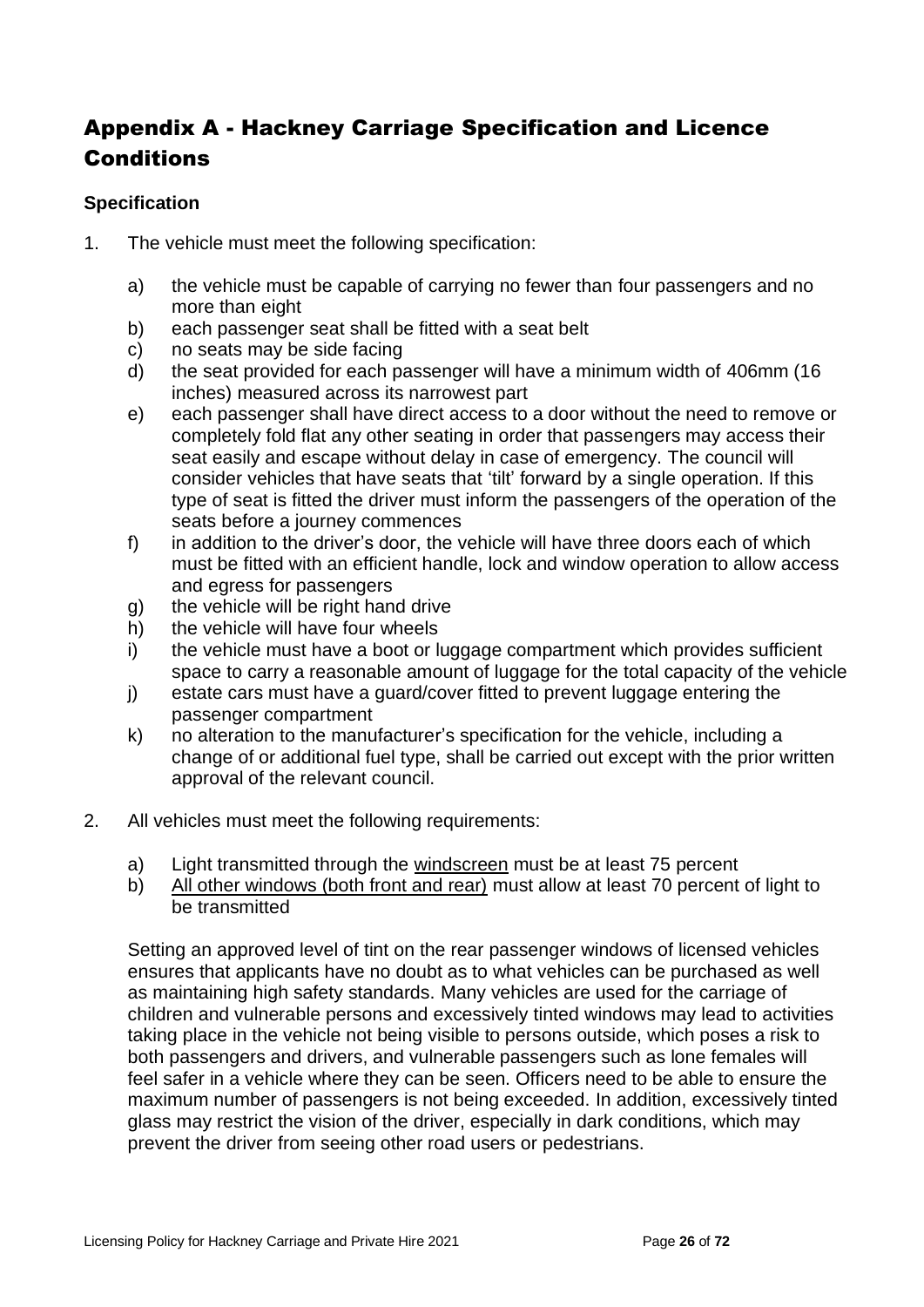Where currently licensed vehicles have factory tinted/privacy glass fitted and are able to provide documentary evidence of this, they will remain licensed for as long as required assuming they meet the rest of this policy. Where currently licensed vehicles have had a tinted film fitted to the vehicle (i.e. not factory fitted at time of manufacture), they will be required to have the film removed prior to the next compliance test. Failure to do so will result in the vehicle failing the compliance test.

#### <span id="page-26-0"></span>**Vehicle emissions and testing requirements**

- 3. From 1 April 2022 proprietors will be required to have vehicles of at least Euro 4 standard to renew their licence; and Euro 4, Euro 6 or zero-emission capable to receive a new licence. From 1 April 2026, proprietors will be required to have vehicles of at least Euro 6 standard to receive a new or renewed licence.
- 4. Vehicles less than one month old and with less than 1500 recorded miles will be exempt from the requirement for a compliance check. All hackney carriage vehicles must have their meter checked for consistency with the displayed tariff card and the operation of the roof sign. This check must be carried out at a compliance testing centre.

Vehicles up to the third anniversary of their date of registration will require an annual compliance check.

Vehicles older than the third anniversary of their registration but less than the seventh anniversary of their registration will require compliance checks every six months.

Vehicles older than the seventh anniversary of their date of registration will require compliance checks every four months.

5. The test must take place in accordance with the council's testing procedures. Vehicles will be required to meet the required MOT and certificate of compliance standard for their age and construction and the council's standards as laid out in this appendix. In addition, the accuracy of the meter will be checked over a measured mile for two of the displayed tariffs and for waiting time.

#### <span id="page-26-1"></span>**Equipment**

- 6. The vehicle must carry the following equipment, clearly marked with the plate number of the vehicle:
	- a spare wheel suitable for immediate use and properly maintained; if the spare wheel is of the temporary space saver type, it may only be used to complete the particular journey or hiring the vehicle is engaged on when the wheel change became necessary. Tyre inflation kits will only be acceptable if they are of the original manufacturer fit and unused.
	- a jack and tools for changing the wheels including a locking wheel nut tool if security bolts are fitted to the vehicle.
	- a warning triangle
	- a fire extinguisher
	- a working torch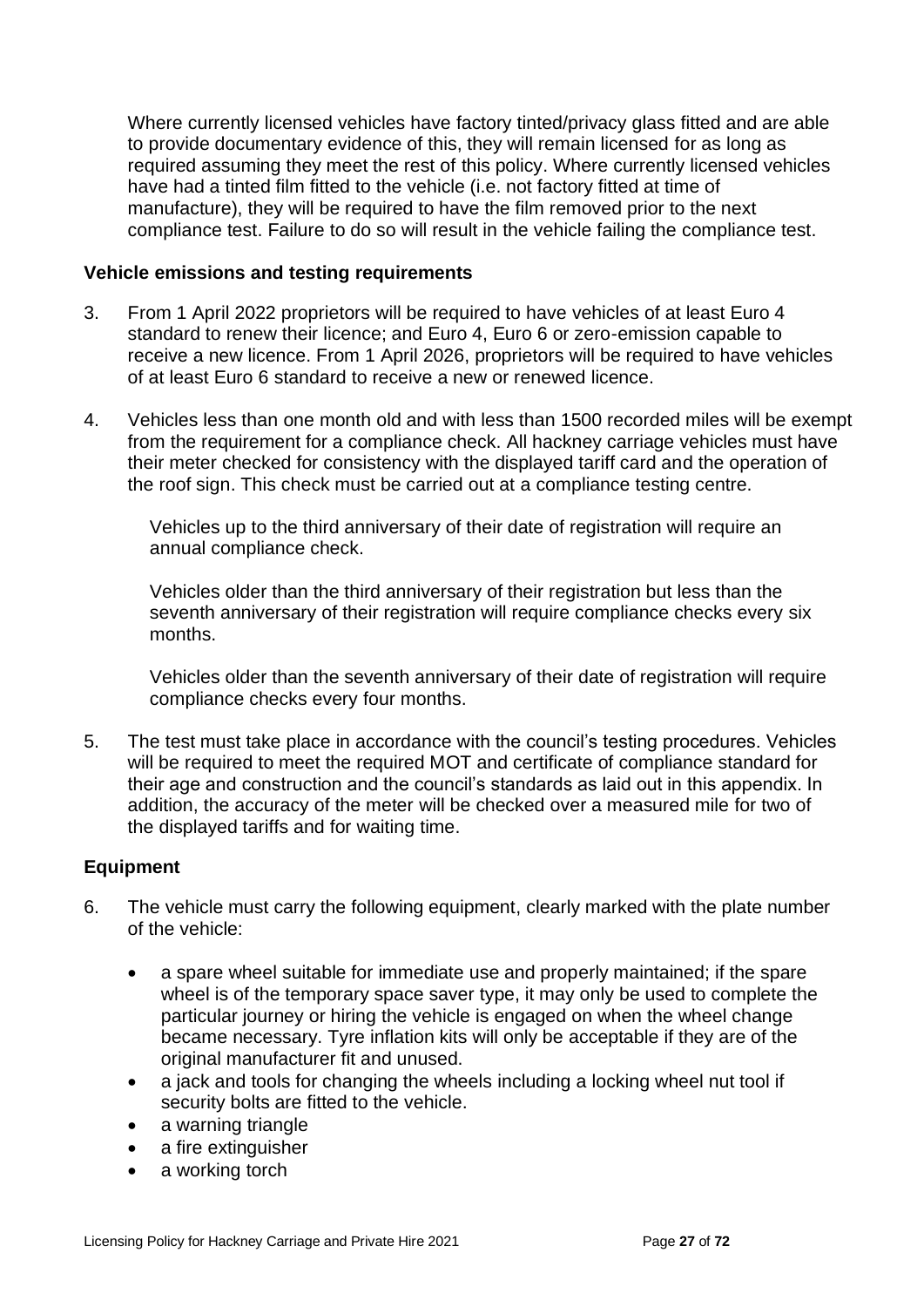- a first aid kit that is within the expiry date shown on the packaging.
- a high viz jacket or waistcoat

# <span id="page-27-0"></span>**Condition of the vehicle**

7. The interior and exterior of the vehicle shall always be kept clean. The exterior of the vehicle shall be free of large dents, rust or un-repaired accident damage and shall always have uniform paintwork equivalent to that applied by the manufacturer. The interior shall be free of stains, spills, tears and the seats must function in accordance with the original manufacturer's specification. All handles and internal trim must be present, safely attached and in working order. The vehicle will comply with all relevant statutory requirements applicable to the class of vehicle to which it belongs including, but without prejudice to the current Motor Vehicle (Construction and Use) Regulations.

#### <span id="page-27-1"></span>**Insurance and other documentation**

- 8. The proprietor shall not use the vehicle, nor permit it to be used, as a hackney carriage vehicle if it does not have a policy of insurance, or such security as complies with the requirements of Part VI of the Road Traffic Act 1988, covering the use of the vehicle for hackney carriage use or public hire. The proprietor must produce when requested a valid certificate of insurance. On renewal of the insurance a copy of the new certificate (paper or electronic) must be provided to the council. The councils will only accept insurance from bodies that are registered with the Motor Insurance Bureau.
- 9. When requested, the proprietor must produce the vehicle registration document, insurance or evidence that the vehicle has a valid compliance certificate. Only original documents are acceptable.

#### <span id="page-27-2"></span>**Licence plates**

10. The external licence plate supplied by the council shall be securely fixed to the outside rear of the vehicle either by direct fixing, e.g. screw, bolt or rivet. or on a secure bracket. No temporary fixing such as magnets, double-sided tape, cable ties or Velcro® are allowed. The licence plate remains the property of the council at all times. If required to do so at any time, the licence holder must return the plate to the council within seven days.

#### <span id="page-27-3"></span>**Taxi signs, livery and advertising**

- 11. Hackney carriages must display a roof sign in accordance with Appendix C.
- 12. Hackney carriages must display the complaints information card provided by the council inside the vehicle so that it may be clearly read by passengers.
- 13. Advertisements are permitted on the interior of purpose-built hackney carriages on the underside of the tip up seats and across the bulkhead above the dividing glass partition only. No advertisement may be placed on the dividing glass partition other than notices approved by the council. Advertisements are not permitted on the interior of non-purpose-built hackney carriage vehicles.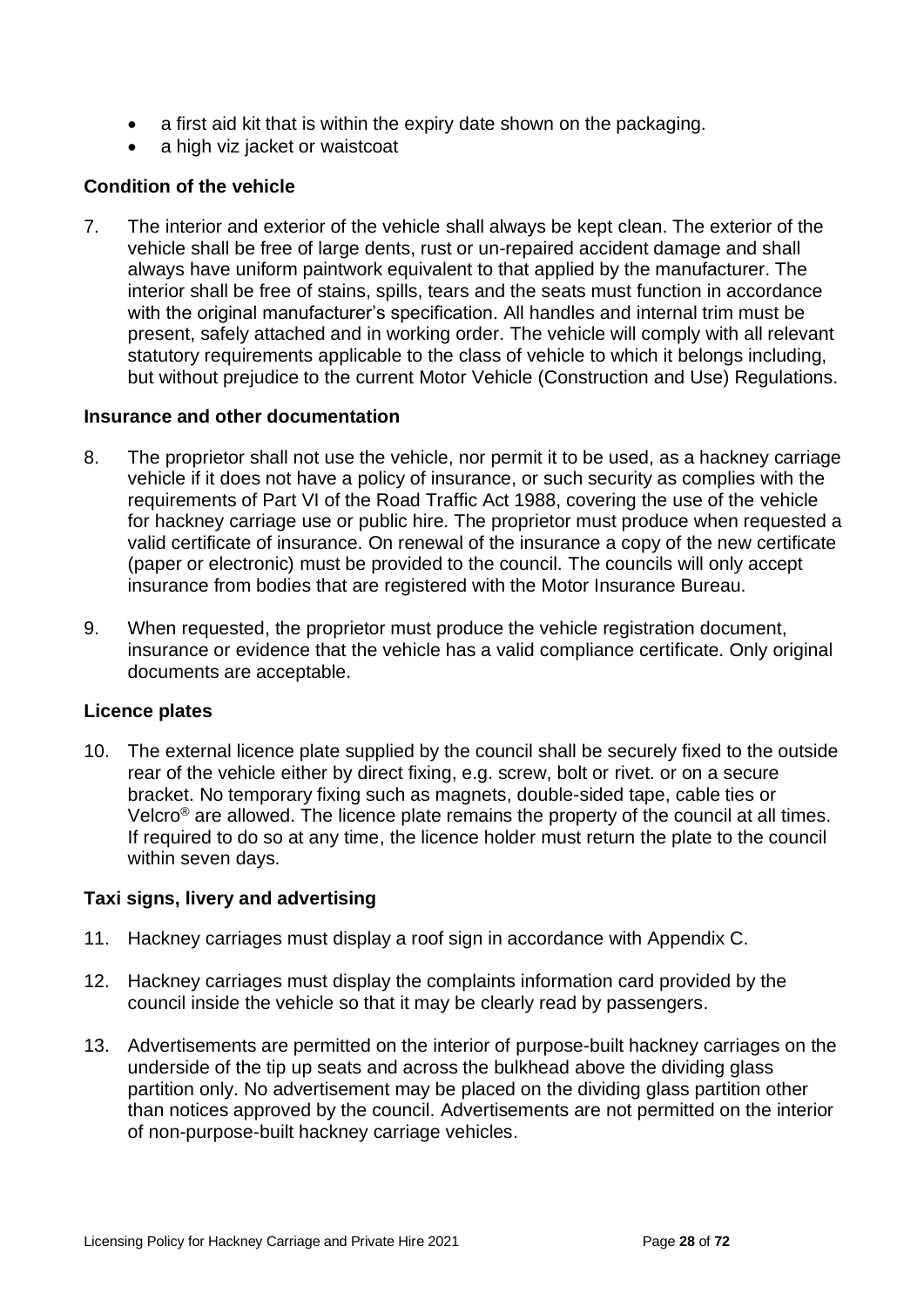- 14. Advertisements are permitted on the exterior of hackney carriages, including a full livery and/or vehicle 'body-wrap', subject to approval under the process detailed in Appendix J.
- 15. Proprietors are also permitted to display the following on the vehicle:
	- a sign indicating membership of the AA, RAC or similar motoring organisation
	- a first aid kit sticker
	- any other material supplied by government or a government organisation or corporation with the permission of the council.

#### <span id="page-28-0"></span>**Audio, CCTV, video or surveillance systems**

16. No audio, CCTV, video or recording systems shall be installed or operated in the vehicle without prior written notification being supplied to the council.

#### <span id="page-28-1"></span>**Smoke free vehicles**

17. No smoking is permitted in the vehicle by either the driver or passengers. The use of electronic cigarettes and other vapour inhaling equipment is prohibited by drivers and passengers. At least one legible no-smoking sign must be displayed in the vehicle.

#### <span id="page-28-2"></span>**Meters and tariff card**

- 18. All hackney carriage vehicles shall be fitted with a taximeter compliant with the Measuring Instruments (Taximeters) Regulations 2006 (S.I. 2006/2304) or UKCA (UK Conformity Assessed) marked. The taximeter shall be maintained in a sound working condition at all times. All meters must be of the 'calendar' type to automatically adjust for bank holidays. The taximeter shall be set for the current maximum tariff set by the council (or can be set at a lower tariff) and shall be sealed with a tamper evident seal to prevent unauthorised adjustment of that meter. Hackney carriage proprietors and drivers shall ensure the 'For Hire' sign or other illuminated sign is extinguished when the fare commences, and the taximeter is brought into operation.
- 19. The taximeter must:
	- be of the clock calendar type and change according to the wording of the council's agreed current maximum fare tariff or a lower tariff set by the operator
	- not be altered or tampered with except with the approval of the council and must be retested by one of the council's approved testing stations if it is altered. All openings shall be sealed with a 'tamper evident' seal supplied by the council.
	- show the fare recorded on the taxi meter in plainly legible figures and the word 'FARE' shall be clearly displayed so as to apply to such figures
	- be securely fixed in such a position so that the fare recorded is visible to all passengers within the vehicle at all times and the figures shall be illuminated for this purpose whenever necessary.
- 20. The tariff card must be fixed in such a position that it is visible to all passengers within the vehicle at all times. The tariff card shall clearly display the vehicle's licence number and shall reflect the tariff in use by the vehicle.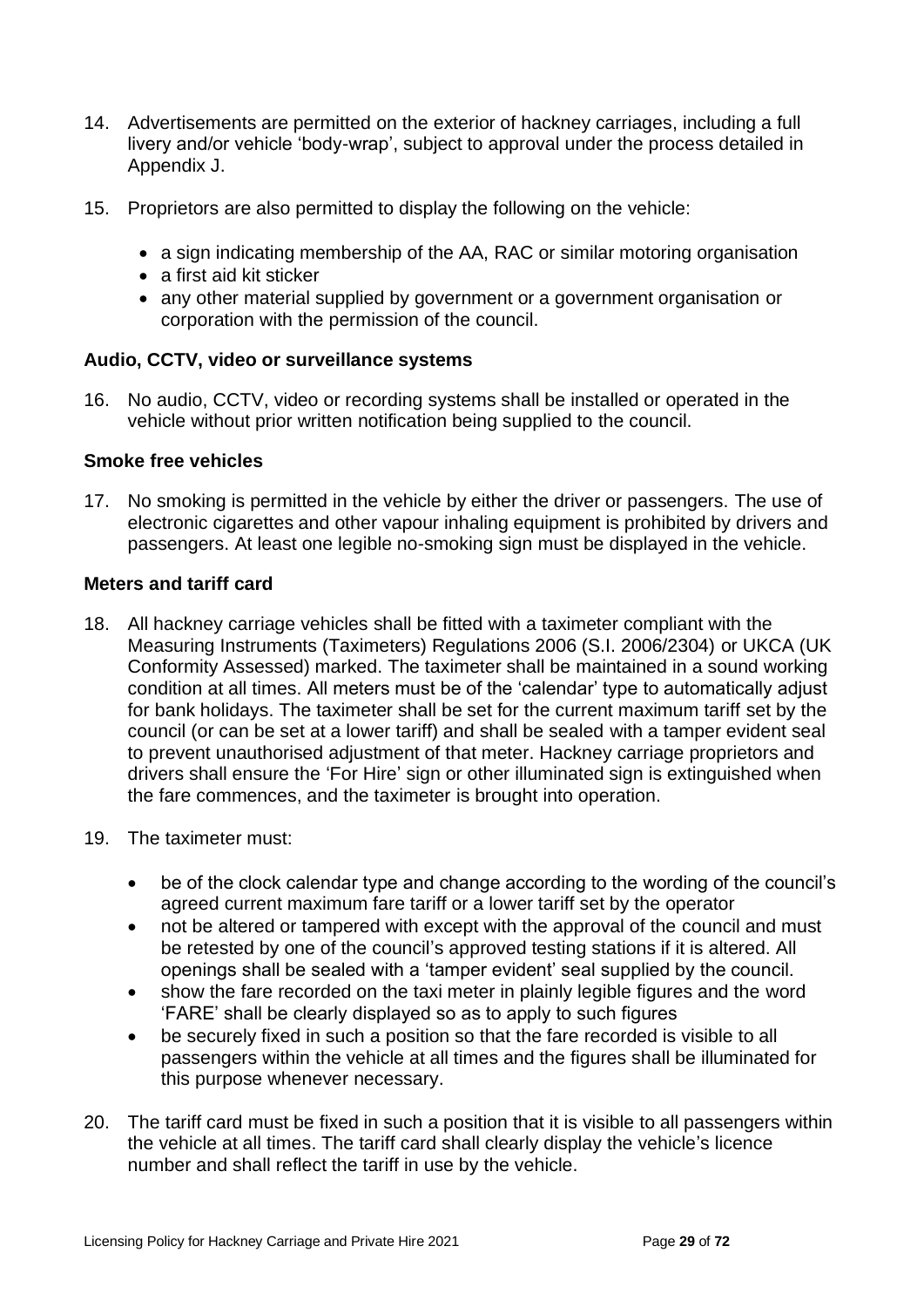# <span id="page-29-0"></span>**Trailers**

- 21. Trailers may only be used with the prior written approval of the relevant council. The trailer can only be used in connection with pre-booked journeys and cannot be used for plying for hire on a rank or the street.
	- the trailer must at all times comply with all requirements of Road Traffic legislation in particular those as laid down in the Road Vehicles (Construction and Use) Regulations 1986 (S.I. 1986/1078)
	- the vehicle insurance must include cover for towing a trailer
	- a suitable lid or other approved means of enclosure shall be fitted to secure and cover the contents of the trailer whenever in use.

#### <span id="page-29-1"></span>**Accessible Vehicles - Specification**

- 22. Vehicles will have a maximum seating capacity of up to eight passenger seats and only forward or rearward facing seats shall be fitted. When carrying a wheelchair this must be included in, and not in addition to, the maximum number of seats. When the wheelchair facility is not required the vehicle may operate as a standard hackney carriage with seating for the number of passengers the vehicle is licensed to carry.
- 23. Prior to licensing the applicant must provide the council with written confirmation from the manufacturer or modifier that the vehicle meets the required standard. When a vehicle has been modified post manufacture to provide access or special facilities for disabled passengers the vehicle must have all modifications and adaptations, including all seats, seat belts and anchorages, retested or approved to meet either the European Whole Vehicle Type Approval or the UK Low Volume Type Approval standard. A licensing officer may require the vehicle to be referred to one of the council's designated vehicle testing centres. This inspection will be carried out at the owner's cost. It is recommended that prior to purchasing any new vehicle, advice be sought from the Licensing Team.
- 24. All wheelchair accessible vehicles must be able to load a wheelchair using the access equipment by the side or rear access doors. The side access door must be the door situated on the nearside of the vehicle, i.e. the kerbside when stopped in a normal road.
- 25. The aperture of the door into which the access equipment is fitted shall have minimum clear headroom in its central third of 1220mm (48 inches). The measurement shall be taken from the upper centre of the aperture to a point directly below on either the upper face of the fully raised platform or the upper face of the ramp fully deployed on level ground.
- 26. A locking mechanism shall be fitted that holds the access door in the open position whilst in use.

#### <span id="page-29-2"></span>**Accessible Vehicles - Equipment and Anchorage**

27. A wheelchair accessible vehicle shall be fitted with either of the following forms of wheelchair access equipment: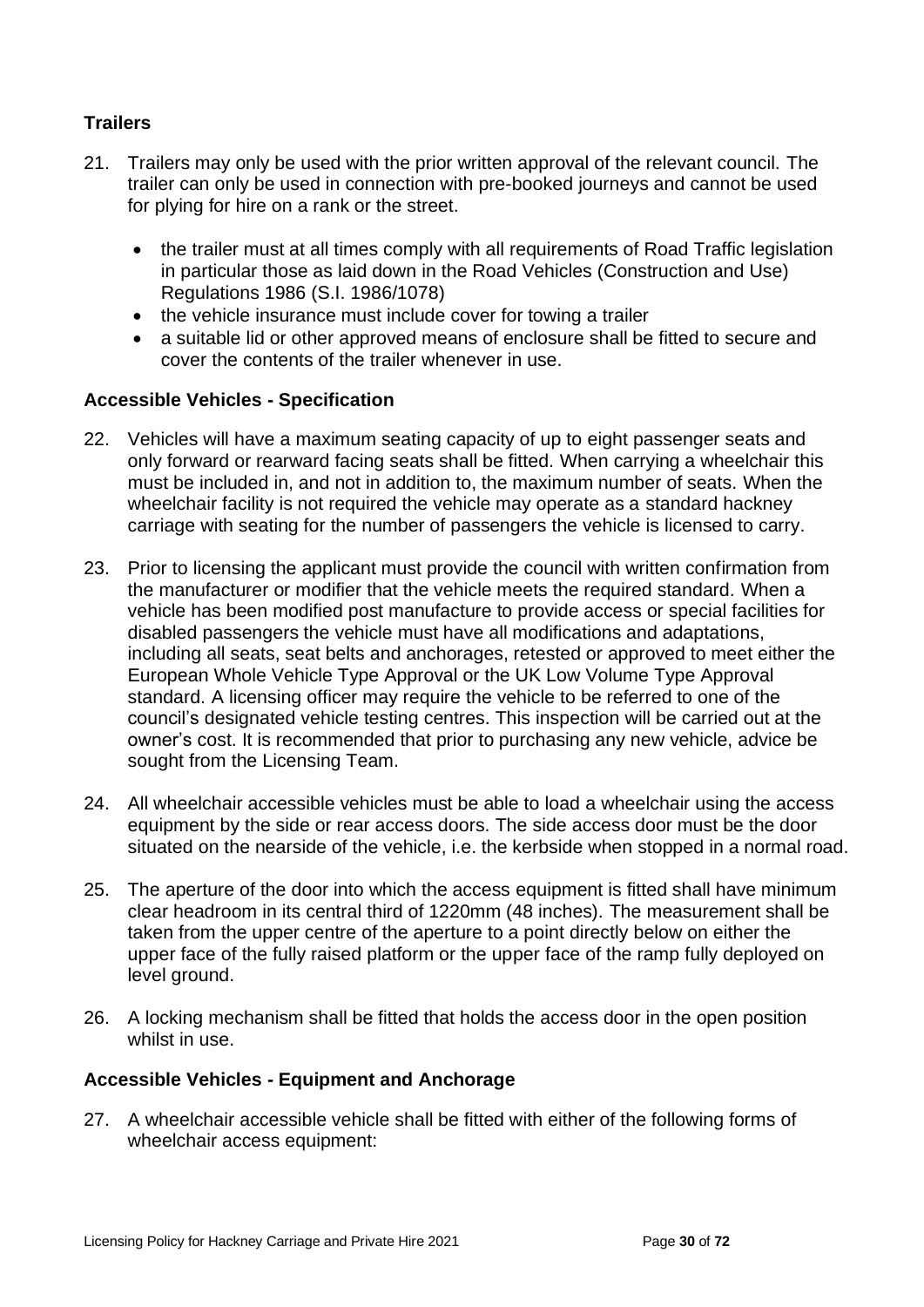#### **Ramps**

Any purpose designed access ramp that is carried must be lightweight and easy to deploy. The installed ramp shall have visible reference to a safe working load of 250kg and certified to the relevant British Standards.

#### **Wheelchair lift**

A purpose designed wheelchair lift shall conform to the relevant British Standards and the Lifting Operations and Lifting Equipment Regulations 1998 (LOLER). Vehicles presented for inspection with a wheelchair lift will require a valid LOLER certificate. All equipment used to lift people requires inspection every six months. The LOLER regulations require that records of inspection must be kept for two years or until the next inspection as a minimum. Any such equipment must always be maintained in good working order and be available for use.

- 28. The wheelchair access equipment shall be fitted such that it terminates at the interior floor level to allow smooth entry/exit of the wheelchair.
- 29. The wheelchair must always be carried in a secure and stable position as recommended by the vehicle manufacturer or conversion company. In the case of purpose built vehicles e.g. London style taxis, this position will be facing the rear of the vehicle. In the case of vehicles which have been specially converted for the purpose of conveying wheelchairs, the converter's recommendations shall be followed. Please note this will always be either facing the front or rear of the vehicle. Wheelchairs must never be carried facing sideways in a vehicle.
- 30. A system for the effective anchoring and securing of wheelchairs shall be provided within the vehicle in all spaces designated as wheelchair spaces. The system and the devices used to secure a wheelchair to the vehicle shall comply with the relevant standards laid down in European Directive 76/115 EEC (as amended by 90/629 EEC) or the UK equivalent standard.
- 31. All wheelchair tracking must comply with European Standard UNECE Regulation 14 (EC Directive 76/115 EEC) or the UK equivalent standard.
- 32. Each wheelchair user shall be provided with a disabled-person seatbelt, which fastens to the structure of the vehicle either permanently or temporarily by use of approved fixings to the position of the wheelchair. This is required by (European Directive 76/115 EEC or the UK equivalent standard and Regulations 46 and 47 Road Vehicles (Construction and Use) Regulations 1986).
- 33. If the vehicle is designed or adapted to carry a wheelchair, the proprietor must ensure that any driver of the vehicle has received sufficient training to load and convey wheelchair bound passengers.

#### <span id="page-30-0"></span>**Lost property**

34. The proprietor or driver of a hackney carriage must report any lost property found in the vehicle to Thames Valley Police in accordance with their current procedures, if they are unable to contact the passenger directly.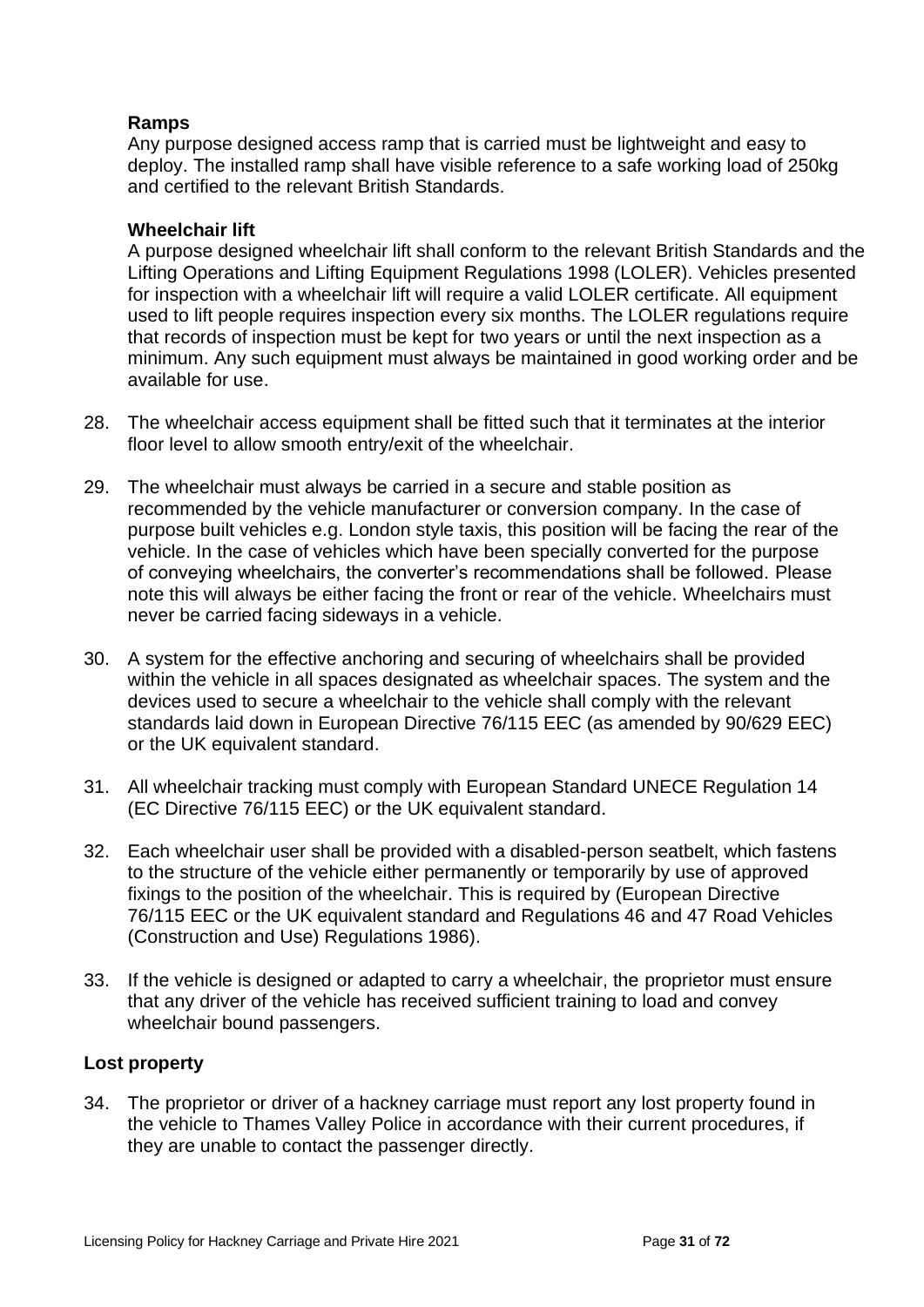#### <span id="page-31-0"></span>**Reporting to the council**

- 35. All licence holders must report all new convictions, cautions, warnings, reprimands, anti-social behaviour orders, community protection notices, criminal behaviour orders, community service orders, restraining orders, fixed penalties (including traffic offences), driver education courses and any disqualifications from driving in writing within 48 hours. In addition, all licence holders are required to inform the relevant council in writing within 48 hours if they are arrested, formally interviewed as a suspect or charged with an offence by the police.
- 36. All licence holders must notify the relevant council in writing of any change of name, postal address, email address or telephone number during the period of the licence within seven days of the change taking place.
- 37. All licence holders must notify the relevant council in writing of any transfer of ownership of a licensed vehicle within 14 days of the transfer taking place.
- 38. Where damage that requires repair arises from an accident the proprietor is required to report the accident to the relevant council within three days.

#### <span id="page-31-1"></span>**Hackney carriages and pre-booked journeys**

- 39. Hackney carriage proprietors must keep records of any pre-booked work in a suitable book or on a computer or any other recordable device. If using a book, the pages must be numbered consecutively and the proprietor shall enter or cause to be entered before commencement of each journey, the following particulars of every booking accepted:
	- time and date of the booking
	- name of the hirer
	- fare quoted
	- how the booking was made (e.g. app, telephone, email, in person) and the time
	- time of the proposed pick up
	- point of pick up and drop off
	- notes about any sub-contracting of the booking
- 40. Proprietors will be required to give access to their records and adequate instruction to licensing officers upon request so that the licensing officers can interrogate the records to carry out their enforcement duties and to ensure the hackney carriage is operating in compliance with policy.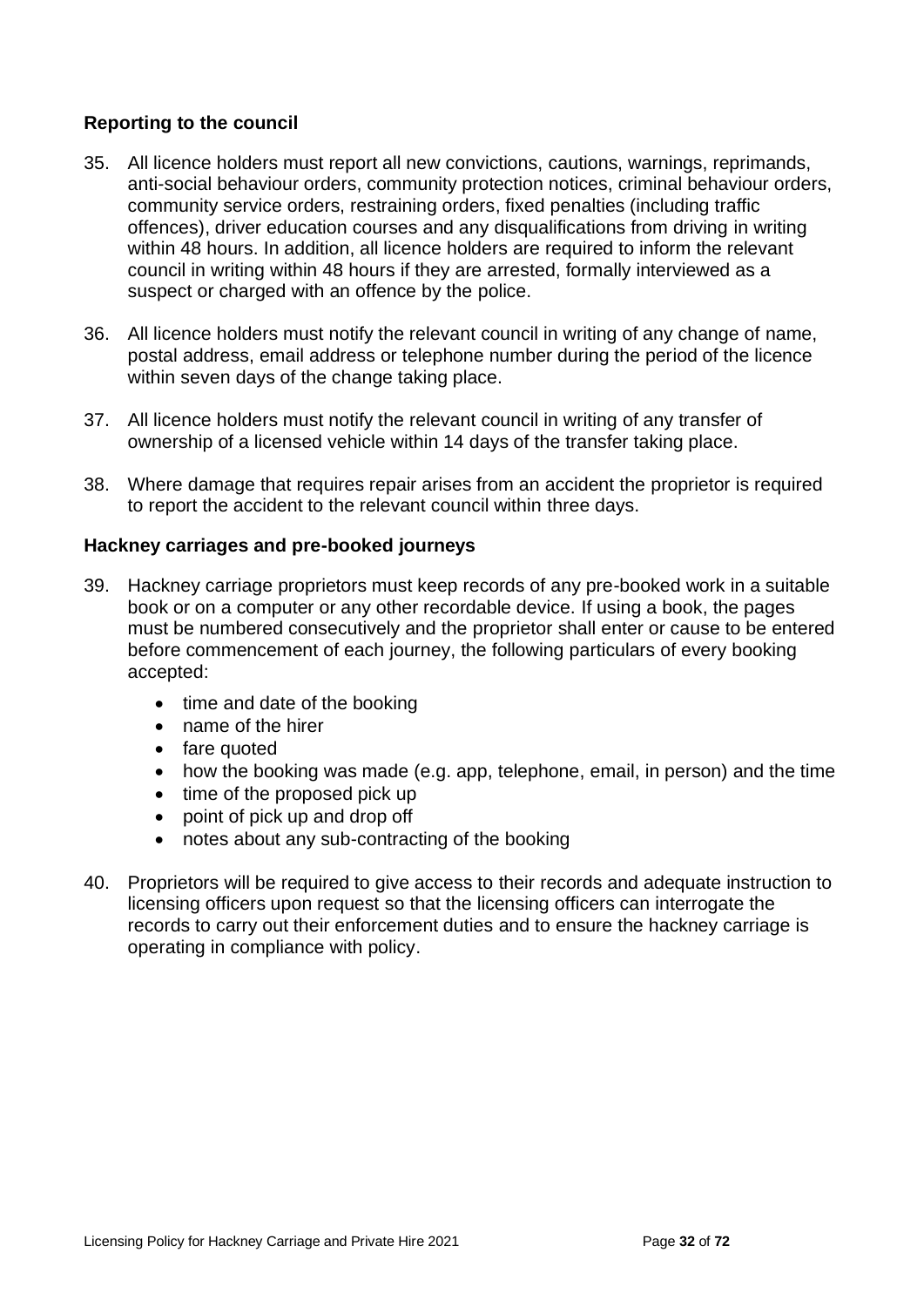# <span id="page-32-0"></span>Appendix B - Private Hire Vehicle Specification and Licence **Conditions**

# <span id="page-32-1"></span>**Specification**

- 1. The vehicle must meet the following specification:
	- a) the vehicle must be capable of carrying no fewer than four passengers and no more than eight
	- b) each passenger seat shall be fitted with a seat belt
	- c) no seats may be side facing
	- d) the seat provided for each passenger will have a minimum width of 406mm (16 inches) measured across its narrowest part
	- e) each passenger shall have direct access to a door without the need to remove or completely fold flat any other seating in order that passengers may access their seat easily and escape without delay in case of emergency. The council will consider vehicles that have seats that 'tilt' forward by a single operation. If this type of seat is fitted the driver must inform the passengers of the operation of the seats before a journey commences
	- f) in addition to the driver's door, the vehicle will have three doors each of which must be fitted with an efficient handle, lock and window operation to allow access and egress for passengers
	- g) the vehicle will be right hand drive
	- h) the vehicle will have four wheels
	- i) the vehicle must have a boot or luggage compartment which provides sufficient space to carry a reasonable amount of luggage for the total capacity of the vehicle
	- j) estate cars must have a guard/cover fitted to prevent luggage entering the passenger compartment
	- k) no alteration to the manufacturer's specification for the vehicle, including a change of or additional fuel type, shall be carried out except with the prior written approval of the relevant council.
- 2. All vehicles (except for those with an exemption) must meet the following requirements:
	- a) Light transmitted through the windscreen must be at least 75 percent
	- b) All other windows (both front and rear) must allow at least 70 percent of light to be transmitted

Setting an approved level of tint on the rear passenger windows of licensed vehicles ensures that applicants have no doubt as to what vehicles can be purchased as well as maintaining high safety standards. Many vehicles are used for the carriage of children and vulnerable persons and excessively tinted windows may lead to activities taking place in the vehicle not being visible to persons outside, which poses a risk to both passengers and drivers, and vulnerable passengers such as lone females will feel safer in a vehicle where they can be seen. Officers need to be able to ensure the maximum number of passengers is not being exceeded. In addition, excessively tinted glass may restrict the vision of the driver, especially in dark conditions, which may prevent the driver from seeing other road users or pedestrians.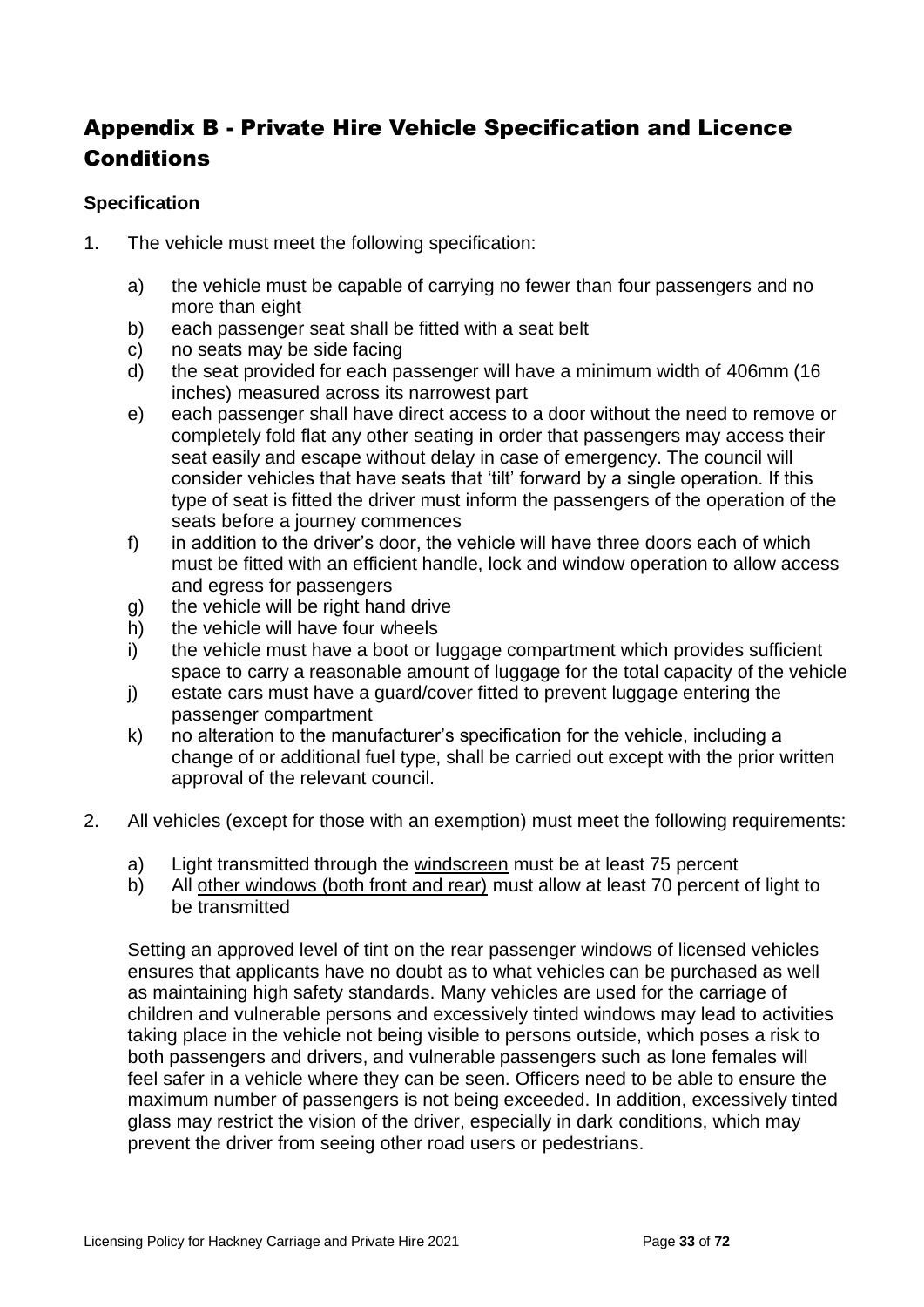Where currently licensed vehicles have factory tinted/privacy glass fitted and are able to provide documentary evidence of this, they will remain licensed until the vehicle reaches the maximum licensable age in accordance with the existing age of vehicle policy. Where currently licensed vehicles have had a tinted film fitted to the vehicle (i.e. not factory fitted at time of manufacture), they will be required to have the film removed prior to the next vehicle compliance test. Failure to do so will result in the vehicle failing the compliance test.

3. A private hire vehicle must not be of such design or appearance as to lead any person to believe it is a hackney carriage.

#### <span id="page-33-0"></span>**Vehicle emission and testing requirements**

- 4. From 1 April 2022 proprietors will be required to have vehicles of at least Euro 4 standard to renew their licence; and Euro 4, Euro 6 or zero-emission capable to receive a new licence. From 1 April 2026, proprietors will be required to have vehicles of at least Euro 6 standard to receive a new or renewed licence.
- 5. Vehicles less than one month old and with less than 1500 recorded miles will be exempt from the requirement for a compliance check.

Vehicles up to the third anniversary of their date of registration will require an annual compliance check.

Vehicles older than the third anniversary of their registration but less than the seventh anniversary of their registration will require compliance checks every six months.

Vehicles older than the seventh anniversary of their date of registration will require compliance checks every four months.

6. The test must take place in accordance with the council's testing procedures. Vehicles will be required to meet the required MOT and certificate of compliance standard for their age and construction and the council's standards as laid out in this appendix. In addition, the accuracy of the meter will be checked over a measured mile for two of the displayed tariffs and for waiting time.

#### <span id="page-33-1"></span>**Equipment**

- 7. The vehicle must carry the following equipment, clearly marked with the plate number of the vehicle:
	- a spare wheel suitable for immediate use and properly maintained; if the spare wheel is of the temporary space saver type, it may only be used to complete the particular journey or hiring the vehicle is engaged on when the wheel change became necessary. Tyre inflation kits will only be acceptable if they are of the original manufacturer fit and unused.
	- a jack and tools for changing the wheels including a locking wheel nut tool if security bolts are fitted to the vehicle.
	- a warning triangle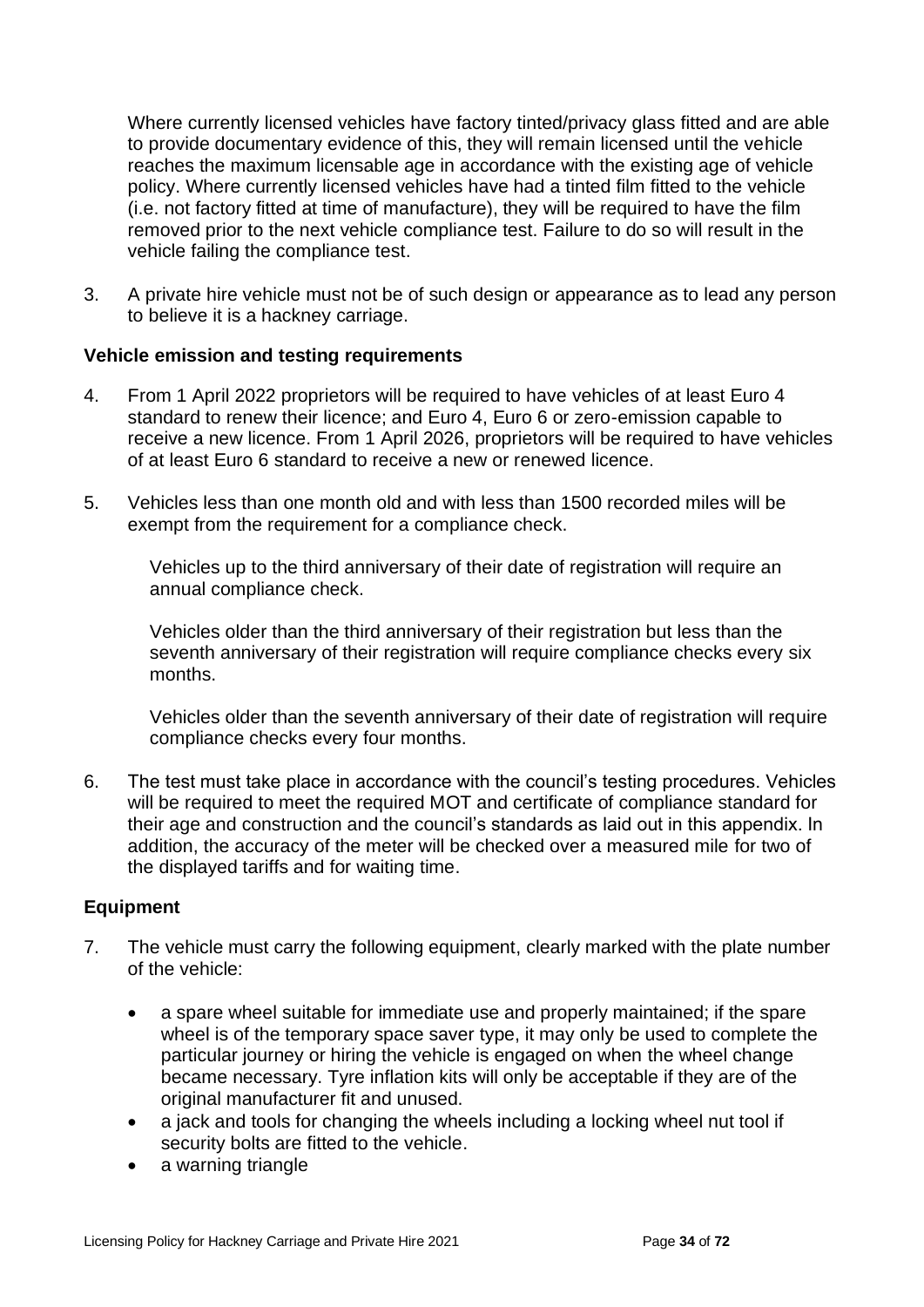- a fire extinguisher
- a working torch
- a first aid kit that is within the expiry date shown on the packaging.
- a high viz jacket or waistcoat

#### <span id="page-34-0"></span>**Condition of the vehicle**

8. The interior and exterior of the vehicle shall always be kept clean. The exterior of the vehicle shall be free of large dents, rust or un-repaired accident damage and shall always have uniform paintwork equivalent to that applied by the manufacturer. The interior shall be free of stains, spills, tears and the seats must function in accordance with the original manufacturer's specification. All handles and internal trim must be present, safely attached and in working order. The vehicle will comply with all relevant statutory requirements applicable to the class of vehicle to which it belongs including. but without prejudice to, the generality of the current Motor Vehicle (Construction and Use) Regulations.

#### <span id="page-34-1"></span>**Insurance and other documentation**

- 9. The proprietor shall not use the vehicle, nor permit it to be used, as a private hire vehicle if it does not have a policy of insurance, or such security as complies with the requirements of Part VI of the Road Traffic Act 1988, covering the use of the vehicle to carry passengers for private hire. The proprietor must produce when requested a valid certificate of insurance. On renewal of the insurance a copy of the new certificate (paper or electronic) must be provided to the council. The councils will only accept insurance from bodies that are registered with the Motor Insurance Bureau.
- 10. When requested, the proprietor must produce the vehicle registration document, insurance or evidence that the vehicle has a valid compliance certificate. Only original documents are acceptable.

#### <span id="page-34-2"></span>**Licence plates**

- 11. The external licence plate supplied by the council shall be securely fixed to the outside rear of the vehicle either by direct fixing, e.g. screw, bolt or rivet or on a secure bracket. No temporary fixing such as magnets, double-sided tape, cable ties or Velcro® are allowed. The licence plate remains the property of the council at all times. If required to do so at any time the licence holder must return the plate to the council within seven days.
- 12. Where a vehicle is granted an exemption from display of the plate, the vehicle must display the internal licence issued by the council which must be clearly visible from the inside and outside of the vehicle. This must not be placed in a position that obstructs the view of the driver. The rear licence plate must also be carried in the vehicle at all times.

#### <span id="page-34-3"></span>**Private hire signs and advertising**

13. Advertisements are permitted on the exterior of private hire vehicles, including a full livery and/or vehicle 'body-wrap', subject to approval under the process detailed in Appendix J. Advertisements for other taxi or private hire companies are not permitted.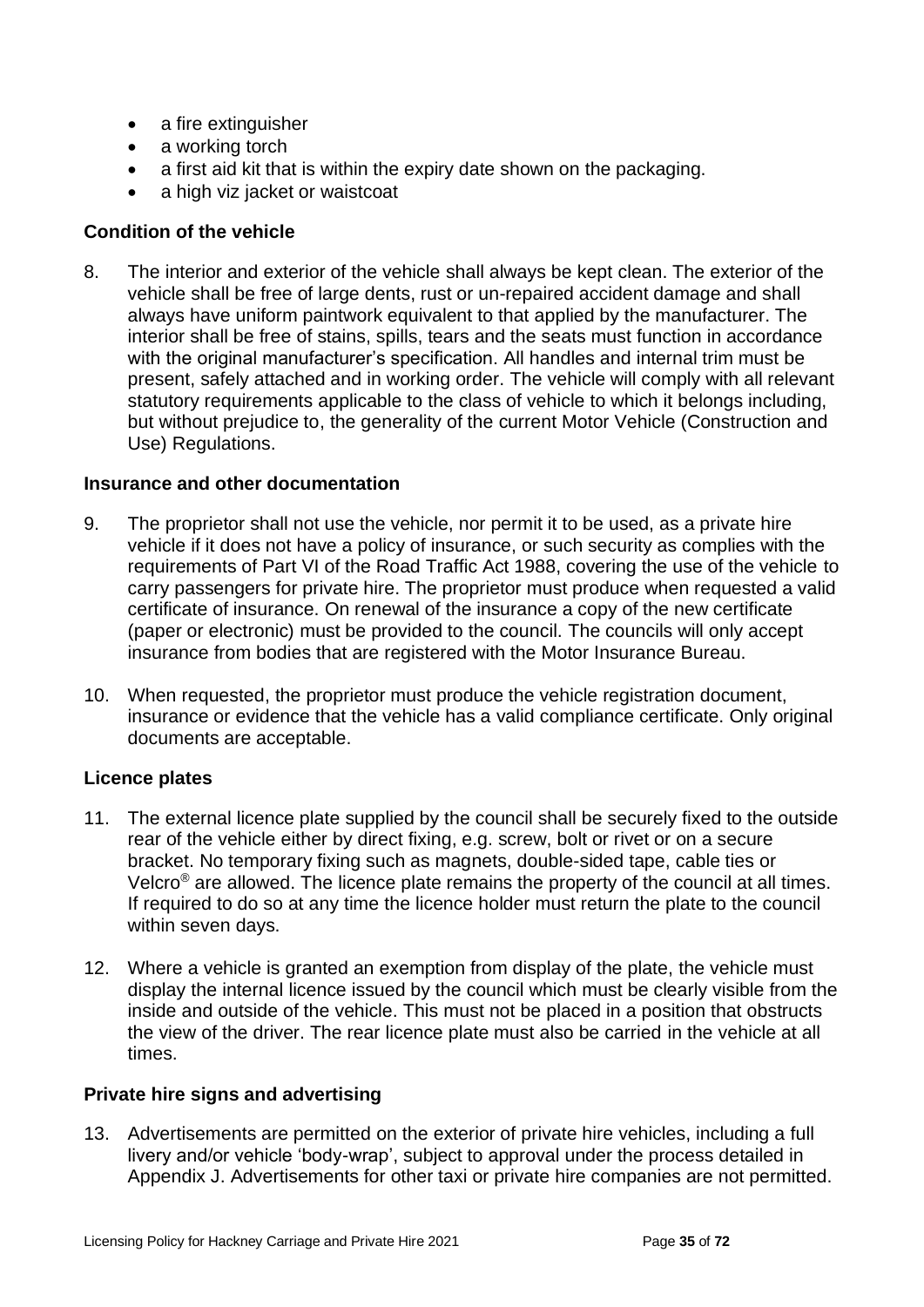- 14. Private hire vehicles are not permitted to display the words 'Taxi' or 'Cab' which may indicate the vehicle is a hackney carriage and they must not display a roof sign.
- 15. Private hire vehicles must display the complaints information card provided by the council inside the vehicle so that it may be clearly read by passengers.
- 16. Private hire vehicles may also display:
	- a sign indicating membership of the AA, RAC or similar motoring organisation
	- a first aid kit sticker
	- any other material supplied by government or a government organisation or corporation with the permission of the council.

#### <span id="page-35-0"></span>**Audio, CCTV, video or surveillance systems**

17. No audio/video or recording systems shall be installed or operated in the vehicle without prior written notification being supplied to the council.

#### <span id="page-35-1"></span>**Smoke free vehicles**

18. No smoking is permitted in the vehicle by either the driver or its passengers. The use of electronic cigarettes and other vapour inhaling equipment is prohibited by drivers and passengers. At least one legible no-smoking sign must be displayed in the vehicle.

#### <span id="page-35-2"></span>**Meters**

- 19. A private hire vehicle may be fitted with a taximeter. All taximeters must be compliant with the Measuring Instruments (Taximeters) Regulations 2006 (S.I. 2006/2304) or UKCA (UK Conformity Assessed) marked. The taximeter shall be maintained in a sound working condition at all times. All meters must be of the 'calendar' type to automatically adjust for bank holidays. All meters must be sealed with a tamper evident seal. The taximeter shall be set at the tariff displayed in the vehicle which must be visible to passengers.
- 20. The taximeter must:
	- be of the clock calendar type and change according to the wording of the displayed fare tariff
	- show the fare recorded on the taxi meter in plainly legible figures and the word 'FARE' shall be clearly displayed so as to apply to such figures
	- be kept securely fixed in such a position so that the fare recorded is visible to all passengers within the vehicle at all times and the figures shall be illuminated for this purpose whenever necessary.

#### <span id="page-35-3"></span>**Trailers**

- 21. Trailers may only be used with the prior written approval of the council and subject to the following requirements:
	- trailers can only be used in connection with private hire bookings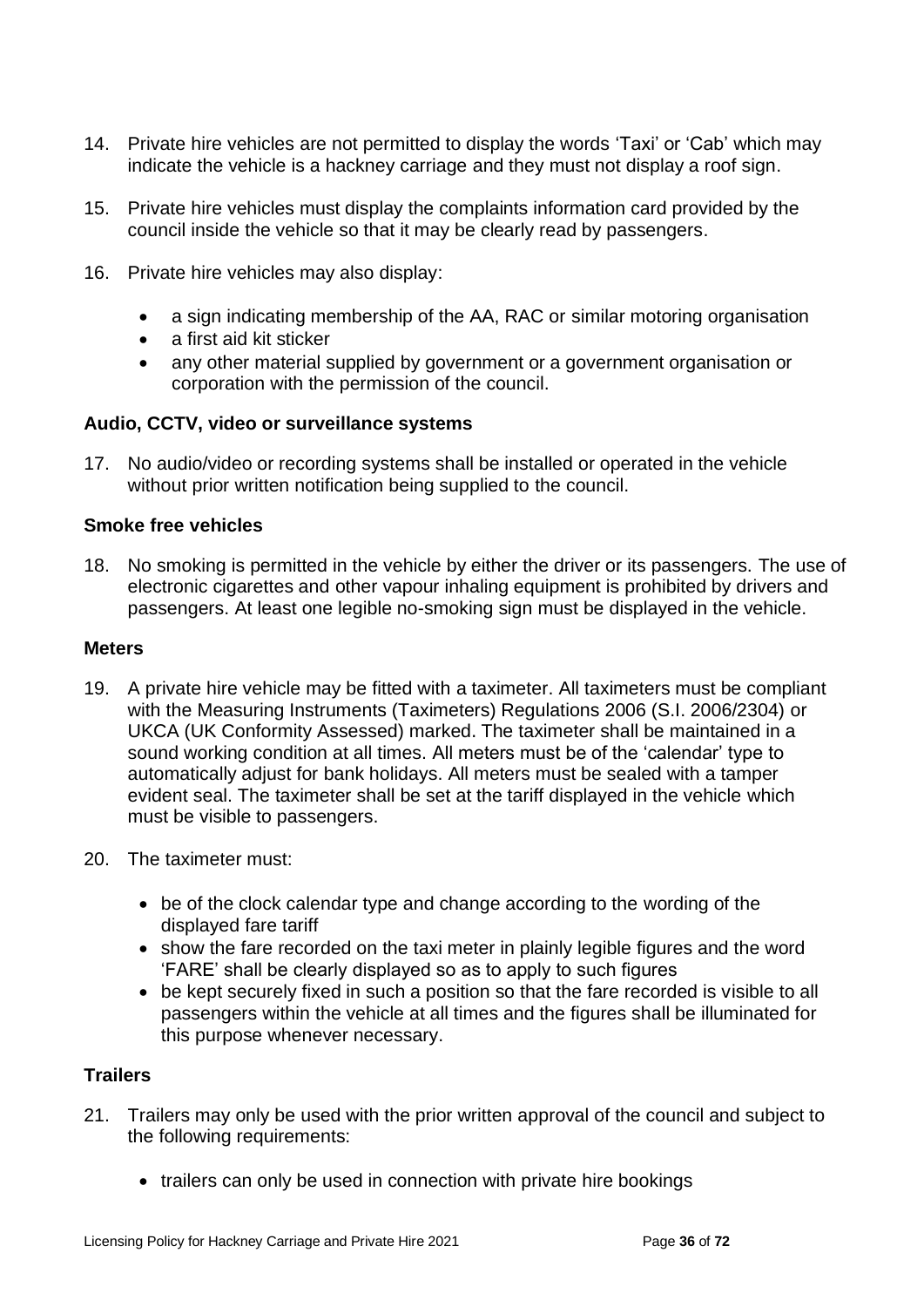- the trailer must at all times comply with all requirements of Road Traffic legislation in particular those laid down in the Road Vehicles (Construction and Use) Regulations 1986 (S.I. 1986/1078).
- the vehicle insurance must include cover for towing a trailer
- a suitable lid or other approved means of enclosure shall be fitted to secure and cover the contents of the trailer whenever in use.

## **Accessible Vehicles - Specification**

- 22. Vehicles will have a maximum seating capacity of up to eight passenger seats and only forward or rearward facing seats shall be fitted. When carrying a wheelchair this must be included in, and not in addition to, the maximum number of seats. When the wheelchair facility is not required the vehicle may operate as a standard private hire vehicle with seating for the number of passengers the vehicle is licensed to carry.
- 23. Prior to licensing the applicant must provide the council with written confirmation from the manufacturer or modifier that the vehicle meets the required standard. When a vehicle has been modified post manufacture to provide access or special facilities for disabled passengers the vehicle must have all modifications and adaptations, including all seats, seat belts and anchorages, retested or approved to meet either the European Whole Vehicle Type Approval or the UK Low Volume Type Approval standard. A licensing officer may require the vehicle to be referred to one of the council's designated vehicle testing centres. This inspection will be carried out at the owner's cost. It is recommended that prior to purchasing any new vehicle, advice be sought from the Licensing Team.
- 24. All wheelchair accessible vehicles must be able to load a wheelchair using the access equipment by the side or rear access doors. The side access door must be the door situated on the nearside of the vehicle, i.e. the kerbside when stopped in a normal road.
- 25. The aperture of the door into which the access equipment is fitted shall have minimum clear headroom in its central third of 1220mm (48 inches). The measurement shall be taken from the upper centre of the aperture to a point directly below on either the upper face of the fully raised platform or the upper face of the ramp fully deployed on level ground.
- 26. A locking mechanism shall be fitted that holds the access door in the open position whilst in use.

## **Accessible Vehicles - Equipment and Anchorage**

27. A wheelchair accessible vehicle shall be fitted with either of the following forms of wheelchair access equipment:

## **Ramps**

Any purpose designed access ramp that is carried must be lightweight and easy to deploy. The installed ramp shall have visible reference to a safe working load of 250kg and certified to the relevant British Standards.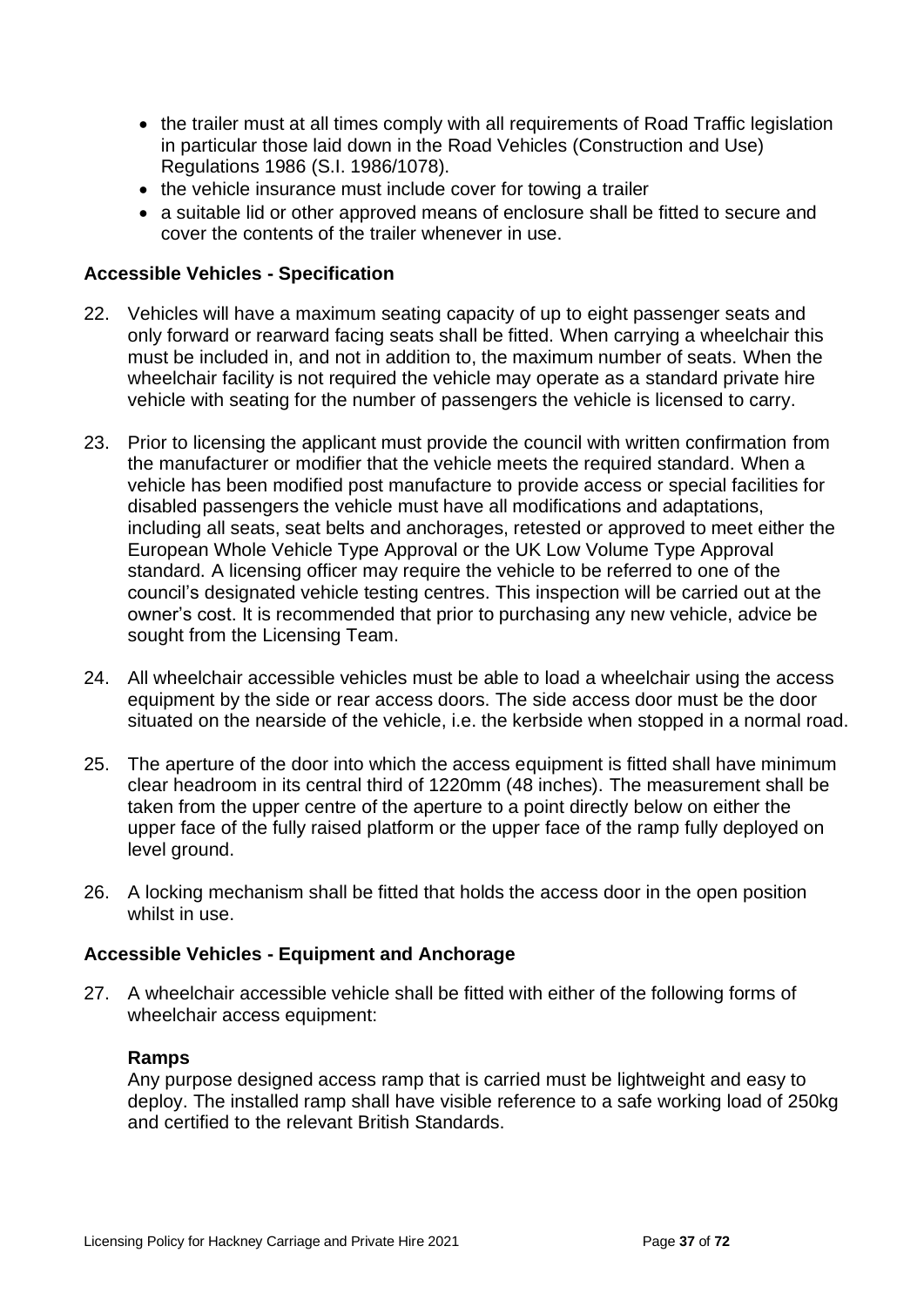## **Wheelchair lift**

A purpose designed wheelchair lift shall conform to the relevant British Standards and the Lifting Operations and Lifting Equipment Regulations 1998 (LOLER). Vehicles presented for inspection with a wheelchair lift will require a valid LOLER certificate. All equipment used to lift people requires inspection every six months. The LOLER regulations require that records of inspection must be kept for two years or until the next inspection as a minimum. Any such equipment must always be maintained in good working order and be available for use.

- 28. The wheelchair access equipment shall be fitted such that it terminates at the interior floor level so as to allow smooth entry/exit of the wheelchair.
- 29. The wheelchair must always be carried in a secure and stable position as recommended by the vehicle manufacturer or conversion company. In the case of purpose built vehicles e.g. London style taxis, this position will be facing the rear of the vehicle. In the case of vehicles which have been specially converted for the purpose of conveying wheelchairs, the converter's recommendations shall be followed. Please note this will always be either facing the front or rear of the vehicle. Wheelchairs must never be carried facing sideways in a vehicle.
- 30. A system for the effective anchoring and securing of wheelchairs shall be provided within the vehicle in all spaces designated as wheelchair spaces. The system and the devices used to secure a wheelchair to the vehicle shall comply with the relevant standards laid down in European Directive 76/115 EEC (as amended by 90/629 EEC) or the UK equivalent standard.
- 31. All wheelchair tracking must comply with European Standard UNECE Regulation 14 (EC Directive 76/115 EEC) or the UK equivalent standard.
- 32. Each wheelchair user shall be provided with a disabled-person seatbelt, which fastens to the structure of the vehicle either permanently or temporarily by use of approved fixings to the position of the wheelchair. This is required by (European Directive 76/115 EEC or the UK equivalent standard and Regulations 46 and 47 Road Vehicles (Construction and Use) Regulations 1986).
- 33. If the vehicle is designed or adapted to carry a wheelchair, the proprietor must ensure that any driver of the vehicle has received sufficient training to load and convey wheelchair bound passengers.

## **Specification for special vehicles**

- 34. For the purpose of this policy, a special vehicle shall mean a vehicle that is used for a particular occasion or occasions of a restricted nature and is not a conventional vehicle used for standard private hire work. Examples of vehicles that may fall within the 'special' category are stretch limousines, classic cars or a vehicle that has fewer than four seats.
- 35. This element of the policy only applies to private hire vehicles and sets out the general considerations the council will take into account when considering an application for the licensing of a special vehicle. This policy does not apply in relation to vehicles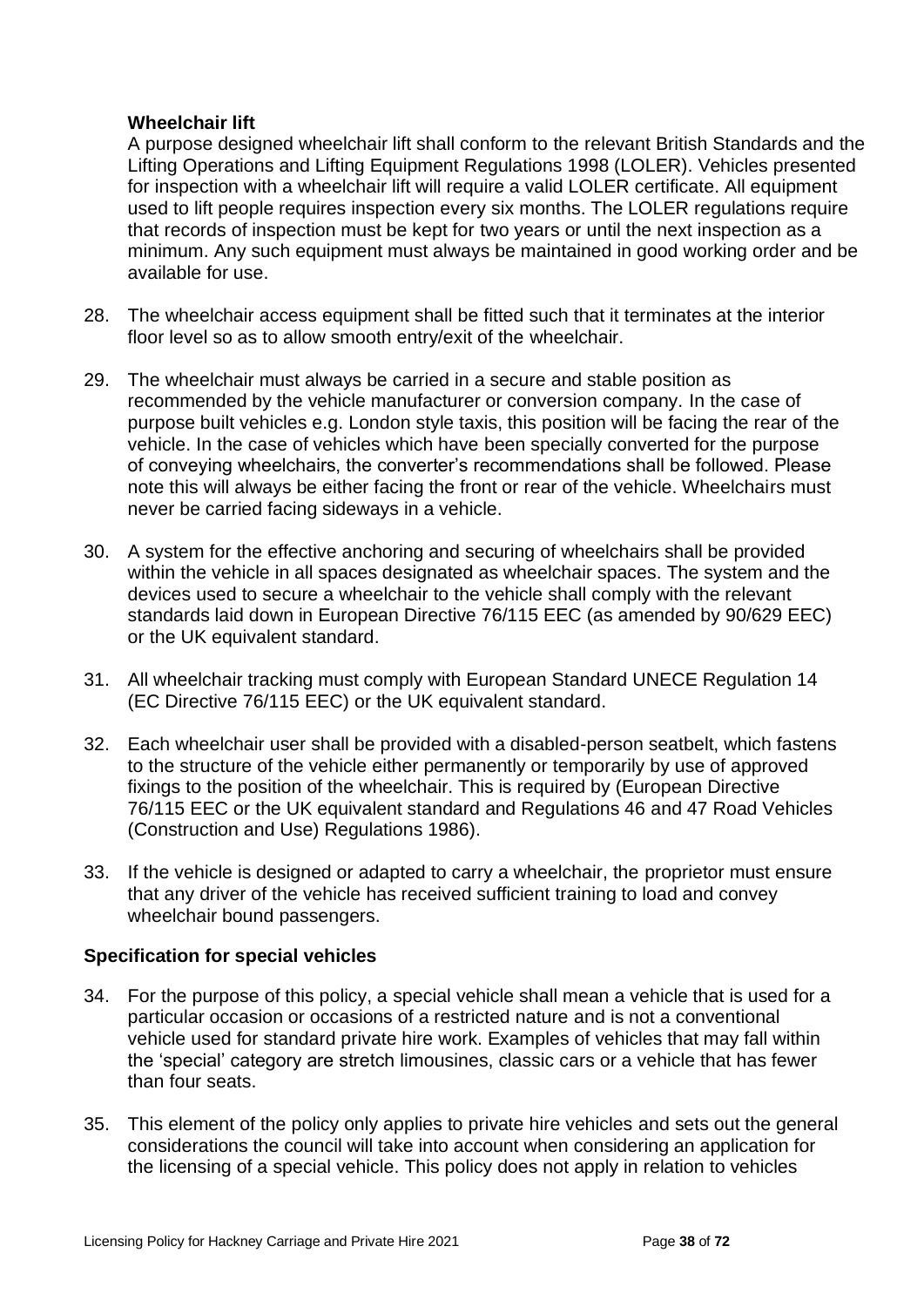used solely in connection with weddings and funerals, as these are exempt from private hire licensing.

- 36. The general licence conditions for private hire vehicles would not normally allow for special vehicles to be licensed for a number of reasons including the style and design of the vehicle.
- 37. A proprietor may apply for a licence for any special vehicle which would not meet the standard private hire vehicle conditions by seeking variation or exemption from some of the standard conditions. All other requirements in respect of standard private hire vehicles shall apply to any special vehicles unless the vehicle is exempted from said requirement in writing by the council.
- 38. Each vehicle will be considered and assessed on merit taking account of:
	- the overall condition of the vehicle
	- the number of passengers for which it is required to be licensed (vehicles may only be licensed for up to and including 8 passengers)
	- the specific criteria for which exemption is sought.
- 39. The individual nature of a special vehicle will inevitably give rise to issues that would not apply to conventional private hire vehicles and therefore it will be necessary to consider whether additional conditions should be included on any licence. The primary consideration will always be the safety and comfort of the travelling public.
- 40. Vehicles may be right or left hand drive provided that left hand drive vehicles have the relevant vehicle type approval from DVSA (written proof to be submitted with the application). In addition, the following applies:
	- the vehicle must not have fewer than four road wheels
	- the number of doors must be sufficient to allow safe access and egress for the number of passengers for which approval is sought
	- the vehicle must comply with Construction and Use Regulations.

# **Lost property**

41. The proprietor or driver of a private hire vehicle must report any lost property found in the vehicle to Thames Valley Police in accordance with current procedures, if they are unable to contact the passenger directly.

## **Reporting to the council**

42. All licence holders must report all new convictions, cautions, warnings, reprimands, anti-social behaviour orders, community protection notices, criminal behaviour orders, community service orders, restraining orders, fixed penalties (including traffic offences), driver education courses and any disqualifications from driving in writing within 48 hours. In addition, all licence holders are required to inform the relevant council in writing within 48 hours if they are arrested, formally interviewed as a suspect or charged with an offence by the police.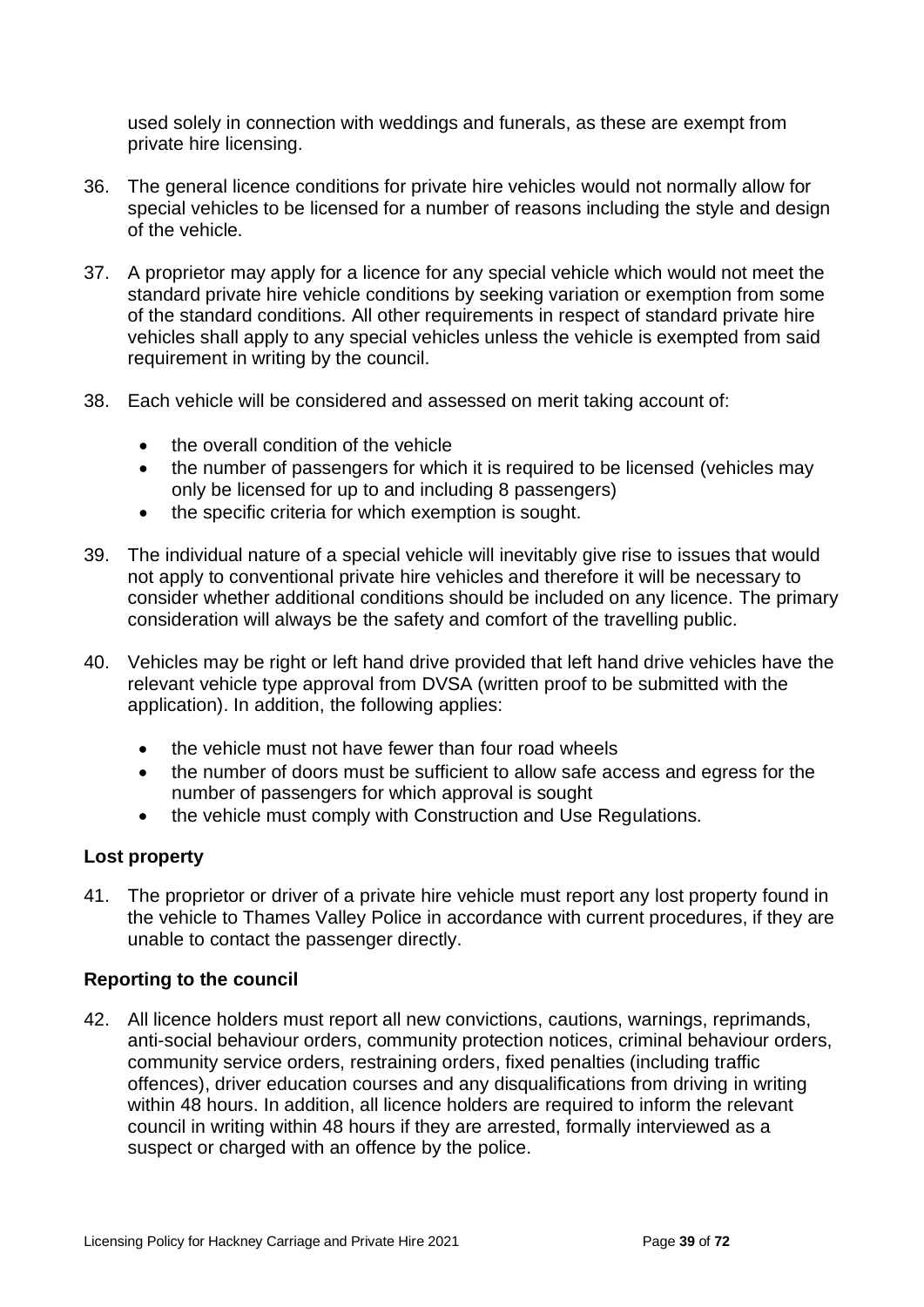- 43. All licence holders must notify the relevant council in writing of any change of name, postal address, email address or telephone number during the period of the licence within seven days of the change taking place.
- 44. All licence holders must notify the relevant council in writing of any transfer of ownership of a licensed vehicle within 14 days of the transfer taking place.
- 45. Where damage that requires repair arises from an accident the proprietor is required to report the accident to the relevant council within three days.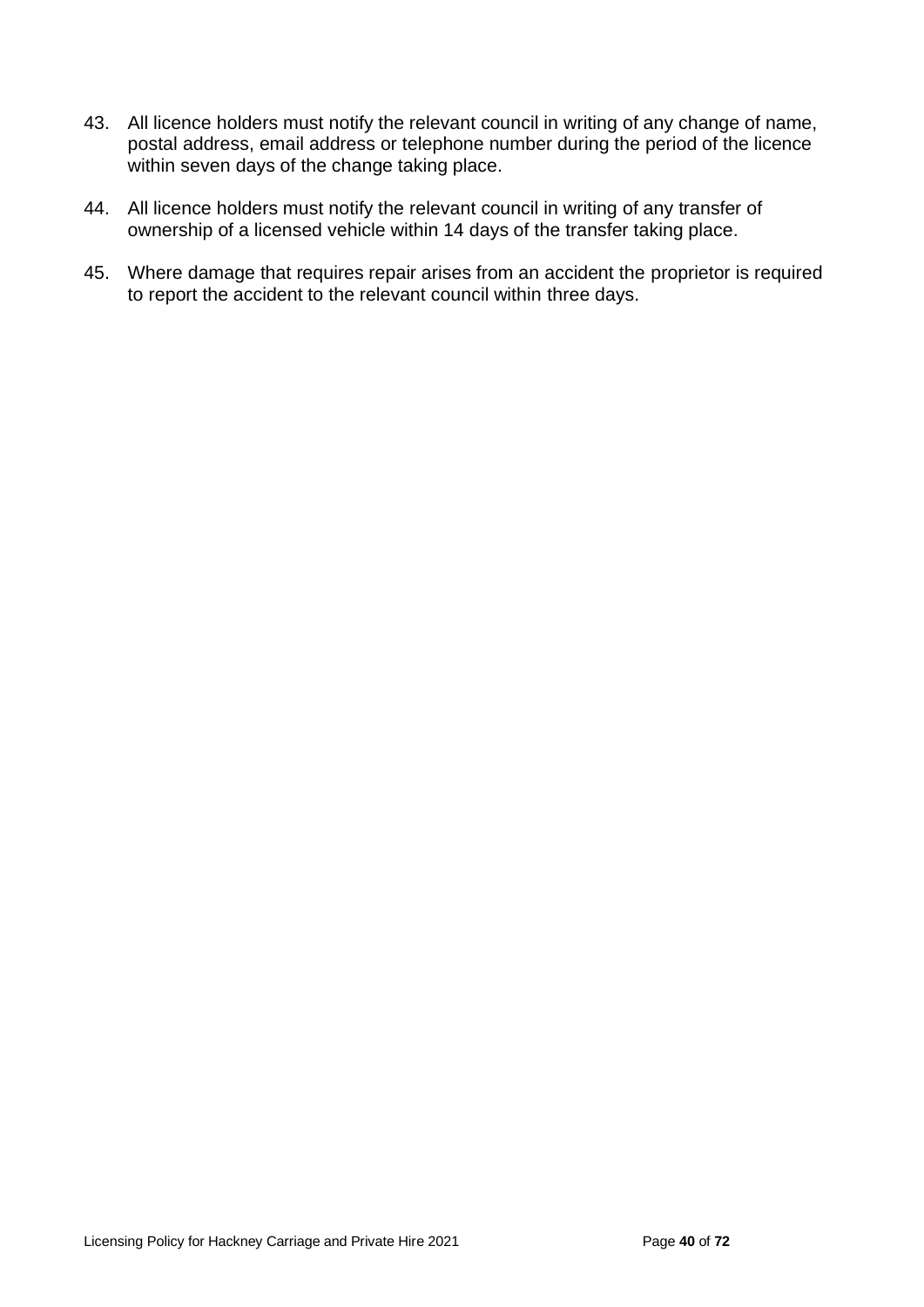# Appendix C - Hackney Carriage Roof Signs

- 1. All hackney carriages must display a fully illuminated roof-mounted sign to the specifications below.
- 2. The requirements for the roof sign are:
	- an aerodynamic triangular structure referred to by some sign manufacturers as 'streamline' or 'sloped'
	- the long dimension is 450mm (18 inches), the base is 150mm (6 inches) and the height is 150mm (6 inches)
	- a white background
	- must be connected to the taximeter and it must be automatically controlled
	- must be lit when the taximeter is not active or when the vehicle is plying for hire and not lit when the taximeter is in use or the vehicle is not available for hire
	- the relevant council's logo, measuring 125mm wide and 95mm high, must be displayed on the far left of the front of the roof sign
	- the vehicle plate number must be displayed under the logo
	- the proprietor's surname or company name/logo (as agreed with the licensing team) must be displayed in the remaining space
	- nothing else is displayed on the front of the roof sign.
- 3. The roof sign must be affixed to the vehicle at all times. The only exceptions to this are:
	- when the vehicle is parked at a proprietor's home or in a private taxi office car park for security reasons
	- when the vehicle is undergoing maintenance work or is being cleaned.

In both cases the roof sign must be put back on the vehicle before the vehicle is used on the highway.

There is no exception to the roof sign unless the vehicle is a London style cab or other similar vehicle that has a built in taxi roof sign. In this case the council's logo, measuring 125 mm wide and 95mm high, must be displayed in both rear passenger door windows.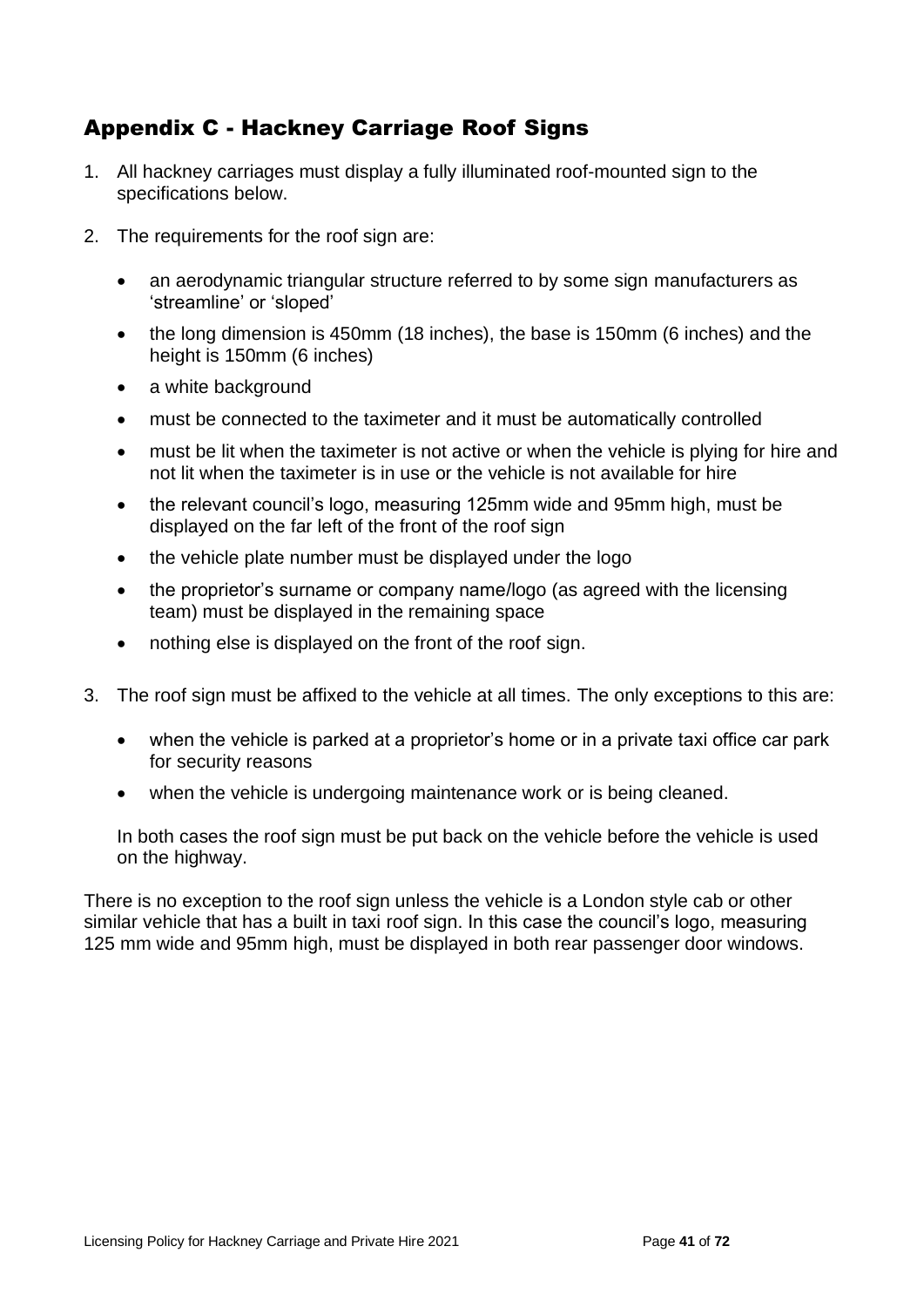

Front (SODC logo shown to indicate size and location of council logo)



Back (Telephone number optional)



Side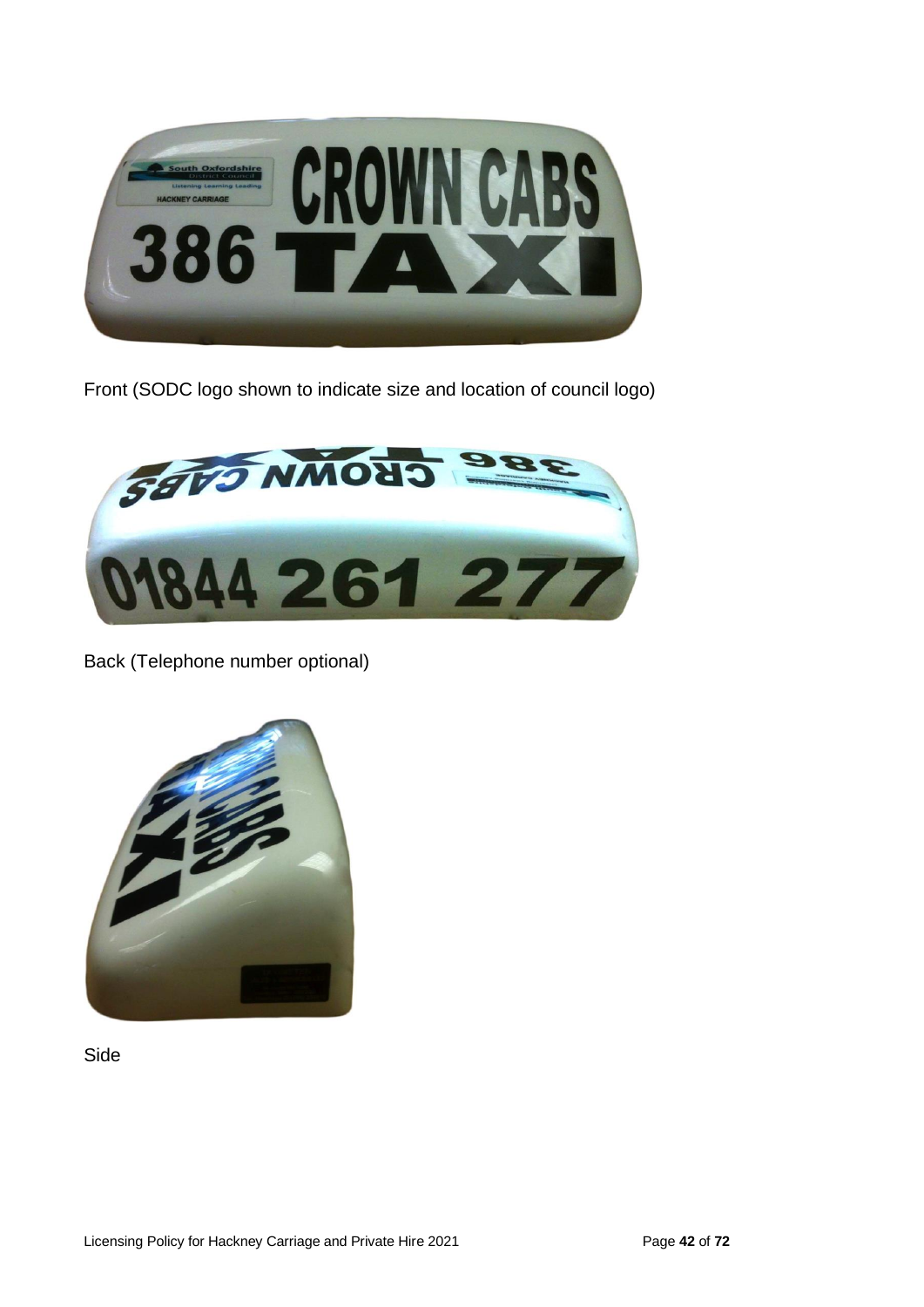# Appendix D - Operator Licence Conditions

- 1. The records required to be kept by the operator under sections 56(2) and (3) of the Local Government (Miscellaneous Provisions) Act 1976 shall be kept in a suitable book or on a computer or any other recordable device. Any information recorded must remain accurate for future reference. If using a book, the pages must be numbered consecutively. The operator shall enter or cause to be entered before commencement of each journey, the following particulars of every booking accepted:
	- time and date of the booking
	- name of the hirer/passenger
	- fare quoted
	- how the booking was made (e.g. app, telephone, email, in person) and the time
	- time of the proposed pick up
	- point of pick up and drop off
	- registration or plate number of the vehicle allocated for the booking and the name and licence number of the driver
	- name of the individual who dispatched the vehicle.
- 2. A private hire operator may sub-contract a booking to another licensed operator or hackney carriage driver. A record of whom the booking was sub-contracted to and when must be kept. Operators are required to evidence that comparable safeguarding protections are applied by the company to which they sub-contract any bookings. If a PSV with PCV driver is used, the hirer must be informed of this and notified that the driver is not required to have an enhanced DBS check.
- 3. If the operator uses a computerised booking system, the council will require access to the system so that the council is able to establish that records are entered sequentially and that it is able to establish the date and time at which the record was created.
- 4. The operator shall also keep records of the particulars of all private hire vehicles, which shall include details of the owner, registration numbers and drivers of such vehicles, together with any radio call signals used.
- 5. All records kept by the operator shall be kept for a minimum of 12 months following the booking (for booking records) or the date the vehicle or driver ceases to take bookings from the operator (for vehicle and driver records) and shall be made available upon request to an authorised officer of the council, police officer or any other relevant enforcement agency.
- 6. Operators will be required to give access to their records and adequate instruction to licensing officers upon request so that the licensing officers can interrogate the records to carry out their enforcement duties. Records shall be maintained at the operator base for that purpose.
- 7. Operators are required to report any complaints regarding a driver's behaviour, driving standards or the condition of the vehicle to the council within 72 hours of receipt of the complaint. This does not remove responsibility from the operator to conduct a proper investigation of the complaint.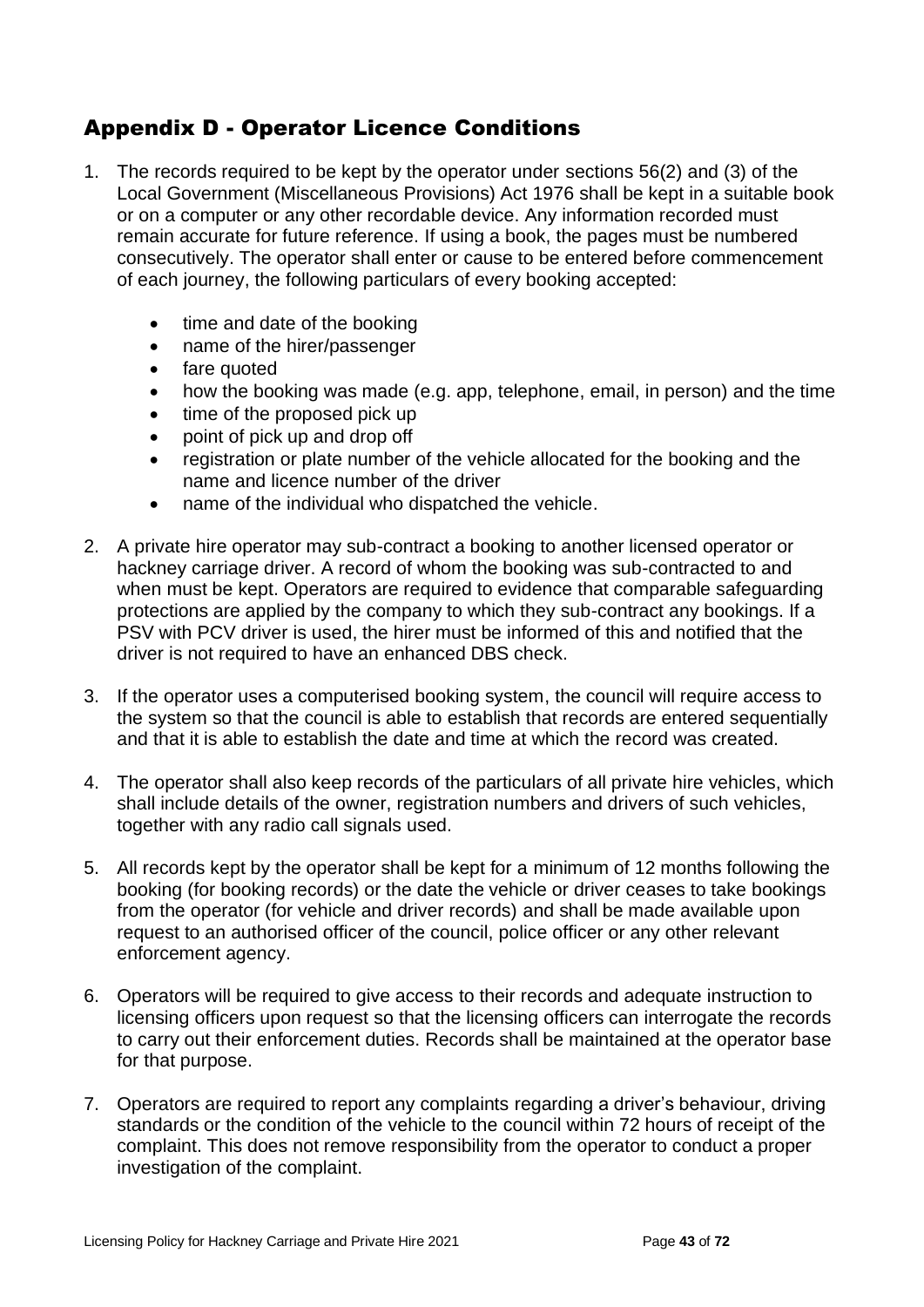- 8. It is an offence for the operator of a private hire vehicle to fail or refuse to accept a booking for the vehicle if the reason for the failure or refusal is because the hirer or a person accompanying the hirer is disabled person who will be accompanied by an assistance dog. It is also an offence to make any additional charge for the carrying of an assistance dog.
- 9. Operators must report all new convictions, cautions, warnings, reprimands, anti-social behaviour orders, community protection notices, criminal behaviour orders, community service orders, restraining orders, fixed penalties (including traffic offences), driver education courses and any disqualifications from driving in writing within 48 hours. In addition, all operators must inform the relevant council in writing within 48 hours if they are arrested, formally interviewed as a suspect or charged with an offence by the police.
- 10. Operators must notify the relevant council in writing of any change of name, postal address, email address or telephone number during the period of the licence within seven days of the change taking place.
- 11. Where the private hire operator is trading as a limited company or partnership, the company must advise the licensing authority within seven days of any change in directors or partners throughout the period of the licence.
- 12. If an operator is given notice to undertake a random DBS check by the council, they must do so within 14 days of the request.
- 13. The operator shall only use trading or company name(s) that are included on the operator licence, or other trading name(s) approved by the council in writing.
- 14. Operators must keep a register of all staff involved in bookings and dispatching work and they must obtain basic DBS checks for all such staff prior to them commencing work for the operator and annually thereafter. Evidence of the most recent check must be retained while the staff member works for the firm and for a period of 6 months after they leave the firm, and this must be provided on request to any authorised officer. The staff member must be required as part of their contract to advise the operator of any cautions or convictions while they are employed in this role.
- 15. Operators must keep a written policy on employing ex-offenders in roles that would be on the register as above, and this must be provided to any person on request.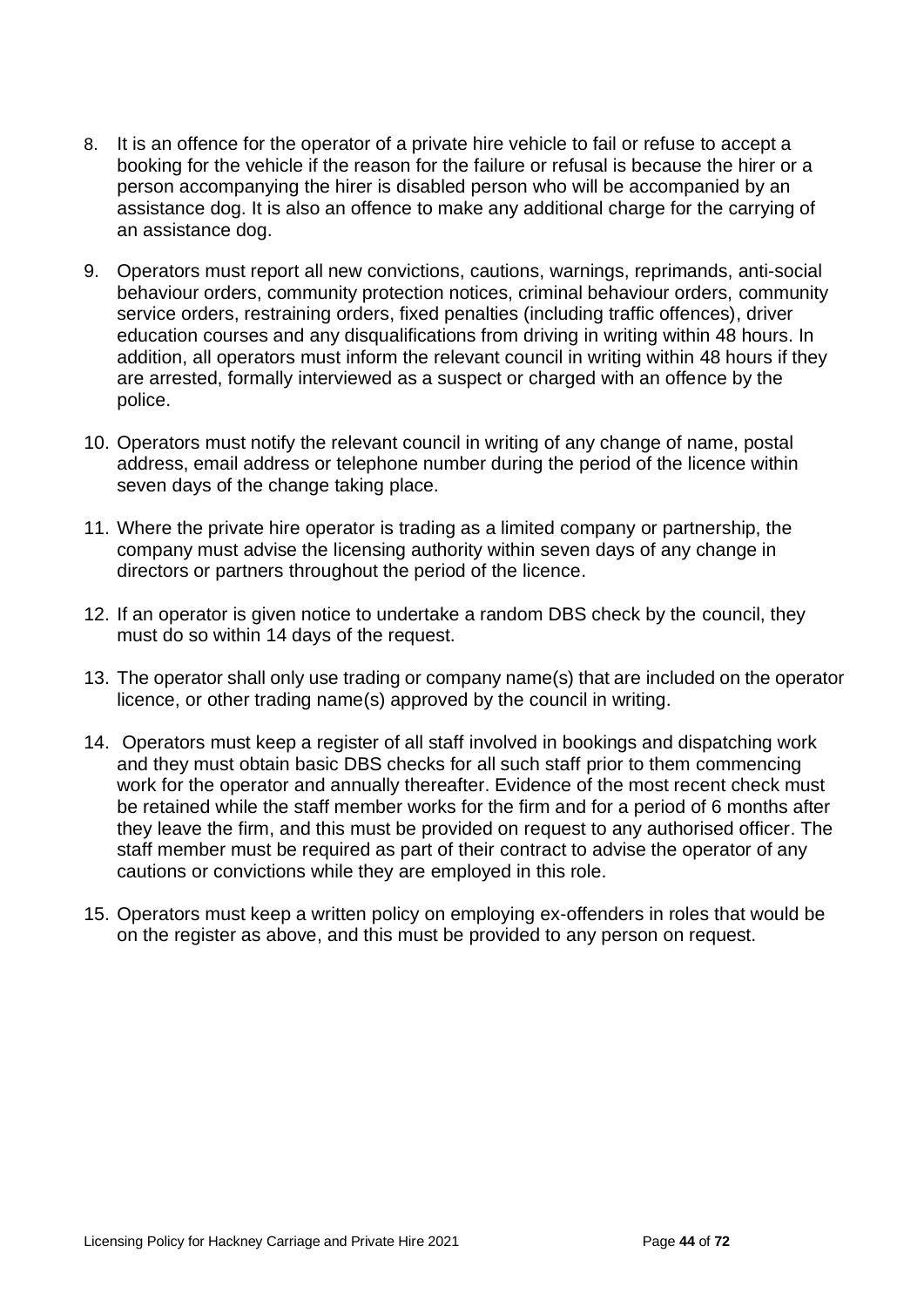# Appendix E - Driver Licence Conditions and Code of Conduct

- 1. Drivers are required to be familiar with all parts of the council's policy and comply with the requirements of the policy and the conditions that form a part of their licence. Any driver who contravenes policy or any of these conditions may be deemed not fit and proper to hold a licence.
- 2. Drivers shall wear their driver's licence badge in a clearly visible position at all times when in control of a licensed vehicle.
- 3. Whilst in control of a licensed vehicle, a driver shall, if required to do so by any person, give his or her name and badge number and also the name and address of the vehicle proprietor, the vehicle plate number and registration number.
- 4. Drivers must report all new convictions, cautions, warnings, reprimands, anti-social behaviour orders, community protection notices, criminal behaviour orders, community service orders, restraining orders, fixed penalties (including traffic offences), driver education courses and any disqualifications from driving in writing within 48 hours. In addition, all drivers must inform the relevant council in writing within 48 hours if they are arrested, formally interviewed as a suspect or charged with an offence by the police.
- 5. Drivers must notify the relevant council in writing of any change of name, postal address, email address or telephone number during the period of the licence within seven days of the change taking place.
- 6. Drivers must notify the relevant council in writing within seven days of any change in their medical condition that may affect their driving capabilities or that has required them to speak to their GP or another medical practitioner. A new medical may be requested by the council to determine if the driver is fit to continue to drive licensed vehicles.
- 7. Drivers must sign up for the DBS Update service and maintain their annual payments to the DBS. If a driver is given notice to undertake a random enhanced DBS or DVLA check they must provide all relevant documentation for this to the council within 14 days of the request.
- 8. Drivers shall behave in a civil and orderly manner at all times and shall take all reasonable precautions to ensure the safety of persons conveyed in or entering or leaving the vehicle.
- 9. Drivers must not drink or eat whilst driving, nor should they use any hand-held mobile phone, PDA, or any other device which may cause their attention to be distracted.
- 10. Drivers must not smoke or use electronic cigarettes/vaping equipment whilst in control of a licensed vehicle.
- 11. Drivers shall ensure their appearance is smart, clean and professional when working.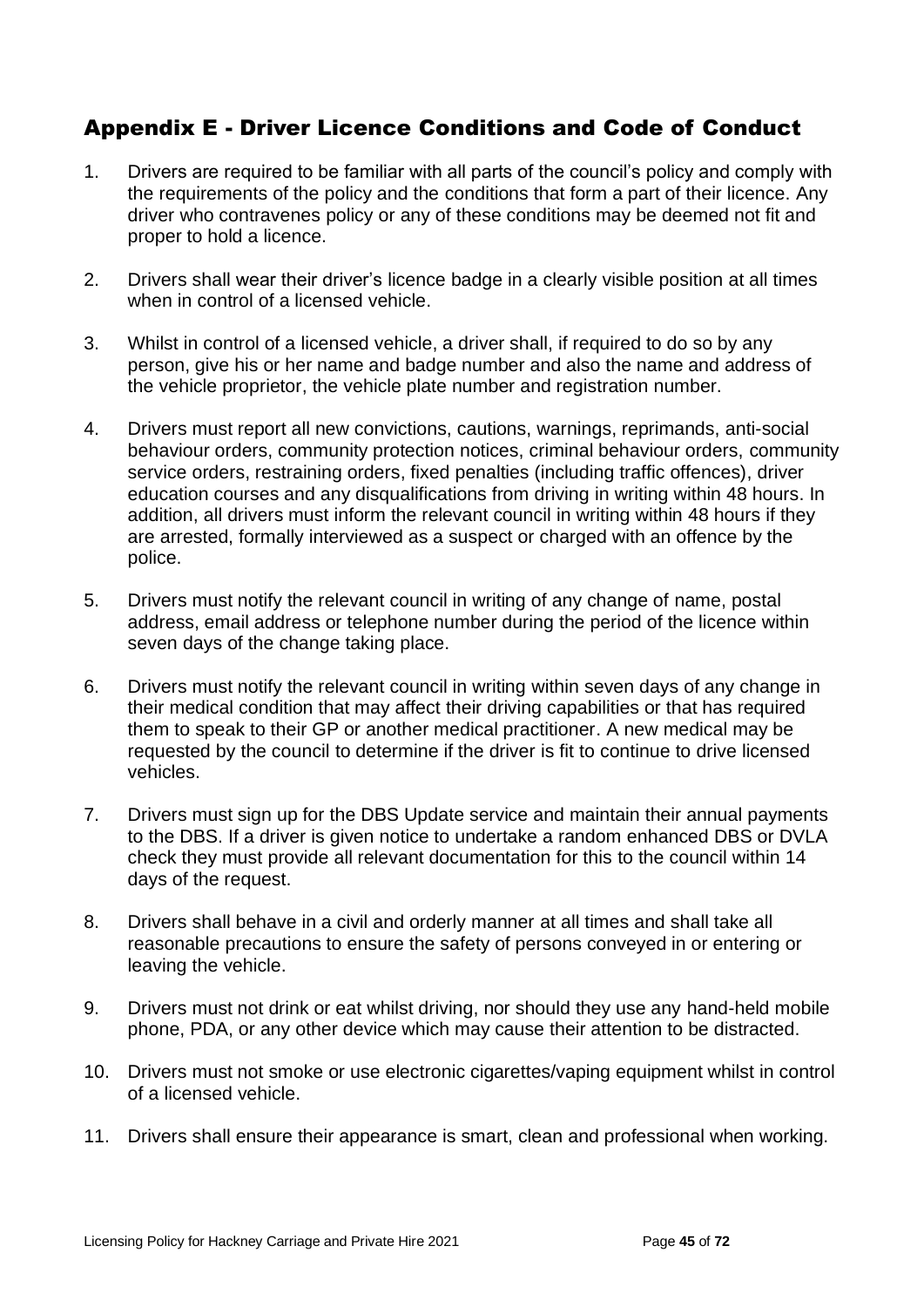- 12. Drivers must not initiate or take part in any dialogue of a sexual nature with a passenger, including by telephone contact, social media, email or any other form of communication. Drivers are not permitted to have sexual contact, even with consent, with a passenger whilst working or in a licensed vehicle.
- 13. Drivers shall convey a reasonable quantity of luggage for passengers and offer reasonable assistance in loading and unloading.
- 14. Drivers shall ensure that they comply with all traffic signs, signals and regulations and the Highway Code at all times. Drivers must not cause an obstruction or nuisance to other traffic or pedestrians when parked or collecting passengers and must not park in breach of any parking restrictions.
- 15. To avoid nuisance to residents when picking up or waiting for a fare, a driver shall:
	- not sound the vehicle's horn
	- keep the volume of audio and communications equipment to a reasonable level
	- take all reasonable actions to avoid disturbance to persons in the vicinity
- 16. Drivers shall switch off the vehicle engine if waiting for more than one minute when picking up or dropping off passengers or waiting on a rank.
- 17. Drivers shall carry an assistance dog accompanying a disabled person without any additional charge, unless the driver has a medical exemption certificate that allows him/her not to carry dogs for medical reasons. Any drivers with an exemption must display the exemption notice in line with the guidance issued with the notice.
- 18. Drivers shall carry a wheelchair using person and their wheelchair and provide reasonable assistance without any additional charge, unless the driver has a medical exemption certificate that allows him/her not to carry or assist wheelchair users for medical reasons. Any drivers with an exemption must display the exemption notice in line with the guidance issued with their notice.
- 19. At hackney carriage ranks, drivers shall:
	- queue in an orderly manner and proceed along the rank promptly
	- if approached by a potential customer, direct them to the vehicle at the front of the rank unless the passengers specifically ask for a particular vehicle or driver
	- not call out to any person to ask if they require a taxi ('touting')
	- remain in or within ten metres of the vehicle
	- not park on the rank when not working.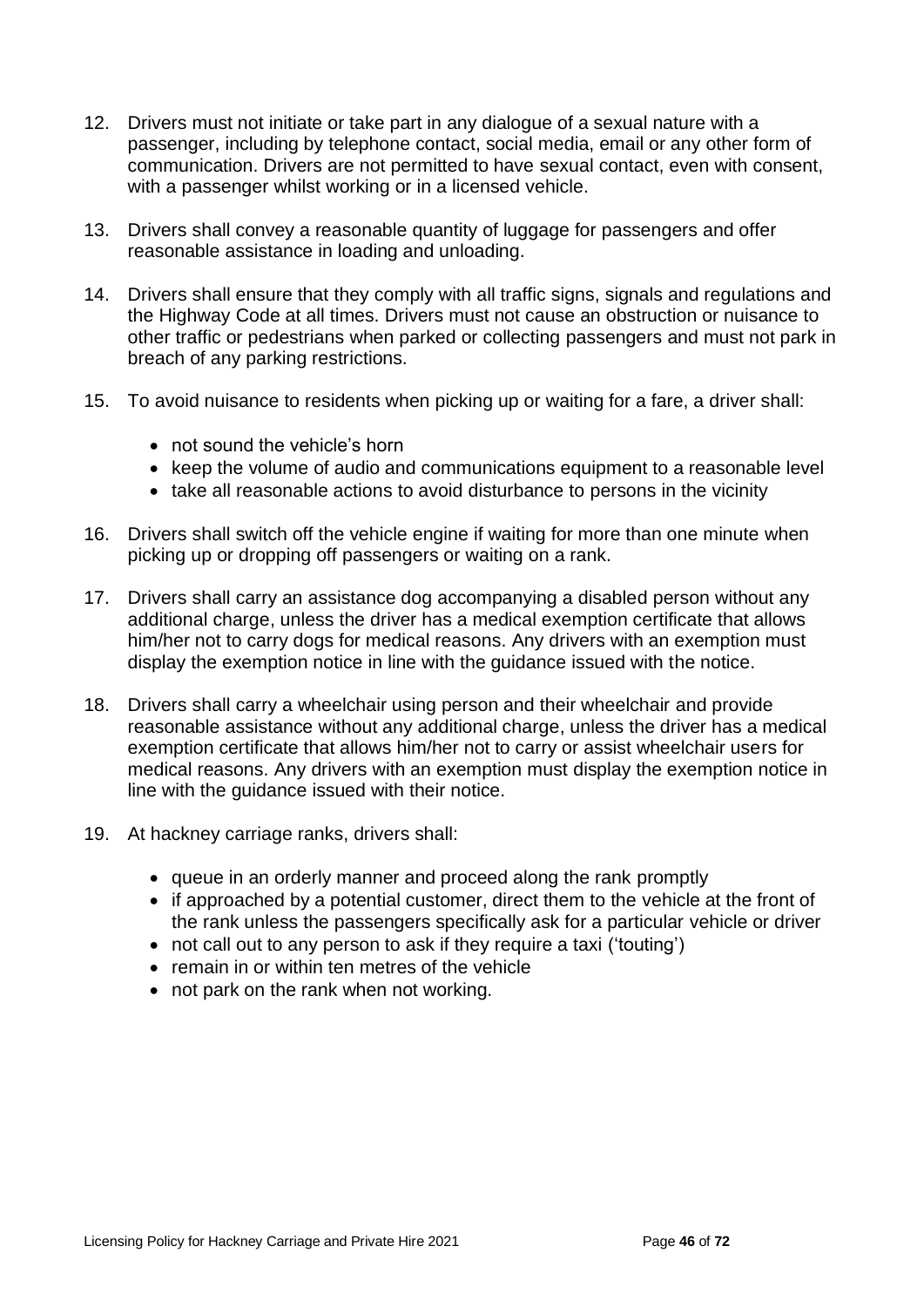# Appendix F - Guidance on Suitability of Applicants

*[extract from Institute of Licensing's 'Guidance on determining the suitability of applicants and licensees in the hackney and private hire trades' published in April 2018]*

# **Overview**

3.1 Taxis are used by almost everyone in our society occasionally, but they are used regularly by particularly vulnerable groups: children; the elderly; disabled people; and the intoxicated, and a taxi driver has significant power over a passenger who places themselves, and their personal safety, completely in the driver's hands.

3.2 Local authorities (districts, unitaries and Welsh Councils) and TfL are responsible for hackney carriage and private hire licensing.

3.3 The principal legislation is the Town Police Clauses Act 1847 and the Local Government (Miscellaneous Provisions) Act 1976. The purpose of taxi licensing is detailed in the DfT "Taxi and Private Hire Licensing – Best Practice Guide" para 8 which states: "The aim of local authority licensing of the taxi and PHV trades is to protect the public."

3.4 Within the two licensing regimes, there are 5 types of licence: hackney carriage vehicle; private hire vehicle; hackney carriage driver; private hire driver and private hire operator.

3.5 In relation to all these licences, the authority has a discretion over whether to grant. Whilst there is some guidance issued by the DfT, there are no national standards.

3.6 Drivers and operators cannot be granted a licence unless the authority is satisfied that they are a "fit and proper person" to hold that licence (see Local Government (Miscellaneous Provisions) Act 1976 ss 51 and 59 in respect of drivers; s55 in respect of operators).

3.7 There are no statutory criteria for vehicle licences; therefore, the authority has an absolute discretion.

3.8 In each case, the authority has powers to grant a licence, renew it on application and, during the currency of the licence, suspend or revoke it.

3.9 What is the role of each of these, and how do authorities determine an application, or take action against a licence?

# **Taxi Drivers**

3.10 The term "taxi driver" encompasses two different occupations: hackney carriage drivers and private hire drivers. "Taxi driver" is therefore used as a broad, overarching term to cover both hackney carriage and private hire drivers. In each case there are identical statutory criteria to be met before a licence can be granted and many authorities grant "dual" or "combined" licences to cover driving both types of vehicle.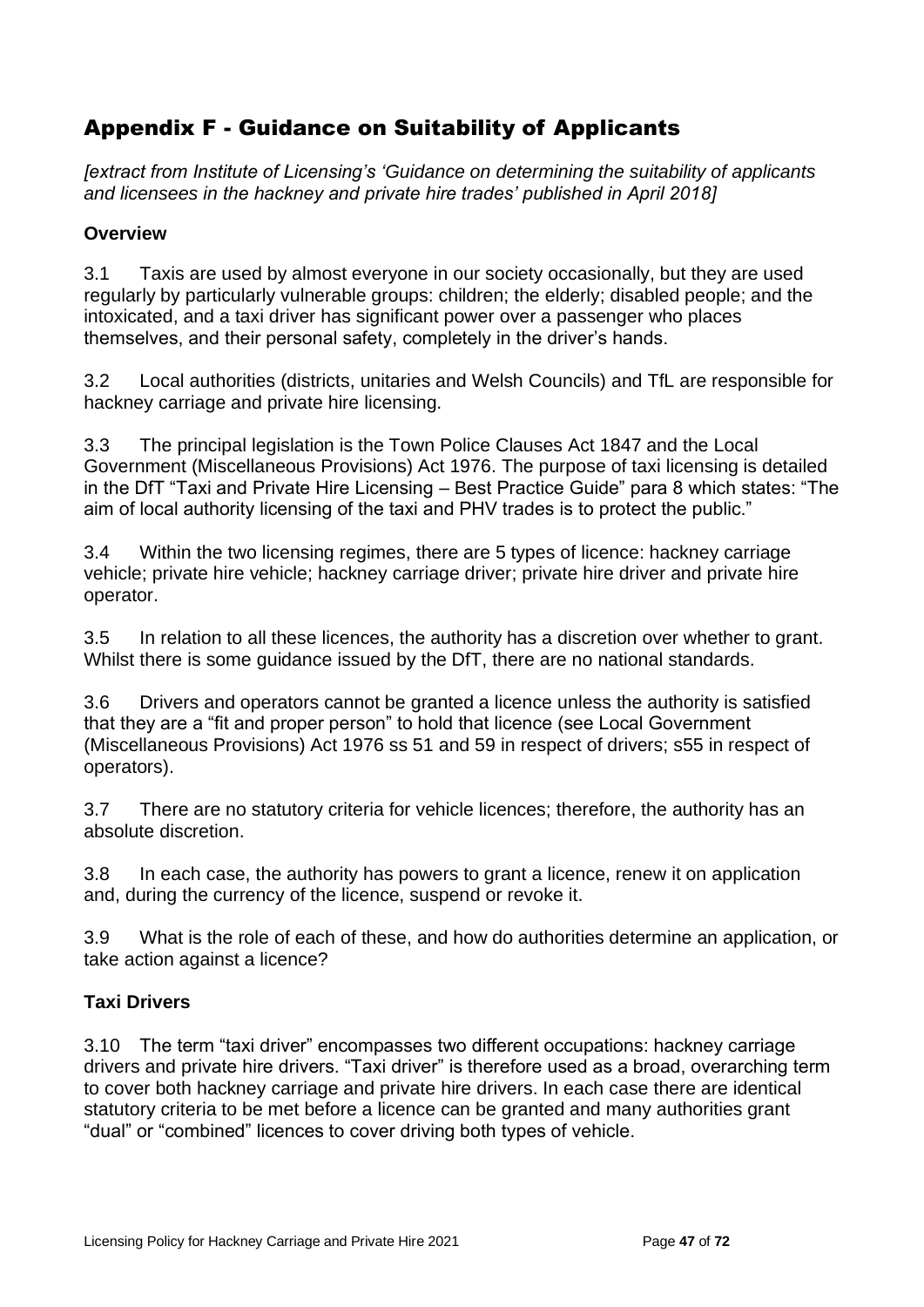3.11 An applicant must hold a full DVLA or equivalent driver's licence, have the right to work in the UK, and be a "fit and proper" person $^{\rm 1}.$ 

3.12 The driving licence element is a question of fact. Although there are some issues with foreign driving licences, ultimately a person either has, or does not have a driving licence.

3.13 An applicant must also have the right to remain, and work in the UK<sup>2</sup>.

3.14 Again, this is ultimately a question of fact and the local authority should follow the guidance issued by the Home Office.<sup>3</sup>

3.15 It is the whole issue of "fit and proper" that causes local authorities the most difficulties. It has never been specifically judicially defined but it was mentioned in Leeds City Council v Hussain<sup>4</sup>. Silber J said: ""... the purpose of the power of suspension is to protect users of licensed vehicles and those who are driven by them and members of the public. Its purpose [and], therefore [the test of fitness and propriety], is to prevent licences being given to or used by those who are not suitable people taking into account their driving record, their driving experience, their sobriety, mental and physical fitness, honesty, and that they are people who would not take advantage of their employment to abuse or assault passengers."

3.16 This is reflected in a test widely used by local authorities: 'Would you (as a member of the licensing committee or other person charged with the ability to grant a hackney carriage driver's licence) allow your son or daughter, spouse or partner, mother or father, grandson or granddaughter or any other person for whom you care, to get into a vehicle with this person alone?<sup>'5</sup>

3.17 It is suggested that the expression "safe and suitable" person to hold a driver's licence is a good interpretation which neither adds nor removes anything from the original term of "fit and proper" but brings the concept up to date.

3.18 How can a local authority assess and then judge whether or not someone is safe and suitable to hold a drivers' licence?

3.19 The local authority has the power to require an applicant to provide: "such information as they may reasonably consider necessary to enable them to determine whether the licence should be granted and whether conditions should be attached to any

https://www.gov.uk/government/publications/licensing-authority-guide-to-rightto‐work‐checks

<sup>1</sup> Local Government (Miscellaneous Provisions) Act 1976. Section 51(1) covers private hire drivers, and section 59(1) covers hackney carriage drivers.

<sup>2</sup> Local Government (Miscellaneous Provisions) Act 1976 S51(1)(a)(ii) in respect of private hire drivers and S59(1)(a)(ii) in respect of hackney carriage drivers.

<sup>3</sup> "Guidance for Licensing Authorities to Prevent Illegal Working in the Taxi and Private Hire Sector in England and Wales" ‐ Home Office, 1st December 2016 available at

<sup>4</sup> [2002] EWHC 1145 (Admin), [2003] RTR 199

<sup>5</sup> Button on Taxis – Licensing Law and Practice 4th Ed Bloomsbury Professional at para 10.21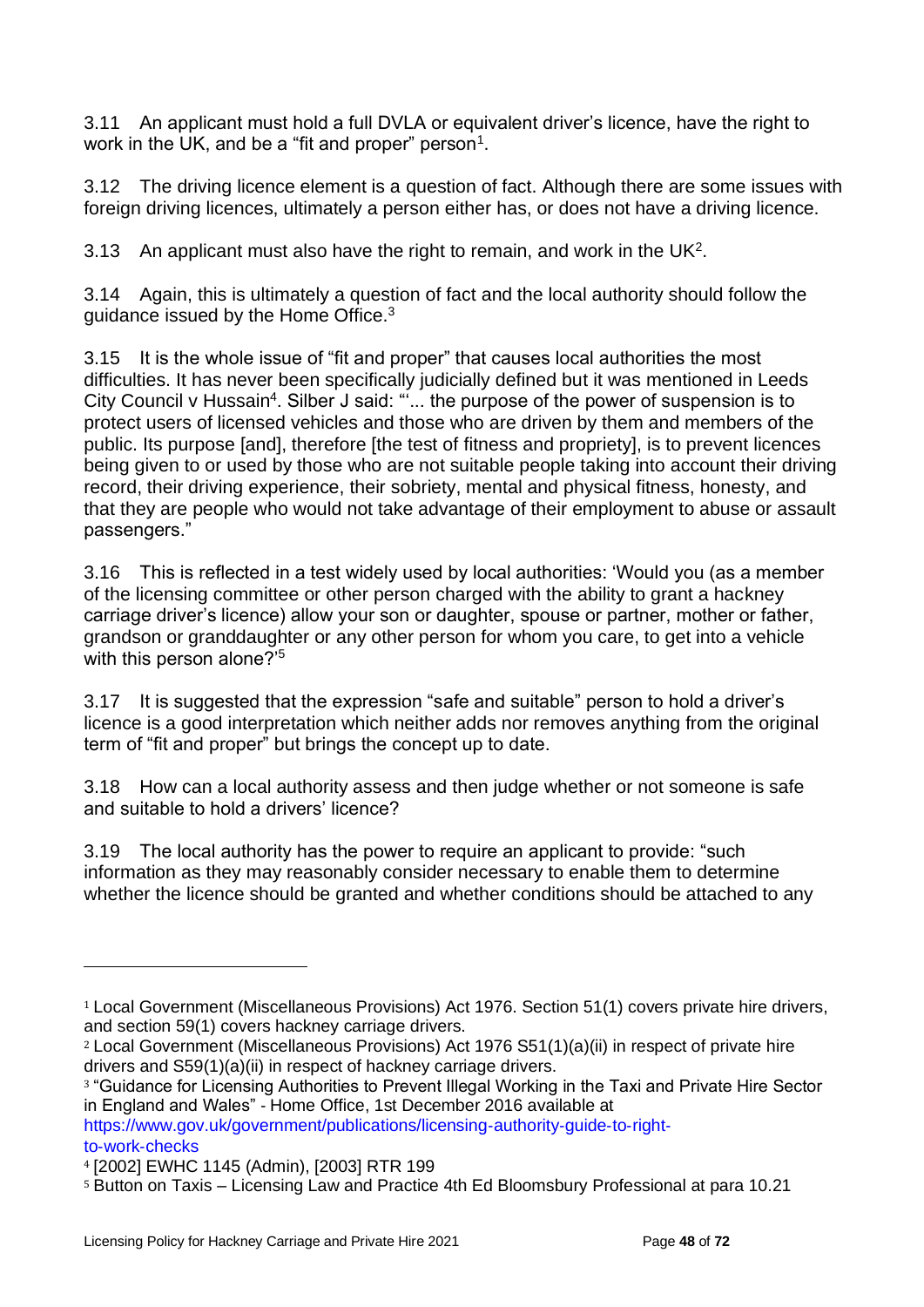such licence.<sup>"6</sup> This "information" can include any pre-conditions or tests that they consider necessary

3.20 Some of these are universal, such as medical assessments.<sup>7</sup> Others are required by some authorities, but not others. These include:

- Enhanced DBS certificates and sign‐up to the update service
- Knowledge tests
- Driving tests
- Disability Awareness
- Signed Declarations
- Spoken English tests.

3.21 The provision of information in these terms can satisfy the local authority that a person has the skills and competencies to be a professional driver to hold a licence. However, the concepts of safety and suitability go beyond this. There is the character of the person to be considered as well.

3.22 Both hackney carriage and private hire drivers are exempt from the provisions of the Rehabilitation of Offenders Act 1974. This means that there are no "spent" convictions and that any and all criminal convictions (apart from "protected convictions" and "protected cautions" where they have been declared $8$ ) can be taken into account by the local authority in assessing safety and suitability, but only relevant spent convictions should be considered by the decision maker.<sup>9</sup>

3.23 All Applicants/Licensees should be required to obtain an Enhanced DBS Certificate with Barred Lists checks<sup>10</sup> and to provide this to the Licensing Authority. All Licensees should also be required to maintain their Certificates through the DBS Update Service throughout the currency of their licence.

3.24 If any applicant has, from the age of 10 years, spent 6 continuous months or more living outside the United Kingdom, evidence of a criminal record check from the country/ countries covering the relevant period should be required.

3.25 Local authorities should have a policy to provide a baseline for the impact of any convictions, cautions or other matters of conduct which concern a person's safety and suitability.<sup>11</sup>

<sup>6</sup> Local Government (Miscellaneous Provisions) Act 1976 s57(1)

<sup>7</sup> See Local Government (Miscellaneous Provisions) Act 1976 s57(2)

<sup>8 &</sup>quot;Protected convictions" and "protected cautions" are single, minor and elderly matters that do not appear on any DBS Certificates.

<sup>9</sup> See *Adamson v Waveney District Council* [1997] 2 All ER 898

<sup>&</sup>lt;sup>10</sup> "For Taxi [driver] Licensing purposes the correct level of check is always the Enhanced level check, with the Adults and Children's Barred list check. Other Workforce should always be entered at X61 line 1 and Taxi Licensing should be entered at X61 line 2" DBS email 31st August 2017.  $11$  As recommended by the DfT "Taxi and Private Hire Licensing – Best Practice Guide" para 59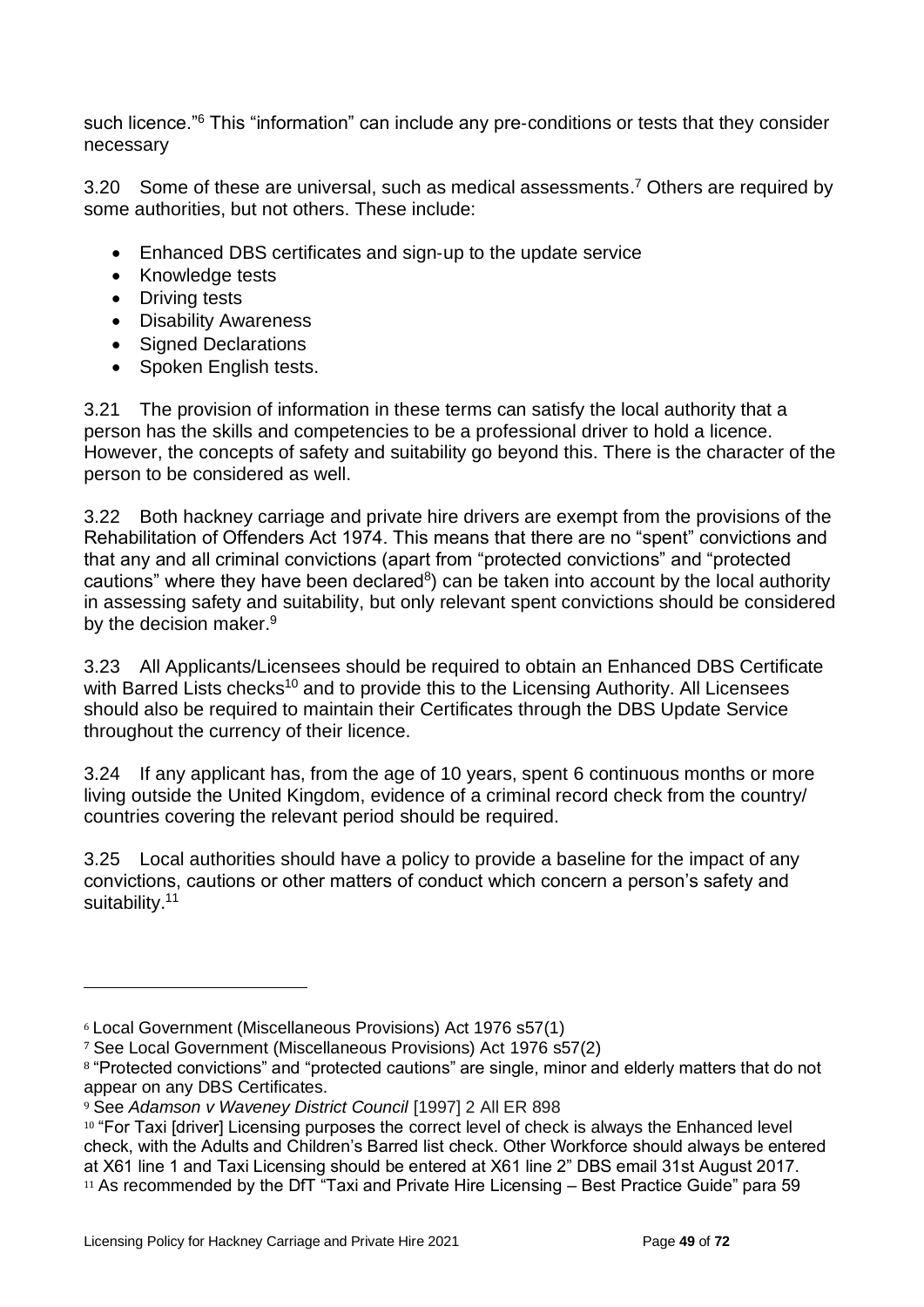3.26 The character of the driver in its entirety must be the paramount consideration when considering whether they should be licensed. It is important to recognise that local authorities are not imposing any additional punishment in relation to previous convictions or behaviour. They are using all the information that is available to them to make an informed decision as to whether or not the applicant or licensee is or remains a safe and suitable person.

3.27 There are occasions where unsuitable people have been given licences by local authorities, or if refused by the authority, have had it granted by a court on appeal.

3.28 Often this is because of some perceived hardship. Case law makes it clear that the impact of losing (or not being granted) a driver's licence on the applicant and his family is not a consideration to be taken into account.<sup>12</sup> This then leads to the question of whether the stance taken by local authorities is robust enough to achieve that overriding aim of public protection.

3.29 However, all too often local authorities depart from their policies and grant licences (or do not take action against licensees) without clear and compelling reasons. It is vital that Councillors recognise that the policy, whilst remaining a policy and therefore the Authority's own guidelines on the matter, is the baseline for acceptability. It should only be departed from in exceptional circumstances and for justifiable reasons which should be recorded.

3.30 One common misunderstanding is that if the offence was not committed when the driver was driving a taxi, it is much less serious, or even if it was in a taxi but not when passengers were aboard. This is not relevant: speeding is dangerous, irrespective of the situation; drink driving is dangerous, irrespective of the situation; bald tyres are dangerous, irrespective of the situation. All these behaviours put the general public at risk. Violence is always serious. The argument that it was a domestic dispute, or away from the taxi, is irrelevant. A person who has a propensity to violence has that potential in every situation. Sexual offences are always serious. A person who has in the past abused their position (whatever that may have been) to assault another sexually has demonstrated completely unacceptable standards of behaviour.

3.31 Applicants may claim that they have sought employment in other fields and been precluded as a result of their antecedent history particularly if that contains convictions. They therefore seek to become a licensed driver as an occupation of last resort. This is unacceptable as the granting of a licence would place such a person in a unique position of trust. The paramount responsibility of a licensing authority is to protect the public, not provide employment opportunities.

3.32 Licensees are expected to demonstrate appropriate professional conduct at all time, whether in the context of their work or otherwise. Licensees should be courteous, avoid confrontation, not be abusive or exhibit prejudice in any way. In no circumstances should Licensees take the law into their own hands. Licensees are expected to act with integrity and demonstrate conduct befitting the trust that is placed in them.

<sup>12</sup> *Leeds City Council v Hussain* [2002] EWHC 1145 (Admin), [2003] RTR 199 and *Cherwell District Council v Anwar*[2011] EWHC 2943 (Admin)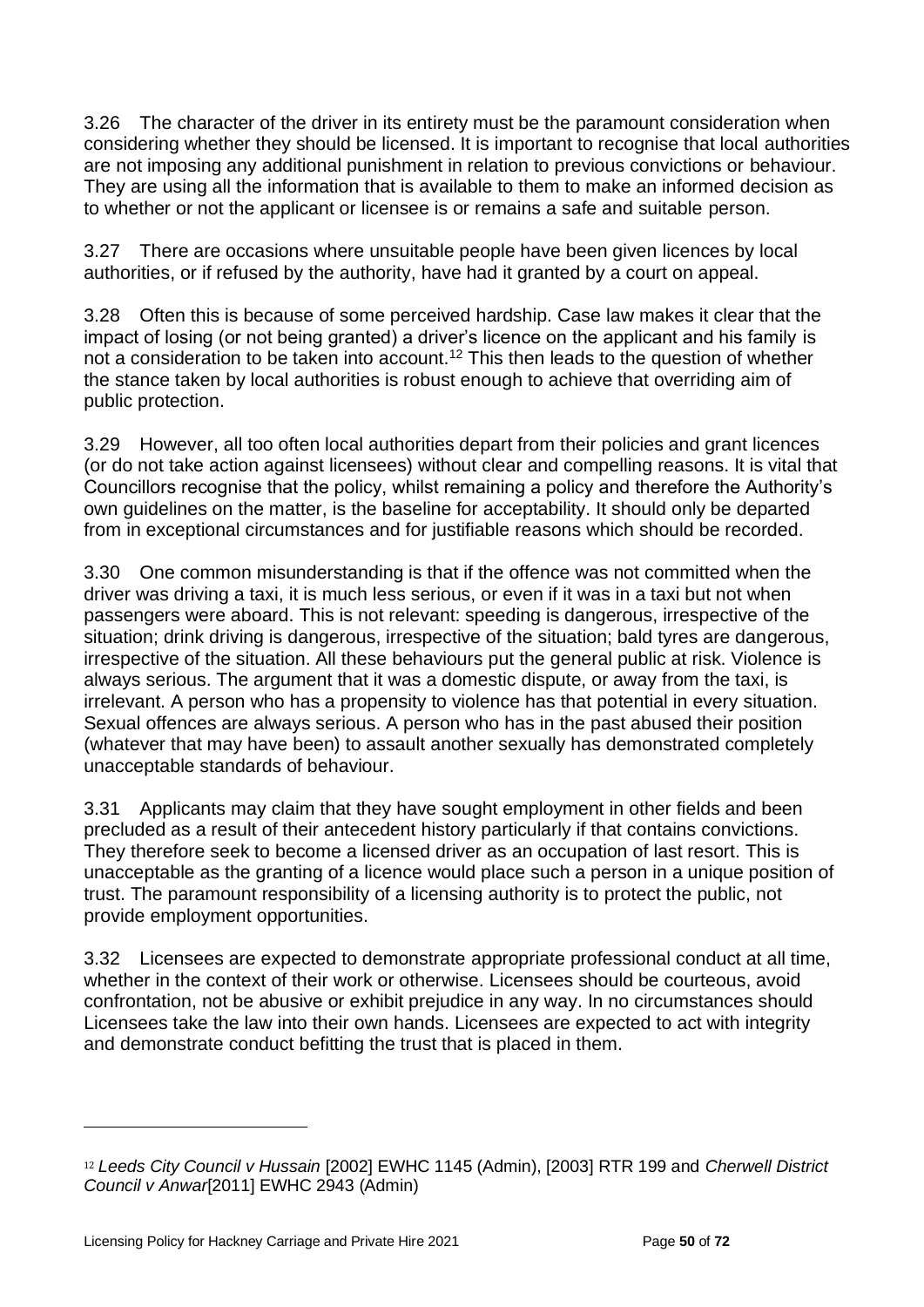3.33 There are those who seek to take advantage of vulnerable people by providing services that they are not entitled to provide; for example, by plying for hire in an area where they are not entitled to do so. Licensees are expected to be vigilant of such behaviour and to report any concerns to the Police and the relevant licensing authority. Passengers should feel confident to check that the person offering a service is entitled to do so. Licensees should willingly demonstrate that they are entitled to provide the offered service by, for example, showing their badge.

3.34 As a society, we need to ask the question "who is driving my taxi?" and be secure in the knowledge that the answer is "a safe and suitable person". The vast majority of drivers are decent, law abiding people who work very hard to provide a good service to their customers and the community at large. However poor decisions by local authorities and courts serve to undermine the travelling public's confidence in the trade as a whole. Unless local authorities and the courts are prepared to take robust (and difficult) decisions to maintain the standards the local authority lays down, and in some cases tighten up their own policies, the public cannot have complete confidence in taxi drivers. This is detrimental to all involved.

# **Private Hire Operators**

3.35 A private hire operator ("PHO") is the person who takes a booking for a private hire vehicle ("PHV"), and then dispatches a PHV driven by a licensed private hire driver ("PHD") to fulfil that booking. All 3 licences (PHO, PHV and PHD) must have been granted by the same authority<sup>13</sup>. A local authority cannot grant a PHO licence unless the applicant has the right to work in the UK and is a fit and proper person<sup>14</sup>.

3.36 As with taxi drivers the role of the PHO goes far beyond simply taking bookings and dispatching vehicles. In the course of making the booking and dispatching the vehicle and driver, the PHO will obtain significant amounts of personal information. It is therefore vital that a PHO is as trustworthy and reliable as a driver, notwithstanding their slightly remote role. Hackney carriages can also be pre‐booked, but local authorities should be mindful that where that booking is made by anybody other than a hackney carriage driver, there are no controls or vetting procedures in place in relation to the person who takes that booking and holds that personal information.

3.37 How then does a local authority satisfy itself as to the "fitness and propriety" or "safety and suitability" of the applicant or licensee?

3.38 Spent convictions can be taken into account when determining suitability for a licence, but the applicant (or licensee on renewal) can only be asked to obtain a Basic Disclosure from the Disclosure and Barring Service.

3.39 Although this is by no means a perfect system, it does give local authorities a reasonable basis for making an informed decision as to fitness and propriety of an applicant or existing licensee.

<sup>&</sup>lt;sup>13</sup> See *Dittah v Birmingham City Council, Choudhry v Birmingham City Council [1993] RTR 356 QBD* <sup>14</sup> Section 55(1) Local Government (Miscellaneous Provisions) Act 1976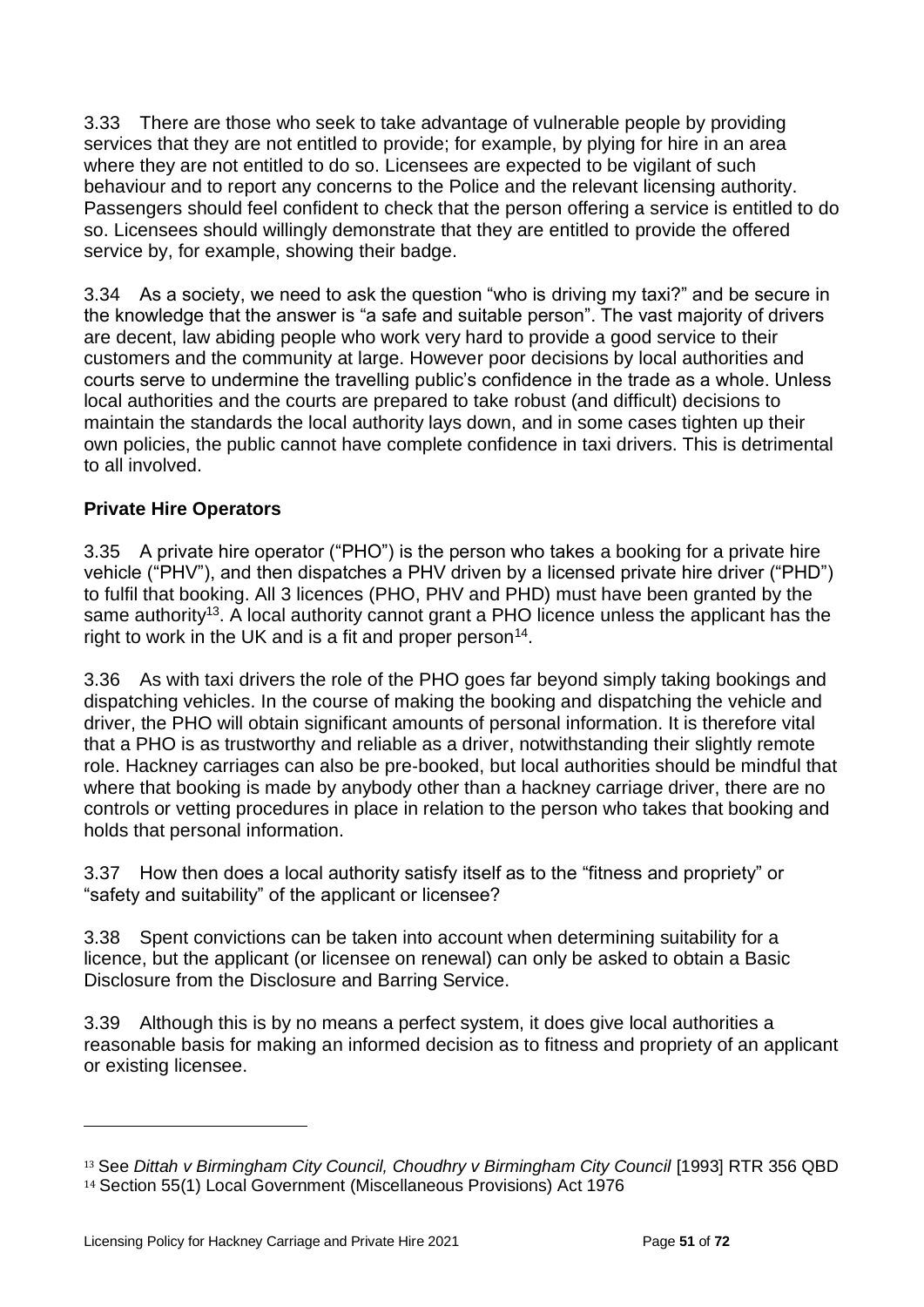3.40 To enable consistent and informed decisions to be made, it is important to have a working test of fitness and propriety for PHOs and a suitable variation on the test for drivers can be used: "Would I be comfortable providing sensitive information such as holiday plans, movements of my family or other information to this person, and feel safe in the knowledge that such information will not be used or passed on for criminal or unacceptable purposes?"<sup>15</sup>

3.41 There is a further point to consider in relation to PHOs and that concerns the staff used on the telephones and radios. There is no reason why a condition cannot be imposed on a PHO licence requiring them to undertake checks on those they employ/use within their company to satisfy themselves that they are fit and proper people to undertake that task and retain that information to demonstrate that compliance to the local authority. Any failure on the part of the PHO to either comply with this requirement, or act upon information that they obtain (thereby allowing unsuitable staff to work in positions of trust), would then have serious implications on the continuing fitness and propriety of the PHO.

3.42 Care should be taken in circumstances where a PHO Licence is sought in the name of a limited company, partnership or other business structure that all the requirements applicable to an individual applicant are made of each director or partner of the applicant organisation<sup>16</sup>. Only by so doing can a decision be made as to the fitness and propriety of the operating entity.

# **Vehicle Proprietors**

3.43 Similar considerations apply to the vehicle proprietors, both hackney carriage and private hire (referred to here generically as "taxis"). Although the vehicle proprietor may not be driving a vehicle (and if they are they will be subject to their own fitness and propriety test to obtain a driver's licence), they clearly have an interest in the use of the vehicle. They will also be responsible for the maintenance of the vehicle, and vehicles that are not properly maintained have a clear impact on public safety.

3.44 Taxis are used to transport people in many circumstances, and are seen everywhere across the United Kingdom, at all times of the day and night, in any location. Therefore, taxis could provide a transportation system for illegal activities or any form of contraband, whether that is drugs, guns, illicit alcohol or tobacco, or people who are involved in or are the victims of illegal activity, or children who may be at risk of being, or are being, abused or exploited.

3.45 In relation to both hackney carriages and private hire vehicles, the local authority has an absolute discretion over granting the licence<sup>17</sup> and should therefore ensure that both their enquiries and considerations are robust. It is much more involved than simply looking at the vehicle itself and it is equally applicable on applications to transfer a vehicle as on grant applications.

<sup>15</sup> Button on Taxis – Licensing Law and Practice 4th Ed Bloomsbury Professional at para 12.35 <sup>16</sup> See s57(1)(c) of the 1976 Act.

<sup>&</sup>lt;sup>17</sup> S37 of the 1847 Act in relation to hackney carriages; section 48 of the 1976 Act to private hire vehicles.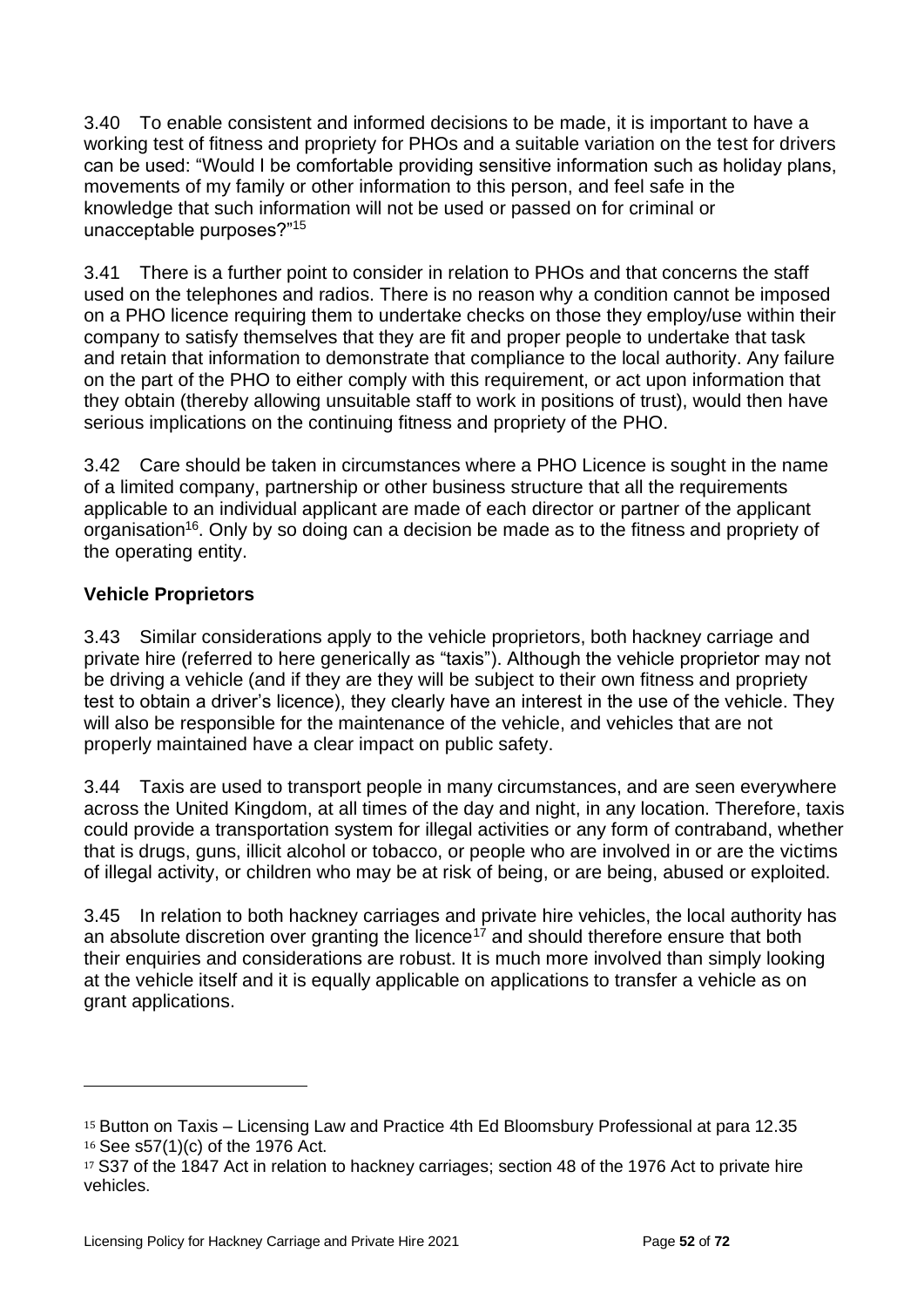3.46 Again, this is not an exempt occupation for the purposes of the 1974 Act, but exactly the same process can be applied as for private hire operators – Basic DBS, statutory declaration and consideration of spent convictions. This can then be used in the light of a similar policy in relation to suitability as the authority will already have for drivers and PHOs.

3.47 A suitable test would be: "Would I be comfortable allowing this person to have control of a licensed vehicle that can travel anywhere, at any time of the day or night without arousing suspicion, and be satisfied that he/she would not allow it to be used for criminal or other unacceptable purposes, and be confident that he/she would maintain it to an acceptable standard throughout the period of the licence?"<sup>18</sup>

# **Guidance on Determination**

4.1 As is clear from the overview of Offenders and Offending above, there is no evidence which can provide precise periods of time which must elapse after a crime before a person can no longer be considered to be at risk of reoffending, but the risk reduces over time. In light of that, the suggested timescales below are intended to reduce the risk to the public to an acceptable level.

4.2 Many members of our society use, and even rely on, hackney carriages and private hire vehicles to provide transportation services. This can be on a regular basis, or only occasionally, but in all cases passengers, other road users and society as a whole must have confidence in the safety and suitability of the driver, the vehicle itself and anyone involved with the booking process.

4.3 Ideally, all those involved in the hackney carriage and private hire trades (hackney carriage and private hire drivers, hackney carriage and private hire vehicle owners and private hire operators) would be persons of the highest integrity. In many cases that is true, and the vast majority of those involved in these trades are decent, upstanding, honest and hard-working individuals. Unfortunately, as in any occupation or trade, there are those who fail to conform to those standards.

4.4 The purpose of this document is to offer guidance on how licensing authorities can determine whether a particular person is safe and suitable either to be granted a licence in the first place or to retain such a licence. As outlined above, a policy can be robust, and if necessary, say never, and each case is then considered on its own merits in the light of that policy.

# **Pre**‐**application requirements**

4.5 Licensing authorities are entitled to set their own pre‐application requirements. These will vary depending upon the type of licence in question but can include some or all of the following (these are not exhaustive lists):

Vehicles:

- Basic DBS checks
- Specifications e.g. minimum number of doors, seat size, headroom, boot space etc

<sup>18</sup> Button on Taxis – Licensing Law and Practice 4th Ed Bloomsbury Professional at para 8.98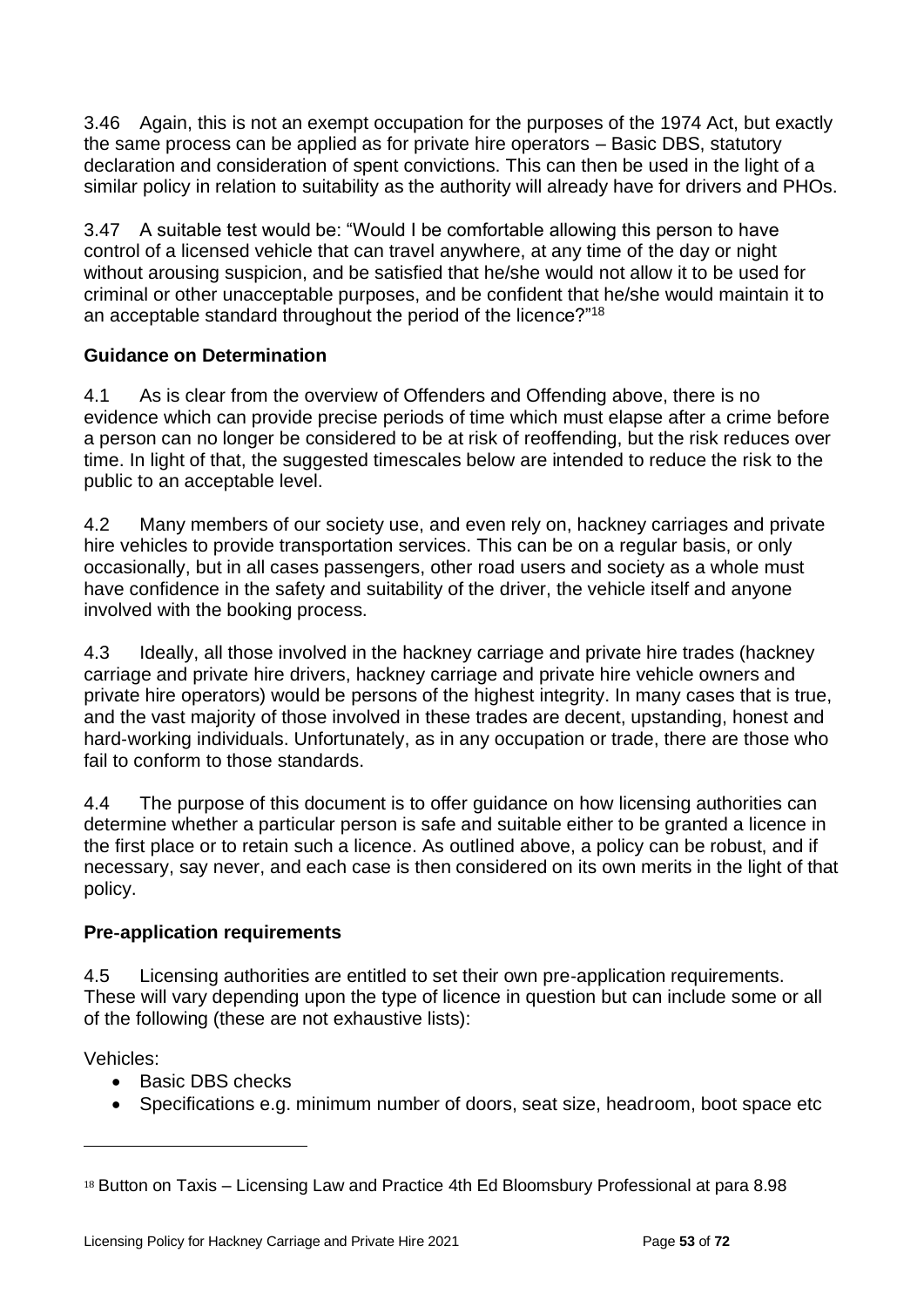- Mechanical tests and tests of the maintenance of the vehicle e.g. ripped seats etc
- Emission limits/vehicle age limits
- Wheelchair accessibility requirements.

## Drivers:

- Enhanced DBS checks with update service
- Checks made to the National Anti-Fraud Network database on refusals and revocations of hackney carriage and private hire licences (when available)
- Medical checks
- Knowledge of the geographic area
- Spoken and written English tests
- Disability awareness training
- Child sexual exploitation and safeguarding training.

Operators:

- Basic DBS checks
- Details of their vetting procedures for their staff
- Knowledge of the licensing area.

4.6 In relation to each of these licences, the licensing authority has discretion as to whether or not to grant the licence.

4.7 Drivers and operators cannot be granted a licence unless the authority is satisfied that they are a "fit and proper person" to hold that licence (see Local Government (Miscellaneous Provisions) Act 1976 ss 51 and 59 in respect of drivers; s55 in respect of operators).

4.8 There are no statutory criteria for vehicle licences, therefore the authority has an absolute discretion over whether to grant either a hackney carriage or private hire proprietor's licence.

4.9 "Fit and proper" means that the individual (or in the case of a private hire operator's licence, the limited company together with its directors and secretary, or all members of a partnership<sup>19</sup>) is "safe and suitable" to hold the licence.

4.10 In determining safety and suitability the licensing authority is entitled to take into account all matters concerning that applicant or licensee. They are not simply concerned with that person's behaviour whilst working in the hackney carriage or private hire trade. This consideration is far wider than simply criminal convictions or other evidence of unacceptable behaviour, and the entire character of the individual will be considered. This can include, but is not limited to, the individual's attitude and temperament.

 $19$  Section 57(2)(c) of the Local Government (Miscellaneous Provisions) Act 1976 allows a local authority to consider the character of a company director or secretary, or any partner.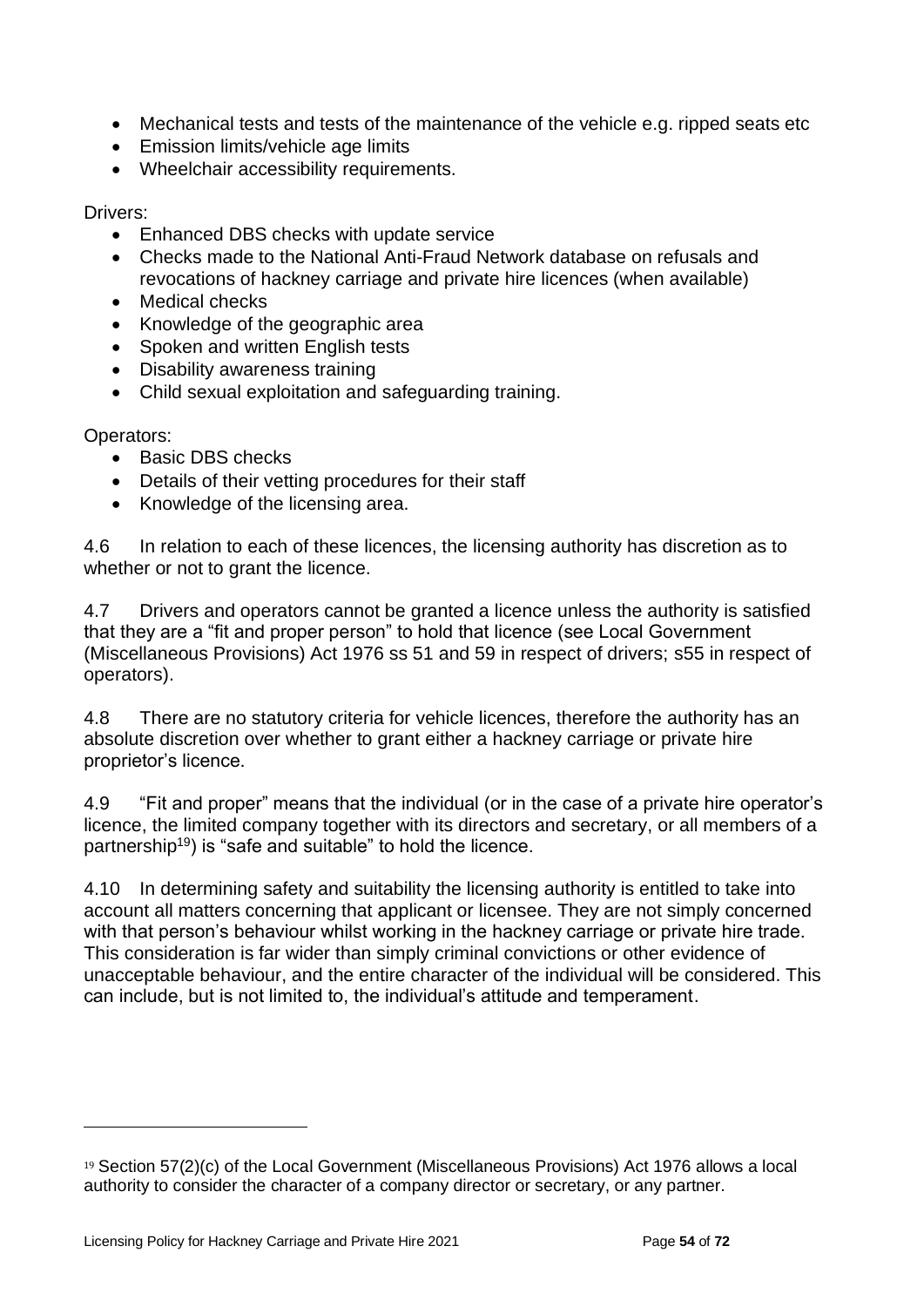4.11 Convictions for attempt or conspiracy will be regarded as convictions for the substantive crime. A caution is regarded in exactly the same way as a conviction<sup>20</sup>. Fixed penalties and community resolutions will also be considered in the same way as a conviction.<sup>21</sup>

4.12 It is important to recognise that matters which have not resulted in a criminal conviction (whether that is the result of an acquittal, a conviction being quashed, decision not to prosecute or an investigation which is continuing where the individual has been bailed) can and will be taken into account by the licensing authority. In addition, complaints where there was no police involvement will also be considered. Within this document, any reference to "conviction" will also include matters that amount to criminal behaviour, but which have not resulted in a conviction.

4.13 In the case of any new applicant who has been charged with any offence and is awaiting trial, the determination will be deferred until the trial has been completed or the charges withdrawn. Where an existing licensee is charged, it will be for the licensing authority to decide what action to take in the light of these guidelines.

4.14 In all cases, the licensing authority will consider the conviction or behaviour in question and what weight should be attached to it, and each and every case will be determined on its own merits, and in the light of these guidelines.

4.15 Any offences committed, or unacceptable behaviour reported whilst driving a hackney carriage or private hire vehicle, concerning the use of a hackney carriage or private hire vehicle, or in connection with an operator of a private hire vehicle will be viewed as aggravating features, and the fact that any other offences were not connected with the hackney carriage and private hire trades will not be seen as mitigating factors.

4.16 As the licensing authority will be looking at the entirety of the individual, in many cases safety and suitability will not be determined by a specified period of time having elapsed following a conviction or the completion of a sentence. Time periods are relevant and weighty considerations, but they are not the only determining factor.

4.17 In addition to the nature of the offence or other behaviour, the quantity of matters and the period over which they were committed will also be considered. Patterns of repeated unacceptable or criminal behaviour are likely to cause greater concern than isolated occurrences as such patterns can demonstrate a propensity for such behaviour or offending.

4.18 Most applicants or licensees will have no convictions and that is clearly the ideal situation. In relation to other people, it is accepted that human beings do make mistakes and lapse in their conduct for a variety of reasons, and it is further accepted that many learn from experience and do not go on to commit further offences. Accordingly, in many cases an isolated conviction, especially if committed some time ago, may not prevent the grant or renewal of a licence.

<sup>&</sup>lt;sup>20</sup> This is because a caution can only be imposed following an admission of guilt, which is equivalent to a guilty plea on prosecution.

 $21$  This is because payment of a fixed penalty indicates acceptance of quilt, and a community resolution can only be imposed following an admission of guilt.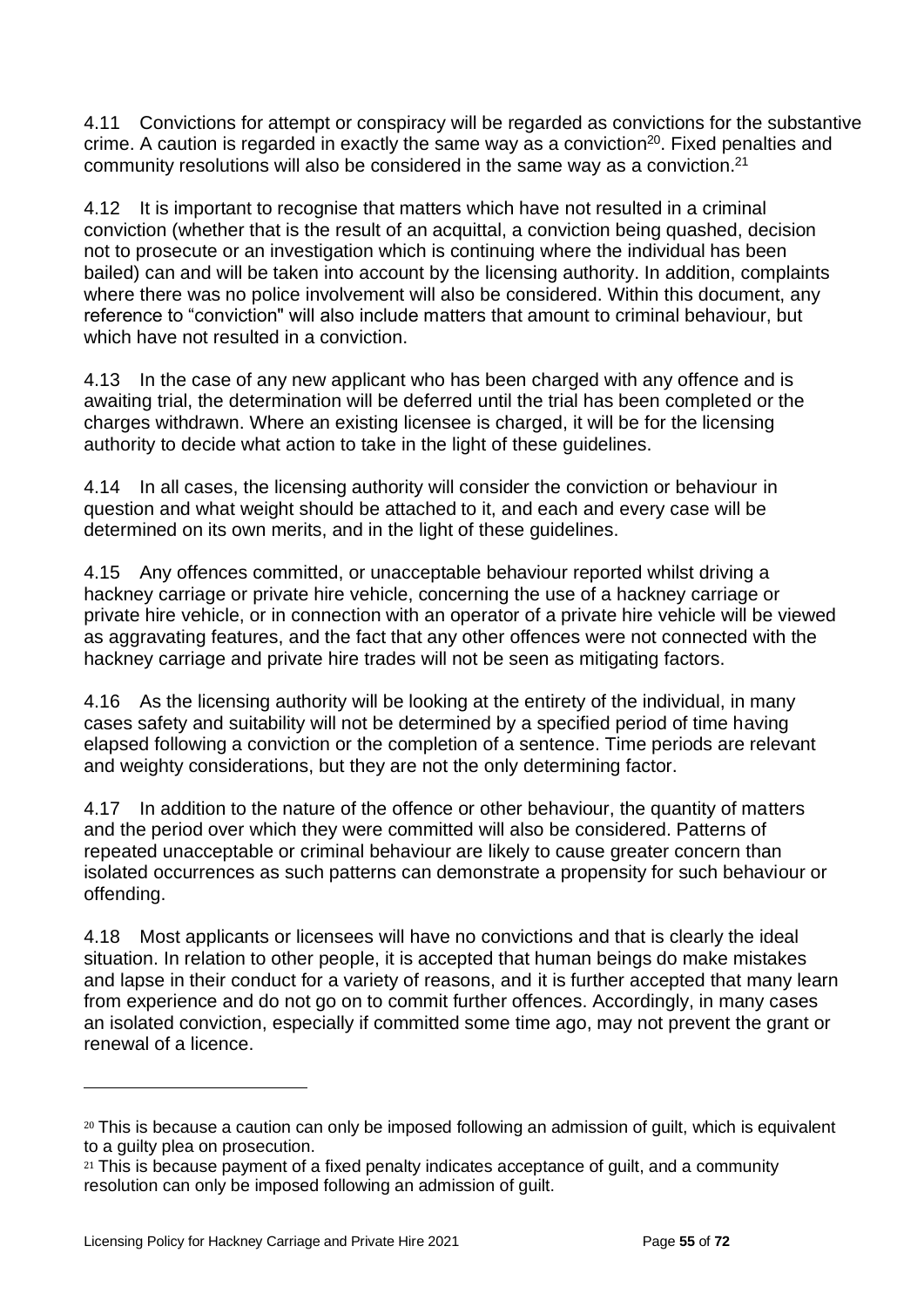4.19 It is also important to recognise that once a licence has been granted, there is a continuing requirement on the part of the licensee to maintain their safety and suitability. The licensing authority has powers to take action against the holder of all types of licence (driver's, vehicle and operator's) and it must be understood that any convictions or other actions on the part of the licensee which would have prevented them being granted a licence on initial application will lead to that licence being revoked.

4.20 Any dishonesty by any applicant or other person on the applicant's behalf which is discovered to have occurred in any part of any application process (e.g. failure to declare convictions, false names or addresses, falsified references) will result in a licence being refused, or if already granted, revoked and may result in prosecution.

4.21 As the direct impact on the public varies depending upon the type of licence applied for or held, it is necessary to consider the impact of particular offences on those licences separately. However, there are some overriding considerations which will apply in all circumstances.

4.22 Generally, where a person has more than one conviction, this will raise serious questions about their safety and suitability. The licensing authority is looking for safe and suitable individuals, and once a pattern or trend of repeated offending is apparent, a licence will not be granted or renewed.

4.23 Where an applicant/licensee is convicted of an offence which is not detailed in this guidance, the licensing authority will take that conviction into account and use these guidelines as an indication of the approach that should be taken.

4.24 These guidelines do not replace the duty of the licensing authority to refuse to grant a licence where they are not satisfied that the applicant or licensee is a fit and proper person. Where a situation is not covered by these guidelines, the authority must consider the matter from first principles and determine the fitness and propriety of the individual.

# **Drivers**

4.25 As the criteria for determining whether an individual should be granted or retain a hackney carriage driver's licence are identical to the criteria for a private hire driver's licence, the two are considered together.

4.26 A driver has direct responsibility for the safety of their passengers, direct responsibility for the safety of other road users and significant control over passengers who are in the vehicle. As those passengers may be alone, and may also be vulnerable, any previous convictions or unacceptable behaviour will weigh heavily against a licence being granted or retained.

4.27 As stated above, where an applicant has more than one conviction showing a pattern or tendency irrespective of time since the convictions, serious consideration will need to be given as to whether they are a safe and suitable person.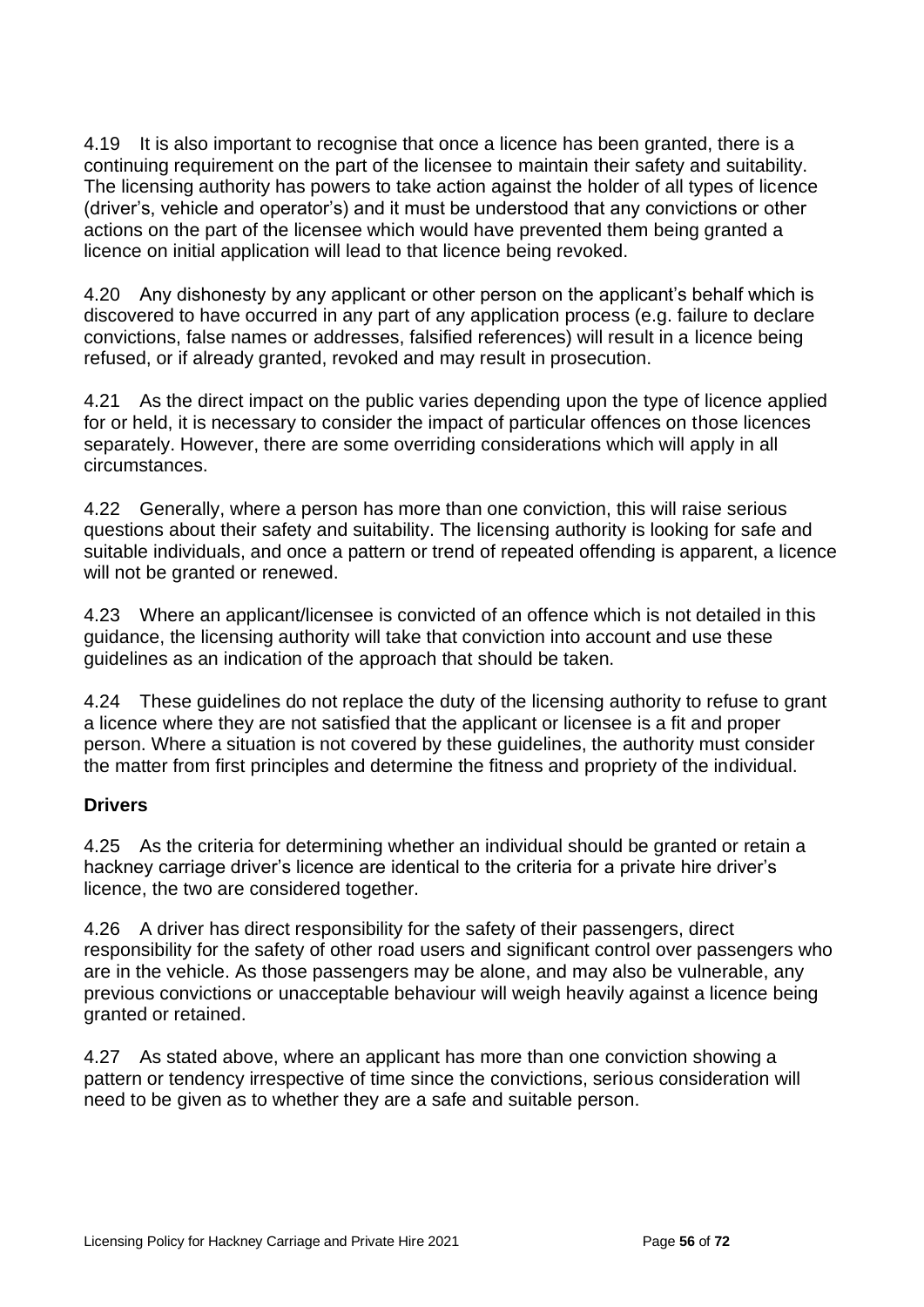4.28 In relation to single convictions, the following time periods should elapse following completion of the sentence (or the date of conviction if a fine was imposed) before a licence will be granted.

## **Crimes resulting in death**

4.29 Where an applicant or licensee has been convicted of a crime which resulted in the death of another person or was intended to cause the death or serious injury of another person they will not be licensed.

## **Exploitation**

4.30 Where an applicant or licensee has been convicted of a crime involving, related to, or has any connection with abuse, exploitation, use or treatment of another individual irrespective of whether the victim or victims were adults or children, they will not be licensed. This includes slavery, child sexual exploitation, grooming, psychological, emotional or financial abuse, but this is not an exhaustive list.

## **Offences involving violence**

4.31 Where an applicant has a conviction for an offence of violence, or connected with any offence of violence, a licence will not be granted until at least 10 years have elapsed since the completion of any sentence imposed.

#### **Possession of a weapon**

4.32 Where an applicant has a conviction for possession of a weapon or any other weapon related offence, a licence will not be granted until at least 7 years have elapsed since the completion of any sentence imposed.

## **Sex and indecency offences**

4.33 Where an applicant has a conviction for any offence involving or connected with illegal sexual activity or any form of indecency, a licence will not be granted.

4.34 In addition to the above, the licensing authority will not grant a licence to any applicant who is currently on the Sex Offenders Register or on any 'barred' list.

## **Dishonesty**

4.35 Where an applicant has a conviction for any offence of dishonesty, or any offence where dishonesty is an element of the offence, a licence will not be granted until at least 7 years have elapsed since the completion of any sentence imposed.

## **Drugs**

4.36 Where an applicant has any conviction for, or related to, the supply of drugs, or possession with intent to supply or connected with possession with intent to supply, a licence will not be granted until at least 10 years have elapsed since the completion of any sentence imposed.

4.37 Where an applicant has a conviction for possession of drugs, or related to the possession of drugs, a licence will not be granted until at least 5 years have elapsed since the completion of any sentence imposed. In these circumstances, any applicant will also have to undergo drugs testing at their own expense to demonstrate that they are not using controlled drugs.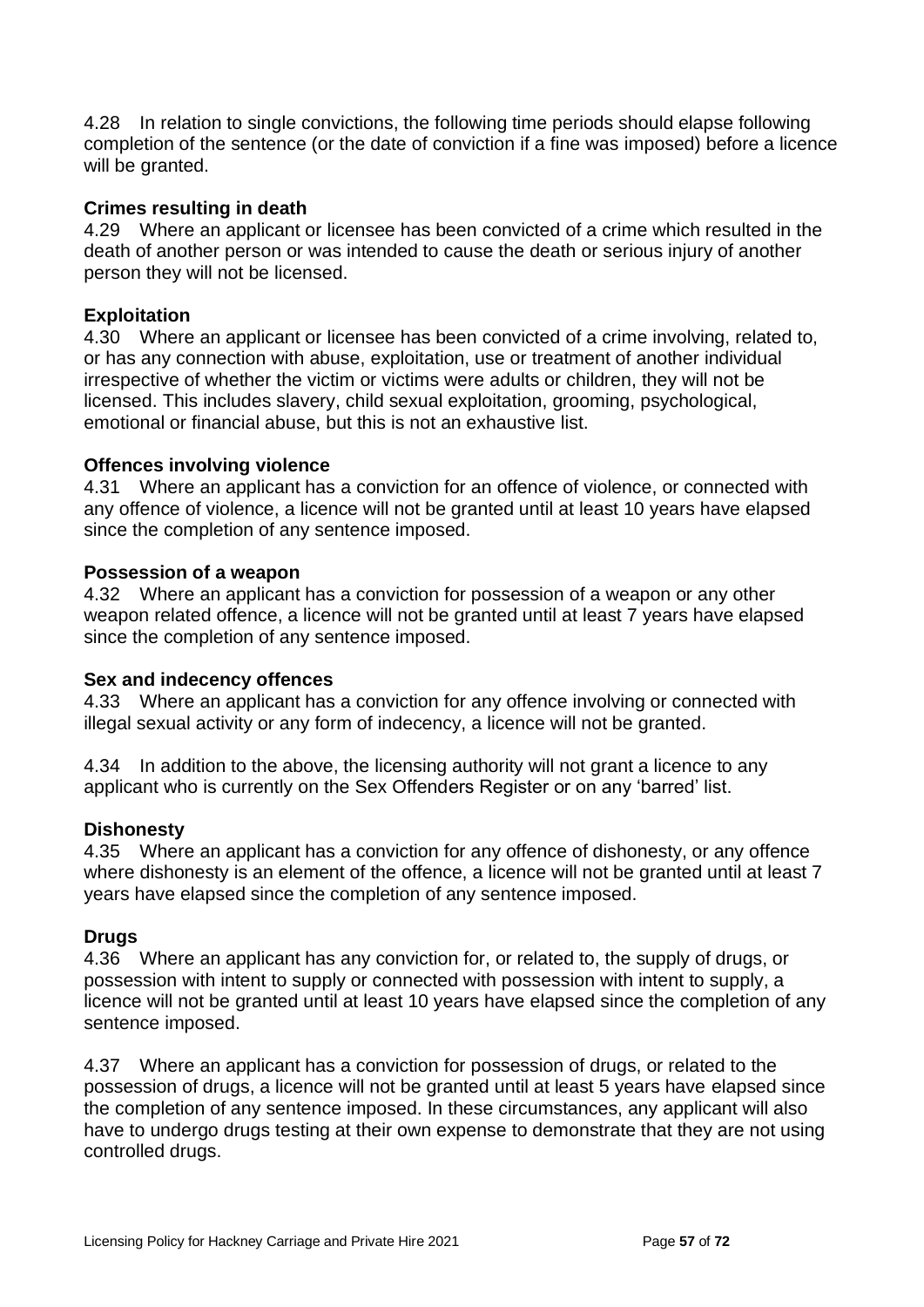## **Discrimination**

4.38 Where an applicant has a conviction involving or connected with discrimination in any form, a licence will not be granted until at least 7 years have elapsed since the completion of any sentence imposed.

## **Motoring convictions**

4.39 Hackney carriage and private hire drivers are professional drivers charged with the responsibility of carrying the public. Any motoring conviction demonstrates a lack of professionalism and will be considered seriously. It is accepted that offences can be committed unintentionally, and a single occurrence of a minor traffic offence would not prohibit the grant of a licence or may not result in action against an existing licence. Subsequent convictions reinforce the fact that the licensee does not take their professional responsibilities seriously and is therefore not a safe and suitable person to be granted or retain a licence.

## **Drink driving/driving under the influence of drugs/using a hand**‐**held telephone or hand held device whilst driving**

4.40 Where an applicant has a conviction for drink driving or driving under the influence of drugs, a licence will not be granted until at least 7 years have elapsed since the completion of any sentence or driving ban imposed. In these circumstances, any applicant will also have to undergo drugs testing at their own expense to demonstrate that they are not using controlled drugs.

4.41 Where an applicant has a conviction for using a held‐hand mobile telephone or a hand-held device whilst driving, a licence will not be granted until at least 5 years have elapsed since the conviction or completion of any sentence or driving ban imposed, whichever is the later.

## **Other motoring offences**

4.42 A minor traffic or vehicle related offence is one which does not involve loss of life, driving under the influence of drink or drugs, driving whilst using a mobile phone, and has not resulted in injury to any person or damage to any property (including vehicles). Where an applicant has 7 or more points on their DVLA licence for minor traffic or similar offences, a licence will not be granted until at least 5 years have elapsed since the completion of any sentence imposed.

4.43 A major traffic or vehicle related offence is one which is not covered above and also any offence which resulted in injury to any person or damage to any property (including vehicles). It also includes driving without insurance or any offence connected with motor insurance. Where an applicant has a conviction for a major traffic offence or similar offence, a licence will not be granted until at least 7 years have elapsed since the completion of any sentence imposed.

## **Hackney carriage and private hire offences**

4.44 Where an applicant has a conviction for an offence concerned with or connected to hackney carriage or private hire activity (excluding vehicle use), a licence will not be granted until at least 7 years have elapsed since the completion of any sentence imposed.

## **Vehicle use offences**

4.45 Where an applicant has a conviction for any offence which involved the use of a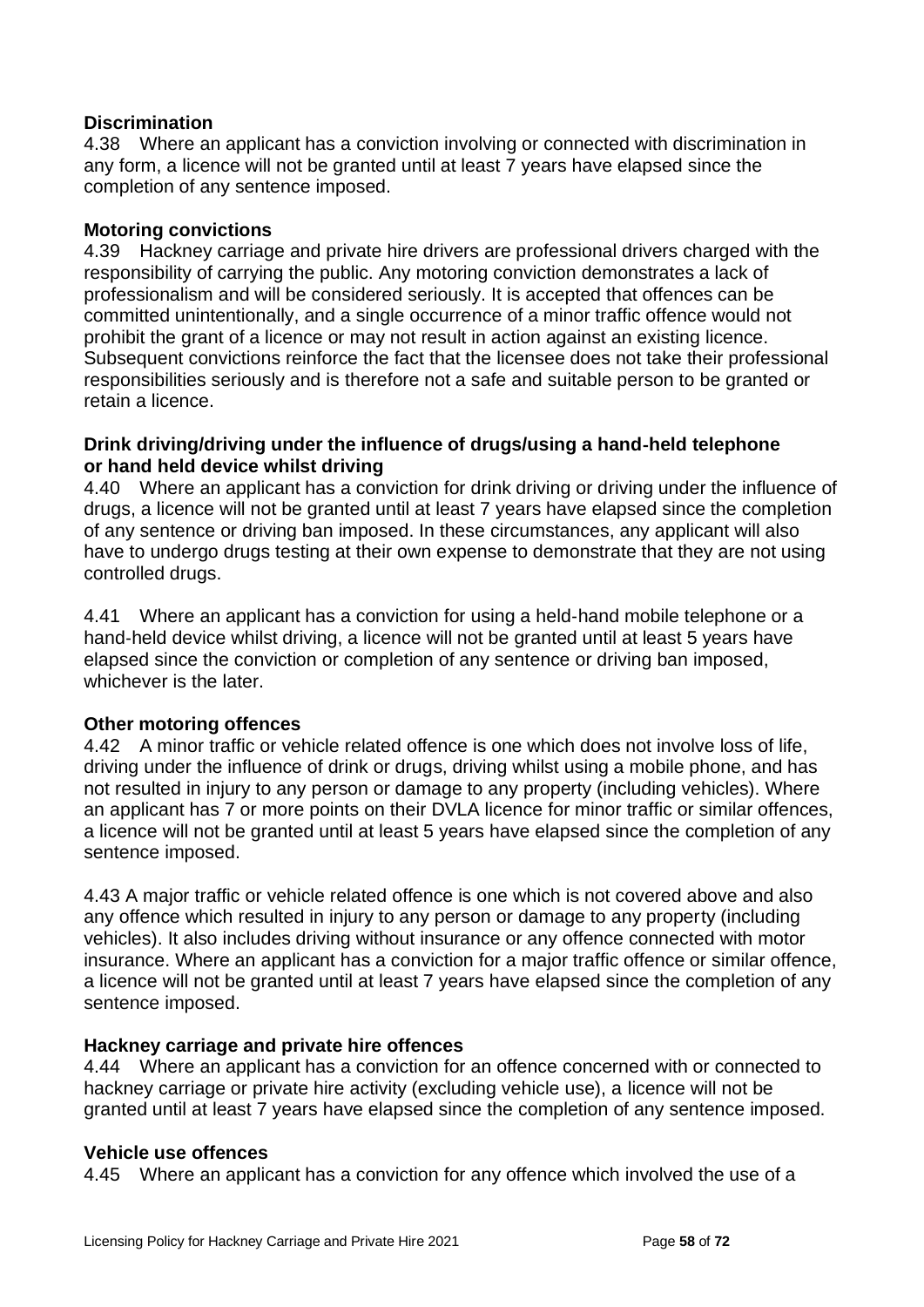vehicle (including hackney carriages and private hire vehicles), a licence will not be granted until at least 7 years have elapsed since the completion of any sentence imposed.

# **Private Hire Operators**

4.46 A private hire operator ("an operator") does not have direct responsibility for the safety of passengers, other road users or direct contact with passengers who are in the private hire vehicle (except where they are also licensed as a private hire driver). However, in performing their duties they obtain and hold considerable amounts of personal and private information about their passengers which must be treated in confidence and not revealed to others, or used by the operator or their staff for criminal or other unacceptable purposes.

4.47 As stated above, where an applicant has more than one conviction, serious consideration will need to be given as to whether they are a safe and suitable person.

4.48 Operators must ensure that any staff that are used within the business (whether employees or independent contractors) and are able to access any information as described above are subject to the same standards as the operator themselves. This can be effected by means of the individual staff member being required by the operator to obtain a basic DBS certificate. If an operator is found not to be applying the required standards and using staff that do not meet the licensing authority's overall criteria, that will lead to the operator's licence being revoked.

4.49 As public trust and confidence in the overall safety and integrity of the private hire system is vital, the same standards will be applied to operators as those applied to drivers, which are outlined above.

# **Vehicle Proprietors**

4.50 Vehicle proprietors (both hackney carriage and private hire) have two principal responsibilities. Firstly, they must ensure that the vehicle is maintained to an acceptable standard at all times. Secondly, they must ensure that the vehicle is not used for illegal or illicit purposes.

4.51 As stated above, where an applicant has more than one conviction, serious consideration will need to be given as to whether they are a safe and suitable person to be granted or retain a vehicle licence.

4.52 As public trust and confidence in the overall safety and integrity of the private hire system is vital, the same standards will be applied to proprietors as those applied to drivers, which are outlined above.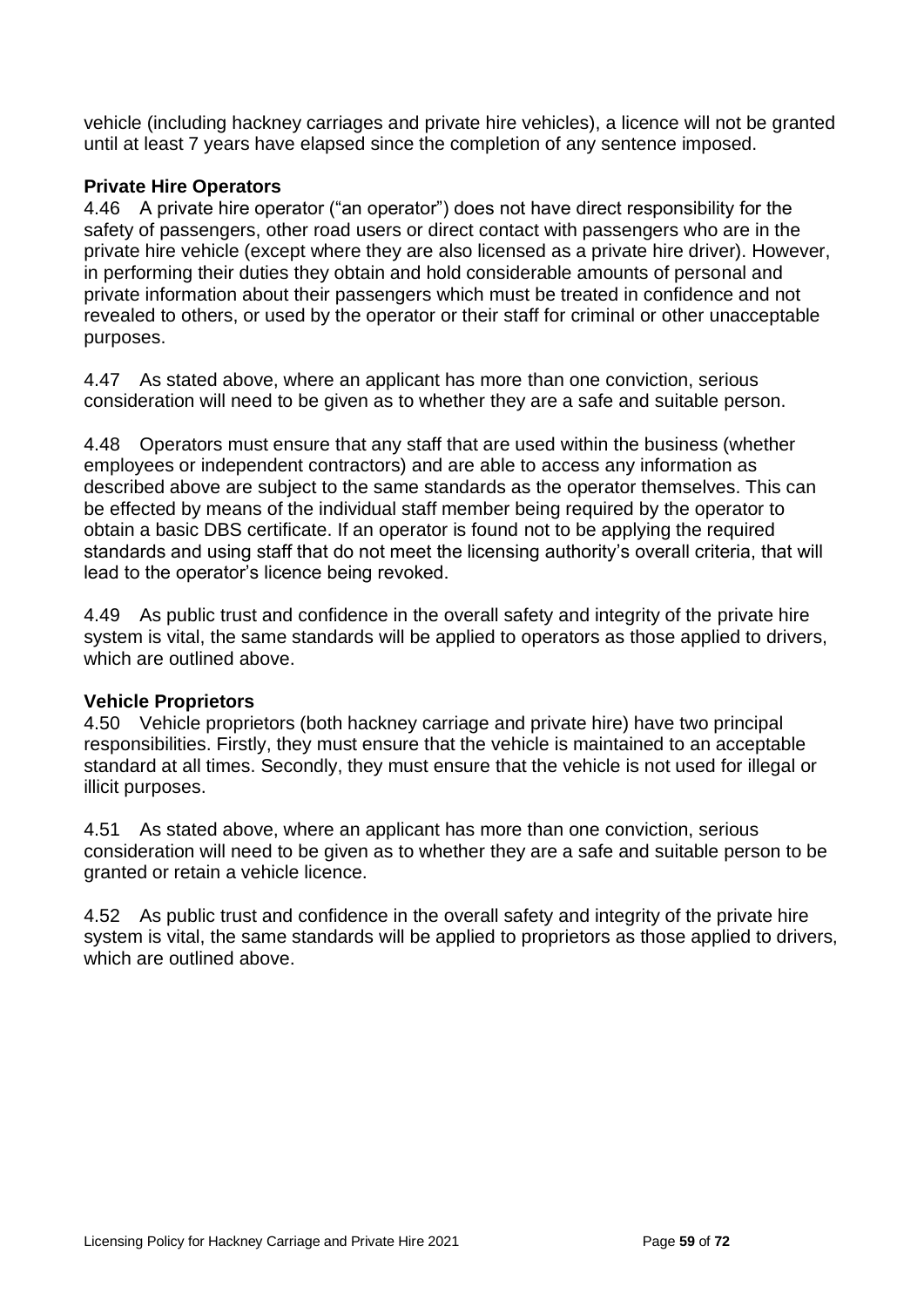# Appendix G - Penalty Points Scheme

The councils operate a penalty points scheme under which points can be issued to licence holders for breaches of licensing conditions or non-compliance with the law as an alternative to prosecution. This is in accordance with the councils' Environmental Health and Licensing enforcement policy, which is available on the councils' websites. There is no financial penalty associated with this scheme. The existence of this scheme does not bind officers or members to act in accordance with it, and if the circumstances of a particular case support doing so it shall be open to officers or members to select a different course of action in respect of that case, such as prosecution for a single breach, or issuing an informal warning.

The main features of the scheme are as follows:

- points are issued to licence holders for breaches of licensing conditions or legislation
- a total of 12 points issued to an individual licence holder in any 12 month period will result in consideration of suspension or revocation of the licence
- points issued to a licence holder will be automatically removed after 12 months have elapsed from the date the points were issued; and
- licence holders have a written right of appeal within seven days of points being issued.

In conducting a review of a licence where the holder reaches 12 points within any 12 month period, the Head of Legal and Democratic or Panel will take account of all of the pertinent facts, and of any representation made by the driver, operator or proprietor before considering what action, if any, would be appropriate and proportionate to take. Each case will be considered on its own merits. The decision maker may also have regard to any previous warnings or panel referrals in reaching a decision, including those involving other licensing authorities. The options available to the decision maker, depending upon the severity of the breaches and any previous record of misconduct, will typically be:

- to take no further action
- to warn the licensee as to their future conduct
- to suspend the licence for a specified period, or until such time as certain conditions have been satisfied; or
- to revoke the licence.

In general, the recommended starting point for any period of suspension would be two weeks. This may be reduced if there is sufficient mitigation, or extended in more serious cases.

Any licence holder subject to suspension or revocation has a right to appeal to the magistrates' court within 21 days of the decision. Suspensions and revocations will not be implemented until the 21 day appeals period has elapsed, however, driver suspensions on public safety grounds will take immediate effect. Once a suspension has been served, all points will be removed for 'totting up' purposes.

A list of breaches covered by the scheme, together with the points that can be issued for each breach is shown below. Similar breaches may be regarded in the same way, even if not explicitly listed below.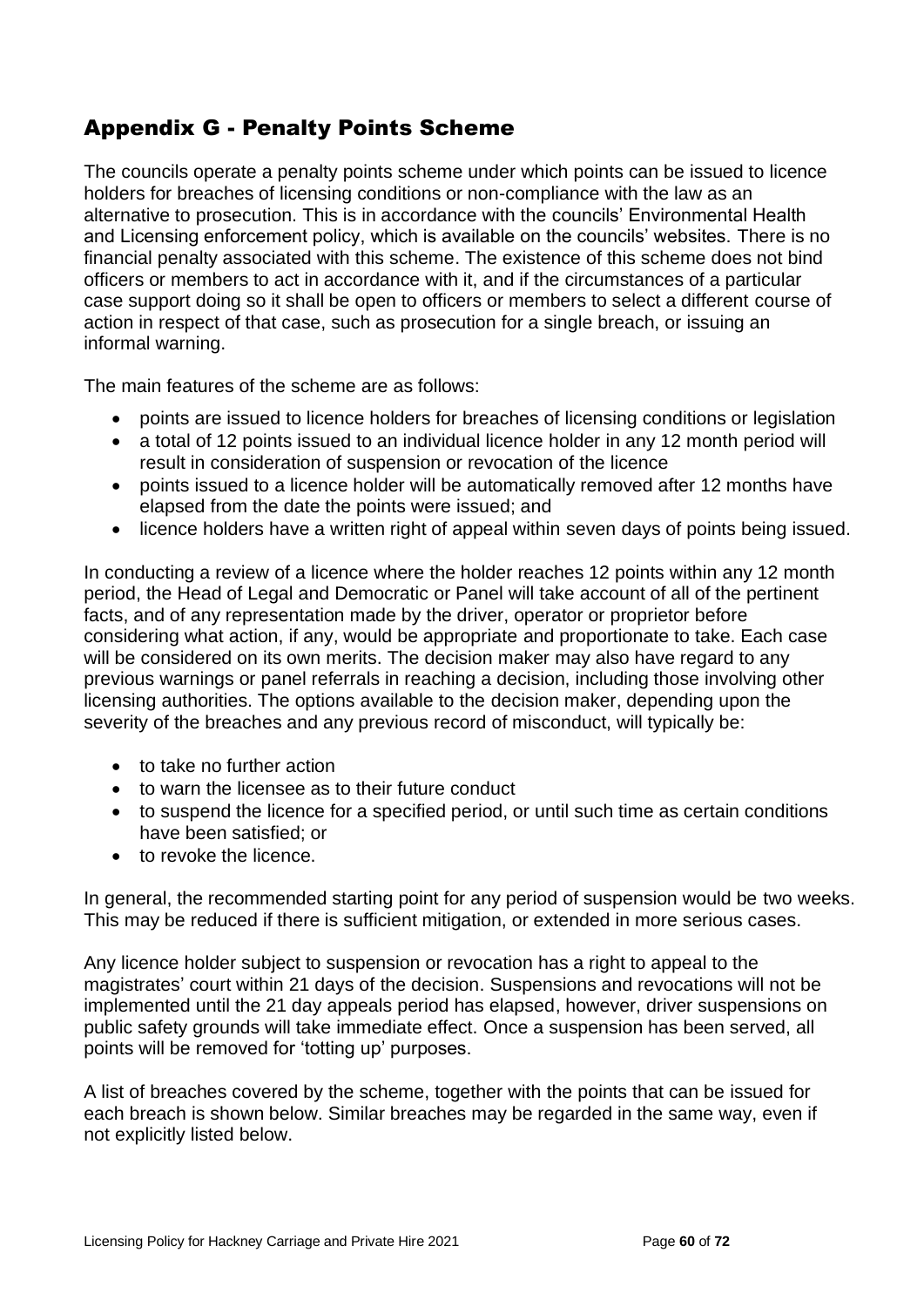| Use of hand held phone whilst in control of a vehicle<br>12<br>1<br>2<br>Driver smoking in the vehicle<br>12<br>3<br>Obstruction or failure to comply with requirement of authorised officer or constable<br>12<br>Unlicensed vehicle (including use of a suspended vehicle)<br>12<br>4<br>Unlicensed driver (including use of a suspended driver)<br>12<br>5<br>Using vehicle with no valid insurance or compliance certificate<br>12<br>6<br>$\overline{7}$<br>Using vehicle which would not pass a compliance test<br>12<br>Failure to carry an assistance dog<br>12<br>8<br>Failure to carry or to provide reasonable assistance to disabled persons<br>9<br>12<br>Private hire driver plying for hire<br>12<br>10<br>Hackney carriage plying for hire outside the relevant council area.<br>12<br>11<br>Failure by driver or operator to keep records of bookings or vehicles<br>12<br>10<br>Abusive or improper behaviour<br>14<br>8<br>Private hire vehicle parked on a rank<br>15<br>8<br>Hackney carriage parked in a rank outside of licensing district<br>16<br>8<br>Display of roof sign on a private hire vehicle<br>17<br>8<br>Making false statement or withholding information in connection with an application<br>$6 - 12$<br>18<br>Charging more than metered/agreed fare, use incorrect tariff or tampering with meter<br>$6 - 12$<br>19<br>Poor driving standards<br>$6 - 12$<br>20<br>21<br>Failure to produce licences or documentation on request<br>6<br>Failure to notify any matter required by licence condition within prescribed time limit<br>22<br>6<br>24<br>Failure by hackney carriage proprietor to keep records of pre-booked journeys<br>6<br>25<br>Touting<br>6<br>26<br>Hackney carriage driver refusing fare from rank without good reason<br>6<br>27<br>Leaving a hackney carriage unattended on a designated rank<br>6<br>Carrying person other than hirer without consent or carrying excessive passengers<br>29<br>6<br>Failure to present vehicle for inspection when requested<br>30<br>6<br>Failing to comply with vehicle licence conditions e.g. not carrying equipment<br>31<br>6<br>32<br>Illegal tyres / construction and use offences / vehicle defect<br>8<br>Vehicle not displaying licence plate as prescribed, failure to display internal licence or<br>6<br>33<br>displaying unauthorised markings or advertising<br>Hackney carriage not displaying prescribed roof sign, roof sign not connected or not<br>6<br>34<br>functioning properly<br>Failure to wear driver licence badge so it is clearly visible<br>35<br>6<br>36<br>Unnecessarily prolonging a journey<br>4<br>Vehicle engine idling for more than one minute<br>37<br>4<br>Failing to display tariff card in vehicle with a meter<br>38<br>4<br>Parking in contravention of parking restrictions or Highway Code<br>39<br>4<br>Failure to comply with traffic sign or signal or similar traffic offence<br>40<br>4<br>Illegal use of bus lane<br>41<br>4<br>Poor driving standards - minor<br>42<br>4<br>Failure to display smoke free signage in vehicle<br>43<br>4 | <b>No</b> | <b>Breach</b>          | <b>Points</b> |
|-------------------------------------------------------------------------------------------------------------------------------------------------------------------------------------------------------------------------------------------------------------------------------------------------------------------------------------------------------------------------------------------------------------------------------------------------------------------------------------------------------------------------------------------------------------------------------------------------------------------------------------------------------------------------------------------------------------------------------------------------------------------------------------------------------------------------------------------------------------------------------------------------------------------------------------------------------------------------------------------------------------------------------------------------------------------------------------------------------------------------------------------------------------------------------------------------------------------------------------------------------------------------------------------------------------------------------------------------------------------------------------------------------------------------------------------------------------------------------------------------------------------------------------------------------------------------------------------------------------------------------------------------------------------------------------------------------------------------------------------------------------------------------------------------------------------------------------------------------------------------------------------------------------------------------------------------------------------------------------------------------------------------------------------------------------------------------------------------------------------------------------------------------------------------------------------------------------------------------------------------------------------------------------------------------------------------------------------------------------------------------------------------------------------------------------------------------------------------------------------------------------------------------------------------------------------------------------------------------------------------------------------------------------------------------------------------------------------------------------------------------------------------------------------------------------------------------------------------------------------------------------------------------------------------------------------------------------------------------------------------------------------------------------------------------------------------------------------------|-----------|------------------------|---------------|
|                                                                                                                                                                                                                                                                                                                                                                                                                                                                                                                                                                                                                                                                                                                                                                                                                                                                                                                                                                                                                                                                                                                                                                                                                                                                                                                                                                                                                                                                                                                                                                                                                                                                                                                                                                                                                                                                                                                                                                                                                                                                                                                                                                                                                                                                                                                                                                                                                                                                                                                                                                                                                                                                                                                                                                                                                                                                                                                                                                                                                                                                                                 |           |                        |               |
|                                                                                                                                                                                                                                                                                                                                                                                                                                                                                                                                                                                                                                                                                                                                                                                                                                                                                                                                                                                                                                                                                                                                                                                                                                                                                                                                                                                                                                                                                                                                                                                                                                                                                                                                                                                                                                                                                                                                                                                                                                                                                                                                                                                                                                                                                                                                                                                                                                                                                                                                                                                                                                                                                                                                                                                                                                                                                                                                                                                                                                                                                                 |           |                        |               |
|                                                                                                                                                                                                                                                                                                                                                                                                                                                                                                                                                                                                                                                                                                                                                                                                                                                                                                                                                                                                                                                                                                                                                                                                                                                                                                                                                                                                                                                                                                                                                                                                                                                                                                                                                                                                                                                                                                                                                                                                                                                                                                                                                                                                                                                                                                                                                                                                                                                                                                                                                                                                                                                                                                                                                                                                                                                                                                                                                                                                                                                                                                 |           |                        |               |
|                                                                                                                                                                                                                                                                                                                                                                                                                                                                                                                                                                                                                                                                                                                                                                                                                                                                                                                                                                                                                                                                                                                                                                                                                                                                                                                                                                                                                                                                                                                                                                                                                                                                                                                                                                                                                                                                                                                                                                                                                                                                                                                                                                                                                                                                                                                                                                                                                                                                                                                                                                                                                                                                                                                                                                                                                                                                                                                                                                                                                                                                                                 |           |                        |               |
|                                                                                                                                                                                                                                                                                                                                                                                                                                                                                                                                                                                                                                                                                                                                                                                                                                                                                                                                                                                                                                                                                                                                                                                                                                                                                                                                                                                                                                                                                                                                                                                                                                                                                                                                                                                                                                                                                                                                                                                                                                                                                                                                                                                                                                                                                                                                                                                                                                                                                                                                                                                                                                                                                                                                                                                                                                                                                                                                                                                                                                                                                                 |           |                        |               |
|                                                                                                                                                                                                                                                                                                                                                                                                                                                                                                                                                                                                                                                                                                                                                                                                                                                                                                                                                                                                                                                                                                                                                                                                                                                                                                                                                                                                                                                                                                                                                                                                                                                                                                                                                                                                                                                                                                                                                                                                                                                                                                                                                                                                                                                                                                                                                                                                                                                                                                                                                                                                                                                                                                                                                                                                                                                                                                                                                                                                                                                                                                 |           |                        |               |
|                                                                                                                                                                                                                                                                                                                                                                                                                                                                                                                                                                                                                                                                                                                                                                                                                                                                                                                                                                                                                                                                                                                                                                                                                                                                                                                                                                                                                                                                                                                                                                                                                                                                                                                                                                                                                                                                                                                                                                                                                                                                                                                                                                                                                                                                                                                                                                                                                                                                                                                                                                                                                                                                                                                                                                                                                                                                                                                                                                                                                                                                                                 |           |                        |               |
|                                                                                                                                                                                                                                                                                                                                                                                                                                                                                                                                                                                                                                                                                                                                                                                                                                                                                                                                                                                                                                                                                                                                                                                                                                                                                                                                                                                                                                                                                                                                                                                                                                                                                                                                                                                                                                                                                                                                                                                                                                                                                                                                                                                                                                                                                                                                                                                                                                                                                                                                                                                                                                                                                                                                                                                                                                                                                                                                                                                                                                                                                                 |           |                        |               |
|                                                                                                                                                                                                                                                                                                                                                                                                                                                                                                                                                                                                                                                                                                                                                                                                                                                                                                                                                                                                                                                                                                                                                                                                                                                                                                                                                                                                                                                                                                                                                                                                                                                                                                                                                                                                                                                                                                                                                                                                                                                                                                                                                                                                                                                                                                                                                                                                                                                                                                                                                                                                                                                                                                                                                                                                                                                                                                                                                                                                                                                                                                 |           |                        |               |
|                                                                                                                                                                                                                                                                                                                                                                                                                                                                                                                                                                                                                                                                                                                                                                                                                                                                                                                                                                                                                                                                                                                                                                                                                                                                                                                                                                                                                                                                                                                                                                                                                                                                                                                                                                                                                                                                                                                                                                                                                                                                                                                                                                                                                                                                                                                                                                                                                                                                                                                                                                                                                                                                                                                                                                                                                                                                                                                                                                                                                                                                                                 |           |                        |               |
|                                                                                                                                                                                                                                                                                                                                                                                                                                                                                                                                                                                                                                                                                                                                                                                                                                                                                                                                                                                                                                                                                                                                                                                                                                                                                                                                                                                                                                                                                                                                                                                                                                                                                                                                                                                                                                                                                                                                                                                                                                                                                                                                                                                                                                                                                                                                                                                                                                                                                                                                                                                                                                                                                                                                                                                                                                                                                                                                                                                                                                                                                                 |           |                        |               |
|                                                                                                                                                                                                                                                                                                                                                                                                                                                                                                                                                                                                                                                                                                                                                                                                                                                                                                                                                                                                                                                                                                                                                                                                                                                                                                                                                                                                                                                                                                                                                                                                                                                                                                                                                                                                                                                                                                                                                                                                                                                                                                                                                                                                                                                                                                                                                                                                                                                                                                                                                                                                                                                                                                                                                                                                                                                                                                                                                                                                                                                                                                 |           |                        |               |
|                                                                                                                                                                                                                                                                                                                                                                                                                                                                                                                                                                                                                                                                                                                                                                                                                                                                                                                                                                                                                                                                                                                                                                                                                                                                                                                                                                                                                                                                                                                                                                                                                                                                                                                                                                                                                                                                                                                                                                                                                                                                                                                                                                                                                                                                                                                                                                                                                                                                                                                                                                                                                                                                                                                                                                                                                                                                                                                                                                                                                                                                                                 |           |                        |               |
|                                                                                                                                                                                                                                                                                                                                                                                                                                                                                                                                                                                                                                                                                                                                                                                                                                                                                                                                                                                                                                                                                                                                                                                                                                                                                                                                                                                                                                                                                                                                                                                                                                                                                                                                                                                                                                                                                                                                                                                                                                                                                                                                                                                                                                                                                                                                                                                                                                                                                                                                                                                                                                                                                                                                                                                                                                                                                                                                                                                                                                                                                                 |           |                        |               |
|                                                                                                                                                                                                                                                                                                                                                                                                                                                                                                                                                                                                                                                                                                                                                                                                                                                                                                                                                                                                                                                                                                                                                                                                                                                                                                                                                                                                                                                                                                                                                                                                                                                                                                                                                                                                                                                                                                                                                                                                                                                                                                                                                                                                                                                                                                                                                                                                                                                                                                                                                                                                                                                                                                                                                                                                                                                                                                                                                                                                                                                                                                 |           |                        |               |
|                                                                                                                                                                                                                                                                                                                                                                                                                                                                                                                                                                                                                                                                                                                                                                                                                                                                                                                                                                                                                                                                                                                                                                                                                                                                                                                                                                                                                                                                                                                                                                                                                                                                                                                                                                                                                                                                                                                                                                                                                                                                                                                                                                                                                                                                                                                                                                                                                                                                                                                                                                                                                                                                                                                                                                                                                                                                                                                                                                                                                                                                                                 |           |                        |               |
|                                                                                                                                                                                                                                                                                                                                                                                                                                                                                                                                                                                                                                                                                                                                                                                                                                                                                                                                                                                                                                                                                                                                                                                                                                                                                                                                                                                                                                                                                                                                                                                                                                                                                                                                                                                                                                                                                                                                                                                                                                                                                                                                                                                                                                                                                                                                                                                                                                                                                                                                                                                                                                                                                                                                                                                                                                                                                                                                                                                                                                                                                                 |           |                        |               |
|                                                                                                                                                                                                                                                                                                                                                                                                                                                                                                                                                                                                                                                                                                                                                                                                                                                                                                                                                                                                                                                                                                                                                                                                                                                                                                                                                                                                                                                                                                                                                                                                                                                                                                                                                                                                                                                                                                                                                                                                                                                                                                                                                                                                                                                                                                                                                                                                                                                                                                                                                                                                                                                                                                                                                                                                                                                                                                                                                                                                                                                                                                 |           |                        |               |
|                                                                                                                                                                                                                                                                                                                                                                                                                                                                                                                                                                                                                                                                                                                                                                                                                                                                                                                                                                                                                                                                                                                                                                                                                                                                                                                                                                                                                                                                                                                                                                                                                                                                                                                                                                                                                                                                                                                                                                                                                                                                                                                                                                                                                                                                                                                                                                                                                                                                                                                                                                                                                                                                                                                                                                                                                                                                                                                                                                                                                                                                                                 |           |                        |               |
|                                                                                                                                                                                                                                                                                                                                                                                                                                                                                                                                                                                                                                                                                                                                                                                                                                                                                                                                                                                                                                                                                                                                                                                                                                                                                                                                                                                                                                                                                                                                                                                                                                                                                                                                                                                                                                                                                                                                                                                                                                                                                                                                                                                                                                                                                                                                                                                                                                                                                                                                                                                                                                                                                                                                                                                                                                                                                                                                                                                                                                                                                                 |           |                        |               |
|                                                                                                                                                                                                                                                                                                                                                                                                                                                                                                                                                                                                                                                                                                                                                                                                                                                                                                                                                                                                                                                                                                                                                                                                                                                                                                                                                                                                                                                                                                                                                                                                                                                                                                                                                                                                                                                                                                                                                                                                                                                                                                                                                                                                                                                                                                                                                                                                                                                                                                                                                                                                                                                                                                                                                                                                                                                                                                                                                                                                                                                                                                 |           |                        |               |
|                                                                                                                                                                                                                                                                                                                                                                                                                                                                                                                                                                                                                                                                                                                                                                                                                                                                                                                                                                                                                                                                                                                                                                                                                                                                                                                                                                                                                                                                                                                                                                                                                                                                                                                                                                                                                                                                                                                                                                                                                                                                                                                                                                                                                                                                                                                                                                                                                                                                                                                                                                                                                                                                                                                                                                                                                                                                                                                                                                                                                                                                                                 |           |                        |               |
|                                                                                                                                                                                                                                                                                                                                                                                                                                                                                                                                                                                                                                                                                                                                                                                                                                                                                                                                                                                                                                                                                                                                                                                                                                                                                                                                                                                                                                                                                                                                                                                                                                                                                                                                                                                                                                                                                                                                                                                                                                                                                                                                                                                                                                                                                                                                                                                                                                                                                                                                                                                                                                                                                                                                                                                                                                                                                                                                                                                                                                                                                                 |           |                        |               |
|                                                                                                                                                                                                                                                                                                                                                                                                                                                                                                                                                                                                                                                                                                                                                                                                                                                                                                                                                                                                                                                                                                                                                                                                                                                                                                                                                                                                                                                                                                                                                                                                                                                                                                                                                                                                                                                                                                                                                                                                                                                                                                                                                                                                                                                                                                                                                                                                                                                                                                                                                                                                                                                                                                                                                                                                                                                                                                                                                                                                                                                                                                 |           |                        |               |
|                                                                                                                                                                                                                                                                                                                                                                                                                                                                                                                                                                                                                                                                                                                                                                                                                                                                                                                                                                                                                                                                                                                                                                                                                                                                                                                                                                                                                                                                                                                                                                                                                                                                                                                                                                                                                                                                                                                                                                                                                                                                                                                                                                                                                                                                                                                                                                                                                                                                                                                                                                                                                                                                                                                                                                                                                                                                                                                                                                                                                                                                                                 |           |                        |               |
|                                                                                                                                                                                                                                                                                                                                                                                                                                                                                                                                                                                                                                                                                                                                                                                                                                                                                                                                                                                                                                                                                                                                                                                                                                                                                                                                                                                                                                                                                                                                                                                                                                                                                                                                                                                                                                                                                                                                                                                                                                                                                                                                                                                                                                                                                                                                                                                                                                                                                                                                                                                                                                                                                                                                                                                                                                                                                                                                                                                                                                                                                                 |           |                        |               |
|                                                                                                                                                                                                                                                                                                                                                                                                                                                                                                                                                                                                                                                                                                                                                                                                                                                                                                                                                                                                                                                                                                                                                                                                                                                                                                                                                                                                                                                                                                                                                                                                                                                                                                                                                                                                                                                                                                                                                                                                                                                                                                                                                                                                                                                                                                                                                                                                                                                                                                                                                                                                                                                                                                                                                                                                                                                                                                                                                                                                                                                                                                 |           |                        |               |
|                                                                                                                                                                                                                                                                                                                                                                                                                                                                                                                                                                                                                                                                                                                                                                                                                                                                                                                                                                                                                                                                                                                                                                                                                                                                                                                                                                                                                                                                                                                                                                                                                                                                                                                                                                                                                                                                                                                                                                                                                                                                                                                                                                                                                                                                                                                                                                                                                                                                                                                                                                                                                                                                                                                                                                                                                                                                                                                                                                                                                                                                                                 |           |                        |               |
|                                                                                                                                                                                                                                                                                                                                                                                                                                                                                                                                                                                                                                                                                                                                                                                                                                                                                                                                                                                                                                                                                                                                                                                                                                                                                                                                                                                                                                                                                                                                                                                                                                                                                                                                                                                                                                                                                                                                                                                                                                                                                                                                                                                                                                                                                                                                                                                                                                                                                                                                                                                                                                                                                                                                                                                                                                                                                                                                                                                                                                                                                                 |           |                        |               |
|                                                                                                                                                                                                                                                                                                                                                                                                                                                                                                                                                                                                                                                                                                                                                                                                                                                                                                                                                                                                                                                                                                                                                                                                                                                                                                                                                                                                                                                                                                                                                                                                                                                                                                                                                                                                                                                                                                                                                                                                                                                                                                                                                                                                                                                                                                                                                                                                                                                                                                                                                                                                                                                                                                                                                                                                                                                                                                                                                                                                                                                                                                 |           |                        |               |
|                                                                                                                                                                                                                                                                                                                                                                                                                                                                                                                                                                                                                                                                                                                                                                                                                                                                                                                                                                                                                                                                                                                                                                                                                                                                                                                                                                                                                                                                                                                                                                                                                                                                                                                                                                                                                                                                                                                                                                                                                                                                                                                                                                                                                                                                                                                                                                                                                                                                                                                                                                                                                                                                                                                                                                                                                                                                                                                                                                                                                                                                                                 |           |                        |               |
|                                                                                                                                                                                                                                                                                                                                                                                                                                                                                                                                                                                                                                                                                                                                                                                                                                                                                                                                                                                                                                                                                                                                                                                                                                                                                                                                                                                                                                                                                                                                                                                                                                                                                                                                                                                                                                                                                                                                                                                                                                                                                                                                                                                                                                                                                                                                                                                                                                                                                                                                                                                                                                                                                                                                                                                                                                                                                                                                                                                                                                                                                                 |           |                        |               |
|                                                                                                                                                                                                                                                                                                                                                                                                                                                                                                                                                                                                                                                                                                                                                                                                                                                                                                                                                                                                                                                                                                                                                                                                                                                                                                                                                                                                                                                                                                                                                                                                                                                                                                                                                                                                                                                                                                                                                                                                                                                                                                                                                                                                                                                                                                                                                                                                                                                                                                                                                                                                                                                                                                                                                                                                                                                                                                                                                                                                                                                                                                 |           |                        |               |
|                                                                                                                                                                                                                                                                                                                                                                                                                                                                                                                                                                                                                                                                                                                                                                                                                                                                                                                                                                                                                                                                                                                                                                                                                                                                                                                                                                                                                                                                                                                                                                                                                                                                                                                                                                                                                                                                                                                                                                                                                                                                                                                                                                                                                                                                                                                                                                                                                                                                                                                                                                                                                                                                                                                                                                                                                                                                                                                                                                                                                                                                                                 |           |                        |               |
|                                                                                                                                                                                                                                                                                                                                                                                                                                                                                                                                                                                                                                                                                                                                                                                                                                                                                                                                                                                                                                                                                                                                                                                                                                                                                                                                                                                                                                                                                                                                                                                                                                                                                                                                                                                                                                                                                                                                                                                                                                                                                                                                                                                                                                                                                                                                                                                                                                                                                                                                                                                                                                                                                                                                                                                                                                                                                                                                                                                                                                                                                                 |           |                        |               |
|                                                                                                                                                                                                                                                                                                                                                                                                                                                                                                                                                                                                                                                                                                                                                                                                                                                                                                                                                                                                                                                                                                                                                                                                                                                                                                                                                                                                                                                                                                                                                                                                                                                                                                                                                                                                                                                                                                                                                                                                                                                                                                                                                                                                                                                                                                                                                                                                                                                                                                                                                                                                                                                                                                                                                                                                                                                                                                                                                                                                                                                                                                 |           |                        |               |
|                                                                                                                                                                                                                                                                                                                                                                                                                                                                                                                                                                                                                                                                                                                                                                                                                                                                                                                                                                                                                                                                                                                                                                                                                                                                                                                                                                                                                                                                                                                                                                                                                                                                                                                                                                                                                                                                                                                                                                                                                                                                                                                                                                                                                                                                                                                                                                                                                                                                                                                                                                                                                                                                                                                                                                                                                                                                                                                                                                                                                                                                                                 |           |                        |               |
|                                                                                                                                                                                                                                                                                                                                                                                                                                                                                                                                                                                                                                                                                                                                                                                                                                                                                                                                                                                                                                                                                                                                                                                                                                                                                                                                                                                                                                                                                                                                                                                                                                                                                                                                                                                                                                                                                                                                                                                                                                                                                                                                                                                                                                                                                                                                                                                                                                                                                                                                                                                                                                                                                                                                                                                                                                                                                                                                                                                                                                                                                                 |           |                        |               |
|                                                                                                                                                                                                                                                                                                                                                                                                                                                                                                                                                                                                                                                                                                                                                                                                                                                                                                                                                                                                                                                                                                                                                                                                                                                                                                                                                                                                                                                                                                                                                                                                                                                                                                                                                                                                                                                                                                                                                                                                                                                                                                                                                                                                                                                                                                                                                                                                                                                                                                                                                                                                                                                                                                                                                                                                                                                                                                                                                                                                                                                                                                 |           |                        |               |
|                                                                                                                                                                                                                                                                                                                                                                                                                                                                                                                                                                                                                                                                                                                                                                                                                                                                                                                                                                                                                                                                                                                                                                                                                                                                                                                                                                                                                                                                                                                                                                                                                                                                                                                                                                                                                                                                                                                                                                                                                                                                                                                                                                                                                                                                                                                                                                                                                                                                                                                                                                                                                                                                                                                                                                                                                                                                                                                                                                                                                                                                                                 |           |                        |               |
|                                                                                                                                                                                                                                                                                                                                                                                                                                                                                                                                                                                                                                                                                                                                                                                                                                                                                                                                                                                                                                                                                                                                                                                                                                                                                                                                                                                                                                                                                                                                                                                                                                                                                                                                                                                                                                                                                                                                                                                                                                                                                                                                                                                                                                                                                                                                                                                                                                                                                                                                                                                                                                                                                                                                                                                                                                                                                                                                                                                                                                                                                                 |           |                        |               |
| 44<br>4                                                                                                                                                                                                                                                                                                                                                                                                                                                                                                                                                                                                                                                                                                                                                                                                                                                                                                                                                                                                                                                                                                                                                                                                                                                                                                                                                                                                                                                                                                                                                                                                                                                                                                                                                                                                                                                                                                                                                                                                                                                                                                                                                                                                                                                                                                                                                                                                                                                                                                                                                                                                                                                                                                                                                                                                                                                                                                                                                                                                                                                                                         |           | Misuse of vehicle horn |               |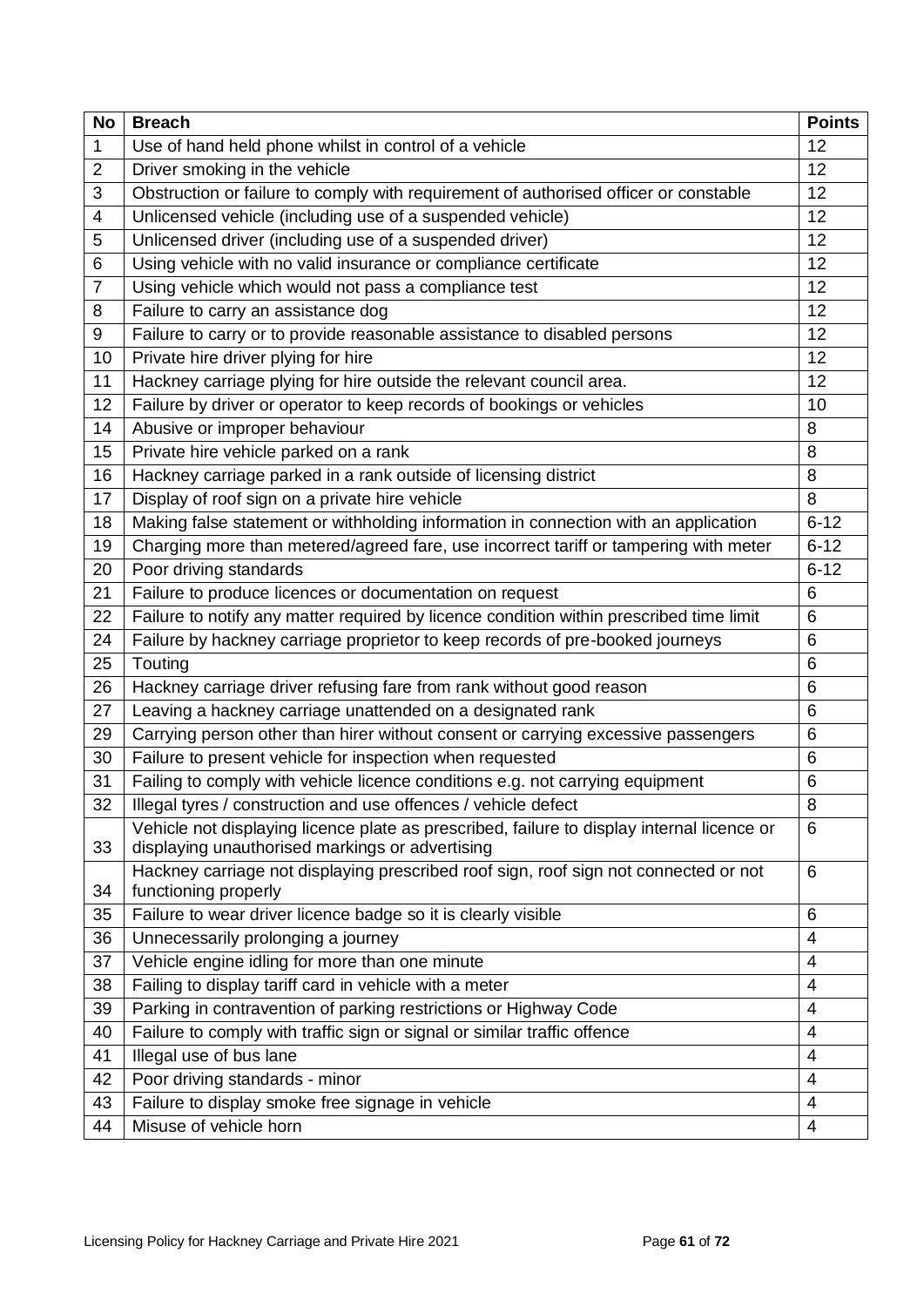# Appendix H - Safeguarding vulnerable adults and children

We recognise that all licensed drivers who transport children, young people and vulnerable adults play a very important role in safeguarding, and this is why mandatory training is provided. **The key message is that safeguarding is everyone's responsibility.**

Please read these questions and answers to help you understand more about who we are trying to protect:

## **Q. What do we mean by children?**

A. Under the law 'child' means anyone under the age of 18.

#### **Q. What do we mean by 'vulnerable young people and adults'?**

A. Vulnerable young people or adults are those who have needs because of their mental health, disability, age, illness or other reasons that may mean they are unable to take care of him/herself or unable to protect him/herself against significant harm or serious exploitation. Some people may be more likely to be abused by others because they need help to speak, move or understand or they may have mental health problems; this makes them vulnerable.

## **Q. Perhaps you are already transporting vulnerable passengers; how would you know this?**

A. They may find it hard to understand, behave in unexpected ways or have difficulty finding their way; all of which can make them vulnerable to others treating them badly. Other passengers may suffer from dementia, so they can't remember things.

#### **Q. Who would you report to if you were a concerned about a passenger you transport?**

## A.

- Speak to your manager
- Contact the Supported Transport Hub at Oxfordshire County Council
- Contact the Transport Quality Monitoring Team at Oxfordshire County Council.
- Contact Multi Agency Safeguarding Hub (MASH)
- Speak to the Oxfordshire County Council Local Authority Designated Officer

Please see end of this section for contact details

#### **Abuse**

- An abuser can come from any background
- Women can commit abuse (including sexual abuse) and so can other children
- Anyone can be abused; both children or adults
- Over 80% people that are abused are abused by someone they know
- Children with disabilities are 3 times more likely to be abused
- Adults with disabilities are 1.5 times more likely to be abused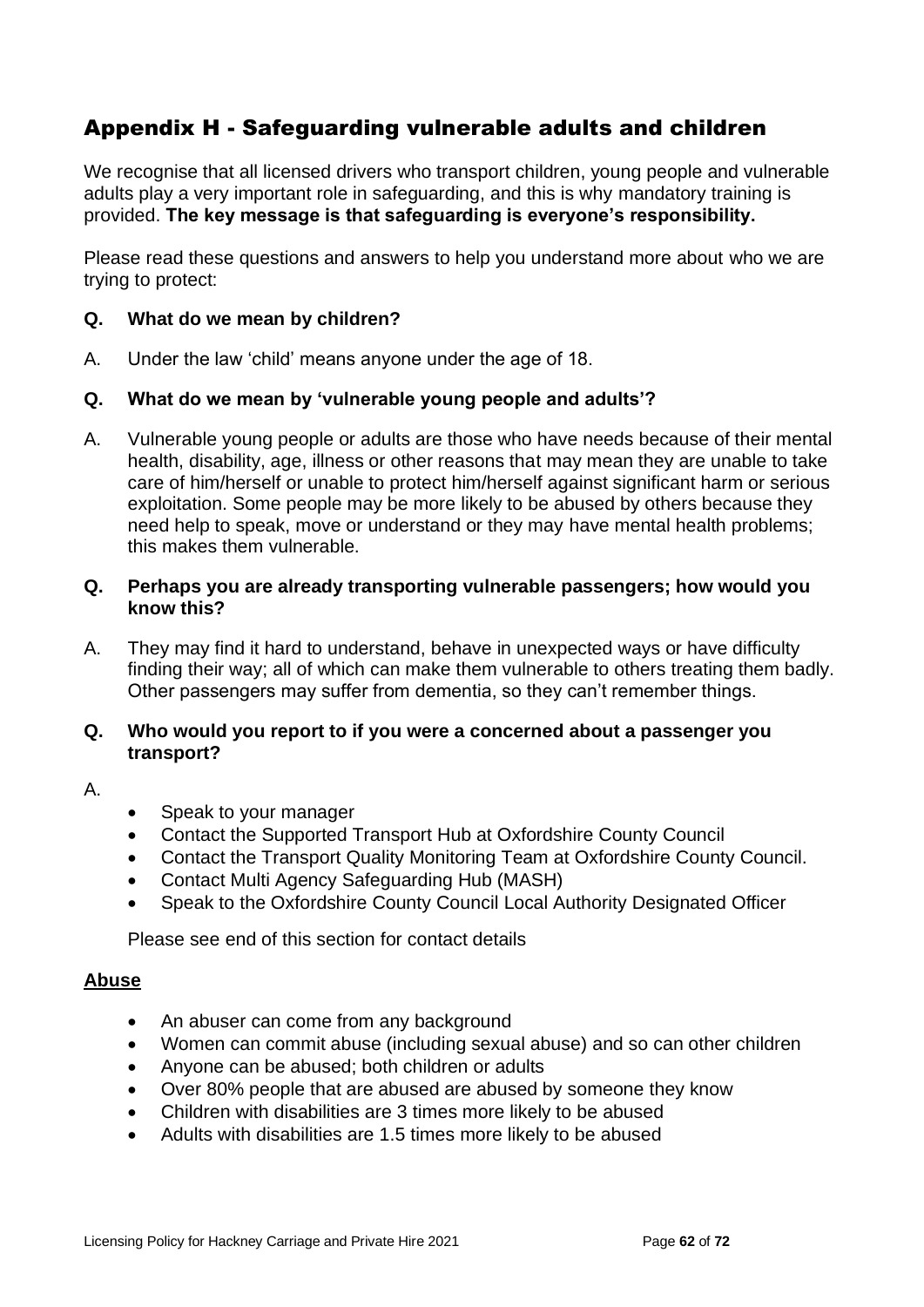## **Q. What is abuse?**

- A. There are many types of abuse:
	- Physical abuse
	- Sexual abuse
	- **Neglect**
	- Self-neglect
	- Emotional abuse
	- Psychological abuse
	- Modern slavery
	- Domestic abuse
	- Financial abuse
	- Discriminatory abuse

## **Q. What do you think are examples of physical abuse?**

A. Hitting, shaking, throwing, poisoning, burning, drowning, suffocating.

## **Q. What do you think are examples of emotional abuse?**

A. Telling someone they are worthless, unloved, inadequate, not valued for themselves, not worth listening to, deserve to be laughed at. Calling people names, prejudice and bullying.

## **Q. What do you think are examples of sexual abuse?**

A. Encouraging a child or vulnerable adult to take part in or watch sexual activities. This includes any unwanted physical contact whether inside or outside of clothing.

## **Neglect**

#### **Q. What is neglect?**

- A. Failure to meet a child or vulnerable adult's needs, such as:
	- not providing food, clothing, medical treatment and shelter
	- not protecting them from harm from others
	- not responding to emotional needs

## **Q. What do you think are examples of self-neglect?**

#### A.

- Poor personal hygiene
- Malnutrition/ weight loss
- Unsuitable clothing
- Unsafe living condition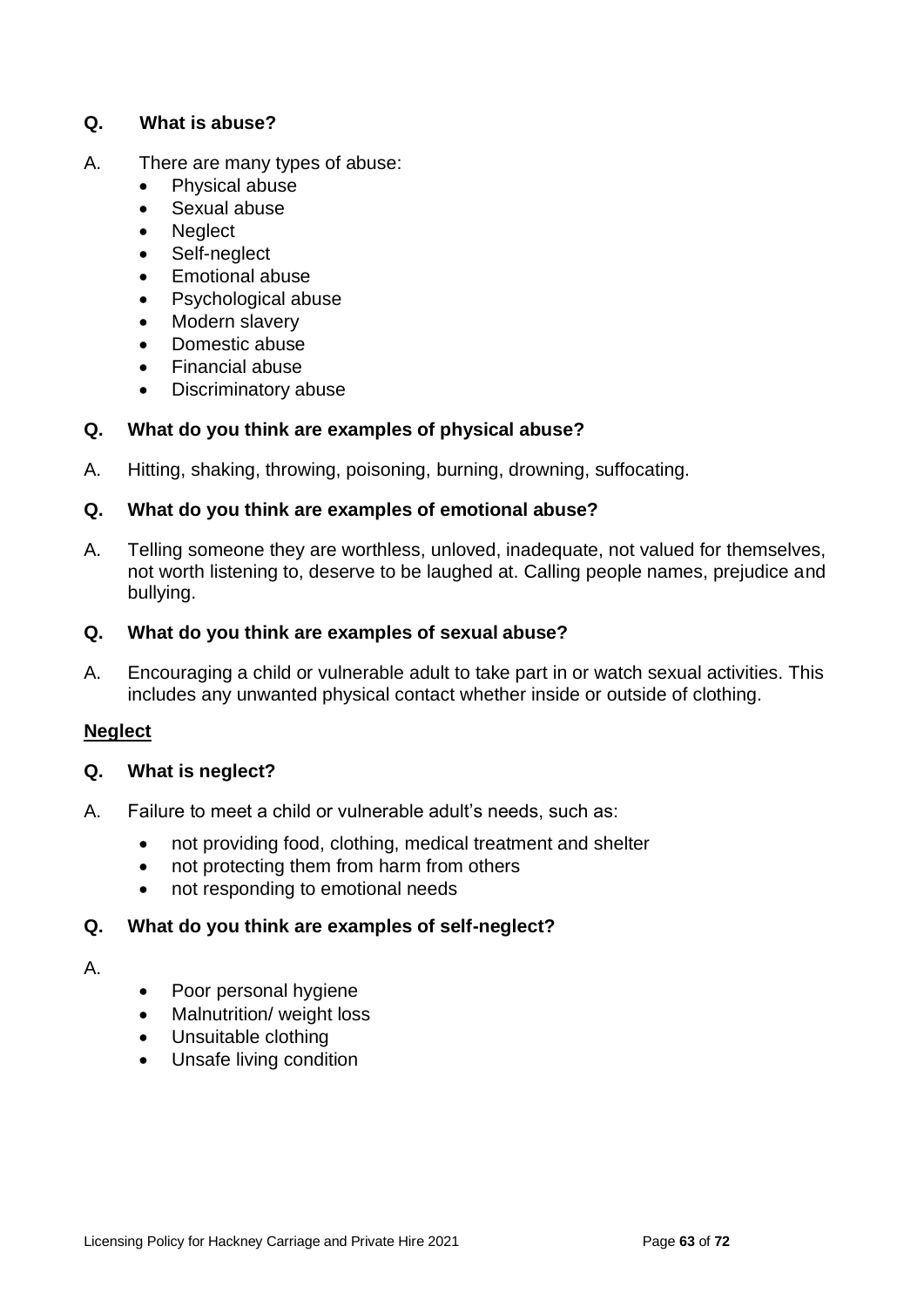## **There are other ways people you transport could suffer abuse:**

- **Forced marriage** where someone is forced to marry against their will. They can happen in secret and can also be planned by parents, family or religious leaders. (This is illegal, unlike arranged marriage which is legal).
- **Domestic abuse** treating a partner badly. This includes humiliation, violence and intimidation to punish or frighten them.
- **Modern slavery** when people are taken from one place to another to be exploited.
- **Radicalisation** when people are encouraged to adopt radical positions on political and social issues and when people are recruited for terrorism.
- **Female genital mutilation** (FGM) the practice of removing some or all of a girl's sexual parts. It is illegal in the UK and in many other countries.
- **Child sexual exploitation** (CSE) a type of [sexual abuse](http://www.nspcc.org.uk/preventing-abuse/child-abuse-and-neglect/child-sexual-abuse/) in which children are used for sex, money, power or status. Children or young people may be tricked and think they are being loved and that they have agreed to it. They might be invited to parties and given drugs and alcohol.
- **Grooming** when someone pretends to make friends to get someone's trust, so they can eventually have sex with them. Children and young people can be groomed online or face to face. Many children and young people don't understand that they have been [groomed,](http://www.nspcc.org.uk/preventing-abuse/child-abuse-and-neglect/grooming/) or that what is happening to them is abuse.
- **County lines –** is a term used to describe gangs and organised criminal networks involved in exporting illegal drugs. They use dedicated mobile phone lines or the 'deal line'. [County Lines](https://www.gov.uk/government/publications/criminal-exploitation-of-children-and-vulnerable-adults-county-lines) is a serious issue nationwide. It not only involves drugs but also violence, criminal and sexual exploitation, modern slavery and missing persons.
- **Human trafficking -** is a crime relating to the moving of a vulnerable person from one place to another against their will.

## **What should I look out for?**

There are various signs to look for. One sign on its own may not be significant, but several signs together should give you cause for concern:

- unaccompanied children
- unusual drop off points
- adults paying fares for young people
- passenger allowing others to speak for them when addressed directly
- inappropriate conversations
- passenger not knowing their home or work address
- passengers travelling with a group of persons who do not speak the same language
- passengers collected very early and/or returned late at night on a regular basis
- inappropriate clothing for the season/weather
- they may look thin, ill or depressed
- they may have no cash of their own
- a decline in a vulnerable person's well-being (e.g. noticeably more forgetful or tired)
- other warning signs such as bruising, drugs, self-harm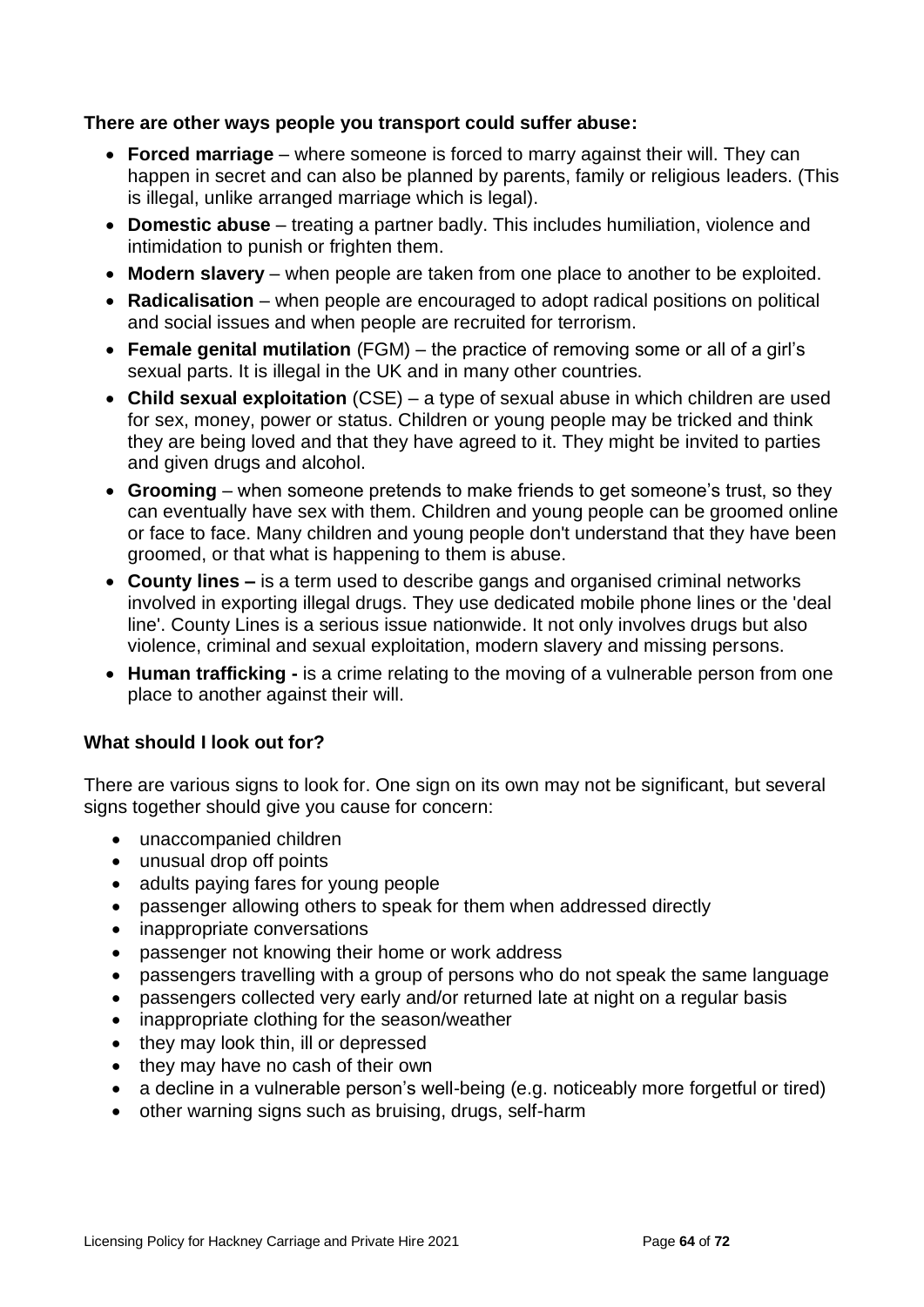## **How to keep yourself safe**

If a passenger becomes violent or aggressive, remain calm and avoid shouting. Give them space and report to your office and the transport quality monitoring team (if applicable). It is important that you behave in ways that protect you and your passengers from risk.

## **You should not:**

- take an unplanned detour to take a passenger home
- give a vulnerable passenger your personal mobile number for any reason
- give gifts
- befriend passengers on Facebook or other social media

#### **You should:**

- read any quidelines provided by the district council or county council drivers
- be professional
- avoid swearing and aggression
- always wear your ID badge
- sit lone passengers in the back seat (unless their passport says you should not)

#### **Reporting concerns**

Licensed drivers are the eyes and ears of their communities through the work they do and the contacts they have. The ability to spot the signs and having the knowledge of how to report concerns can be a major help in preventing this crime. If you hear or see anything which makes you think someone might be at risk you need to tell your office or one of the contact numbers below. Please remember it is your job to report information, **not to investigate**.

## **Useful numbers**

| If there is an urgent risk call                                                                                                                                                                               | 999                                     |
|---------------------------------------------------------------------------------------------------------------------------------------------------------------------------------------------------------------|-----------------------------------------|
| To report specific concerns about the abuse or neglect of an<br>adult, call Social and Health Care                                                                                                            | 0845 050 7666                           |
| If you are worried that your manager or any other professional<br>in a position of trust (e.g. teacher) may be abusing a child, call<br>the Local Authority Designated Officer for Child Protection<br>(LADO) | 01865 810603                            |
| If you are concerned that a child may be being abused by<br>someone other than your manager or another professional<br>(e.g. parent), call the Multi-Agency Safeguarding Hub (MASH)                           | 0345 0507666                            |
| To discuss general safeguarding concerns for the particular<br>attention of the Supported Transport Hub call<br>Or email them to Transport Quality Monitoring Team                                            | 01865 323500<br>qmcc@oxfordshire.gov.uk |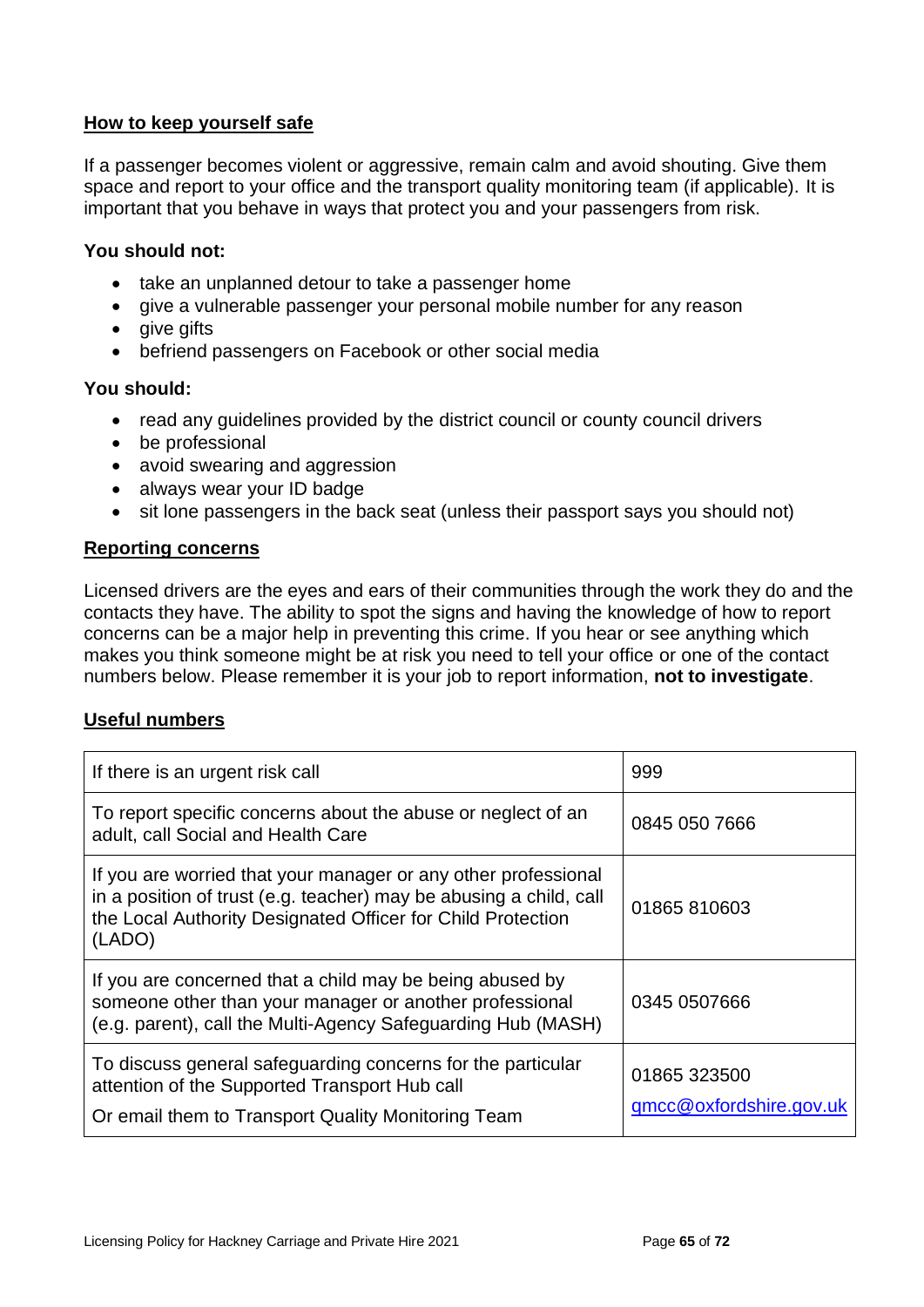# Appendix I - Disability awareness

Taxis are an important, and sometimes the only, means of transportation for many people with disabilities. It may be that you drive a vehicle designed to make travelling easier for disabled people, but an accessible vehicle is only part of the answer. Your attitude and understanding of the problems that may be faced by people with disabilities is very important.

Under the Equality Act 2010, you're disabled if you have a physical or mental impairment that has a substantial and long-term negative affect on your ability to do normal daily activities. Disability comes in many forms - not always visible.

You should never make assumptions, always ask what help (if any) a passenger may need from you. Make sure that you are familiar with any access and safety equipment in your vehicle. Be ready to help, but do not insist on helping. If you are asked to help, listen carefully to the information given, or ask how you can assist.

The mandatory training will give you an awareness and better understanding of people with disabilities whilst also enabling you to ensure that your passengers always receive the very highest standard of safety. On the day of the training session, a practical demonstration will be given on manoeuvring and securing wheelchairs. Also, the following advice aims to assist you in giving the best quality of service to your passengers.

#### **Communicating with passengers**

- Speak directly to the person and not their helper or carer
- Treat people with respect and do not speak about them as if they are not there
- Be aware of personal space and physical contact

Please follow any additional information, advice or instructions that you are given by a parent, carer or establishment. For example, a carer might inform you that a child or vulnerable adult had a very difficult evening and might be quite unsettled. Don't let anyone persuade you to drop them off at an unplanned venue - someone with dementia could get lost or get into difficulties and they might no longer be safe. You may be advised not to talk with some passengers because they are too unwell to understand clearly.

## **Wheelchair users**

If a passenger is a wheelchair user, you should:

- Leave the passenger in a safe and convenient place which enables them to move away independently.
- Always ask the customer to make sure that the brakes of the wheelchair are on.
- Secure the wheelchair and suggest that the passenger uses the seat belt provided.
- Avoid sudden braking or acceleration.

If you drive a saloon car, you may still be able to take wheelchair users provided that the passenger is able and willing to transfer. In those circumstances, you should ask the passenger what help they require, listen to their response, and act only as advised. Take care when loading the wheelchair into the boot. Wheelchairs can be expensive to repair or replace and without it the passenger may be totally immobile. Some wheelchairs are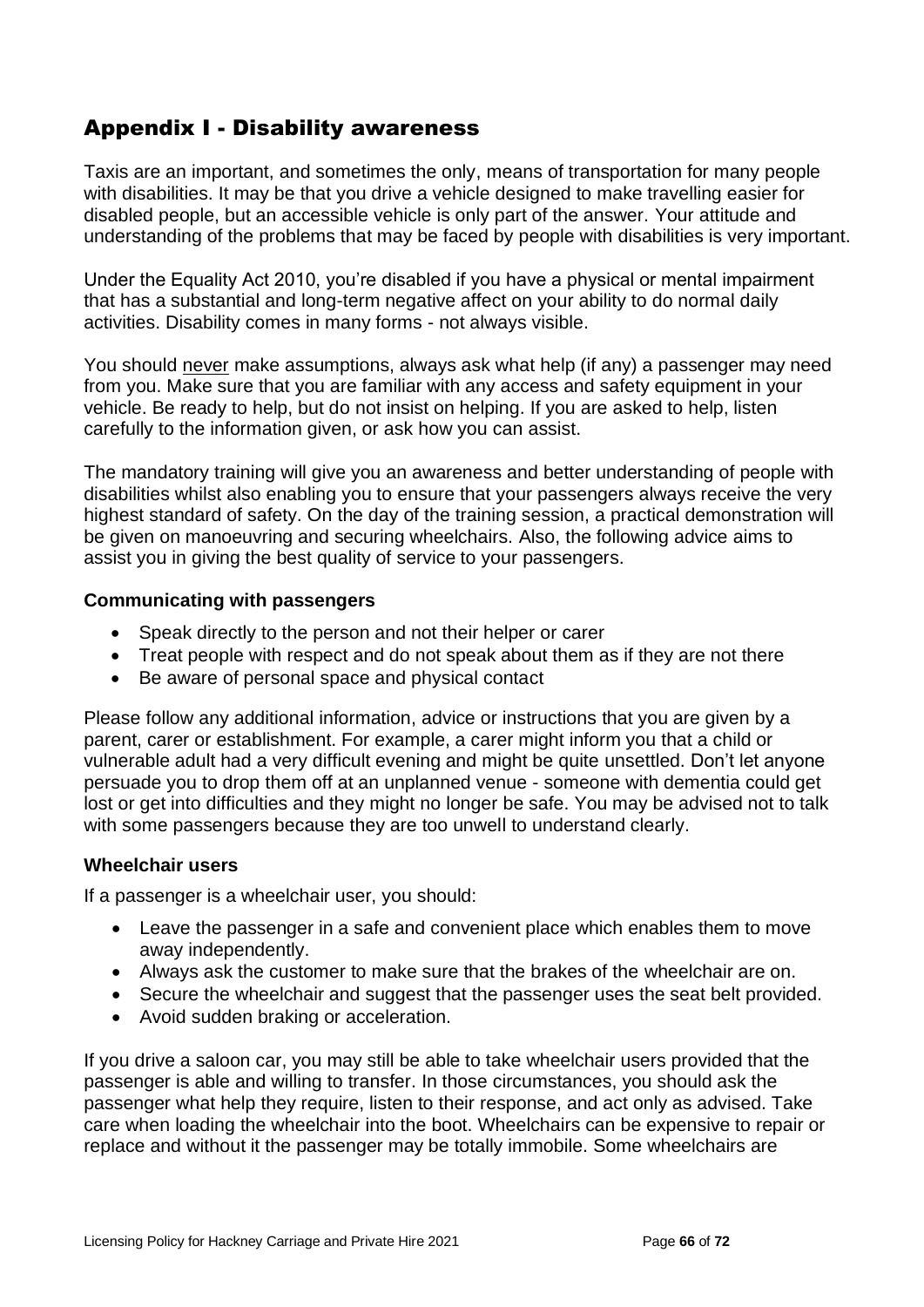collapsible and some parts, such as handles and plates may come away easily, so care needs to be taken when folding or loading collapsible wheelchairs.

# **Passengers with walking difficulties**

If the passenger appears to have walking difficulties, or is frail or elderly, always offer to fit the additional step if there is one – this reduces the first step and makes it easier to get into vehicles. If in an MPV, ask whether pulling up as close as possible to the kerb would be helpful. For saloon cars this may not be useful because it increases the height the passenger has to drop down to the seat and may make it more difficult for them to get out of the seat at the end of the journey.

Some other tips:

- Let people use their walking aids if they have one
- Don't hurry people as they may get flustered
- Be aware of floor surfaces/hazards they will be walking on
- If a passenger falls, do NOT try to catch them

# **Visually impaired passengers**

If a passenger is blind or partially sighted, ask what assistance they require and always:

- Look out for the "TAXI" sign which may be held out by some visually impaired people in order to hail a cab
- If you are knowingly collecting a visually impaired passenger from a pre-booked location, knock at the door on arrival – do not remain in the cab and sound your horn
- If your customer would like to be accompanied to or from a building, offer them your arm (gripping just above the elbow will enable them to be guided more easily)
- Tell your passenger whether they are entering a saloon car or purpose-built cab
- Demonstrate which way the doors open where appropriate
- If possible, place a visually impaired person's hand on the open door and indicate the position of the roof
- Make sure the passenger(s) know which way the vehicle is facing
- Make sure the passenger(s) are seated and have secured the seat belt (where applicable) before you move off. They may require assistance with the belt
- Tell passenger(s) if you are taking a different route from that which they might expect, or if there is a hold-up or diversion
- Tell passenger(s) the fare and count out the change
- Set the passenger(s) down in a safe place and ensure they know where they are going

# **Hearing impaired passengers**

If a passenger's hearing is impaired, always:

- Look at them when you are speaking. Speak clearly, but do not shout and do not use your hands to gesticulate in front of your face
- Have a pad of paper and pen handy, as it is sometimes easier to communicate in writing
- Make sure that they are aware that you have understood their instructions and that you know where the passenger is going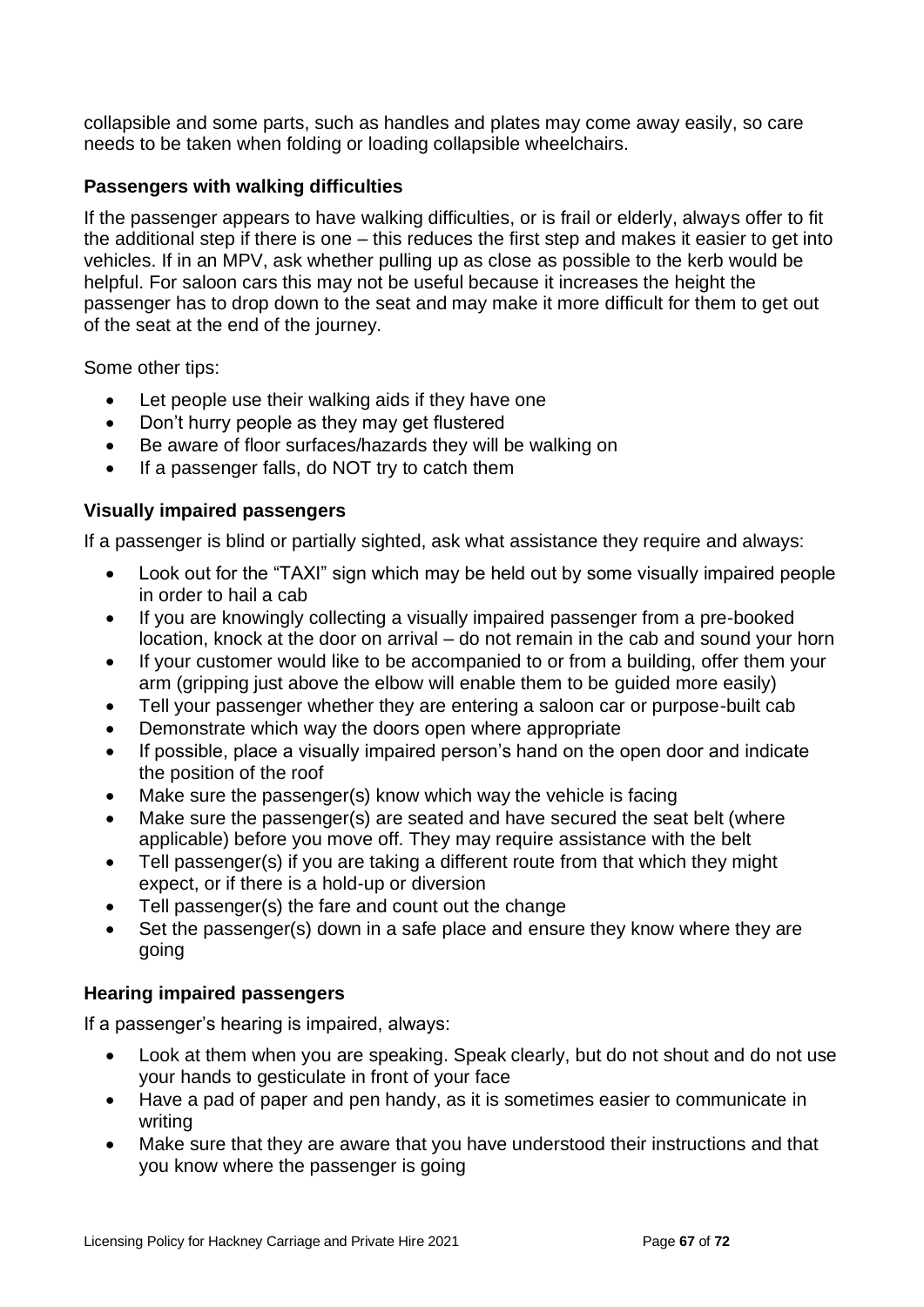# **Assistance dogs**

Assistance dogs can be for:

- Sight loss
- Hearing loss
- Therapy dogs
- Specially trained seizure or stroke awareness dogs

Assistance dogs are trained to remain on the floor of a vehicle. Refusal to carry an assistance dog without a medical exemption is an offence under the Equality Act 2010 and is in contravention of the conditions of your licence.

## **Passengers with learning disabilities**

A learning disability is NOT the same as a learning difficulty or mental illness. Some people with a learning disability can talk clearly and look after themselves whilst others may not be able to communicate at all.

There are different ways of communicating with passengers who have learning disabilities:

- Communication systems e.g. Makaton
- Easy read symbols e.g. emojis
- Be patient
- Use plain speech but do not use baby talk
- Say what you mean and mean what you say to avoid confusion
- Speak with feeling
- Body language is also important when communicating with passengers

# **Autism**

People with autism have different ways of understanding the world. Some people with autism find it difficult to understand what we mean when we are talking, and some are confused by rules and boundaries. Each person with autism is different with their own preferences and needs and they can behave in unexpected ways. They may feel very anxious moving from one place to another and when very upset they may not be able to hear what is being said.

Common examples of behaviours associated with autism:

- Avoiding social interaction
- Avoiding eye contact
- Taking people's speech literally
- Being unable to understand sarcasm
- Liking familiar routine

## **Epilepsy**

People with epilepsy can have seizures. It is important that you have read any information supplied and know what to do. If a passenger has a seizure you need to note how long this lasts and pass this message on to the relevant people.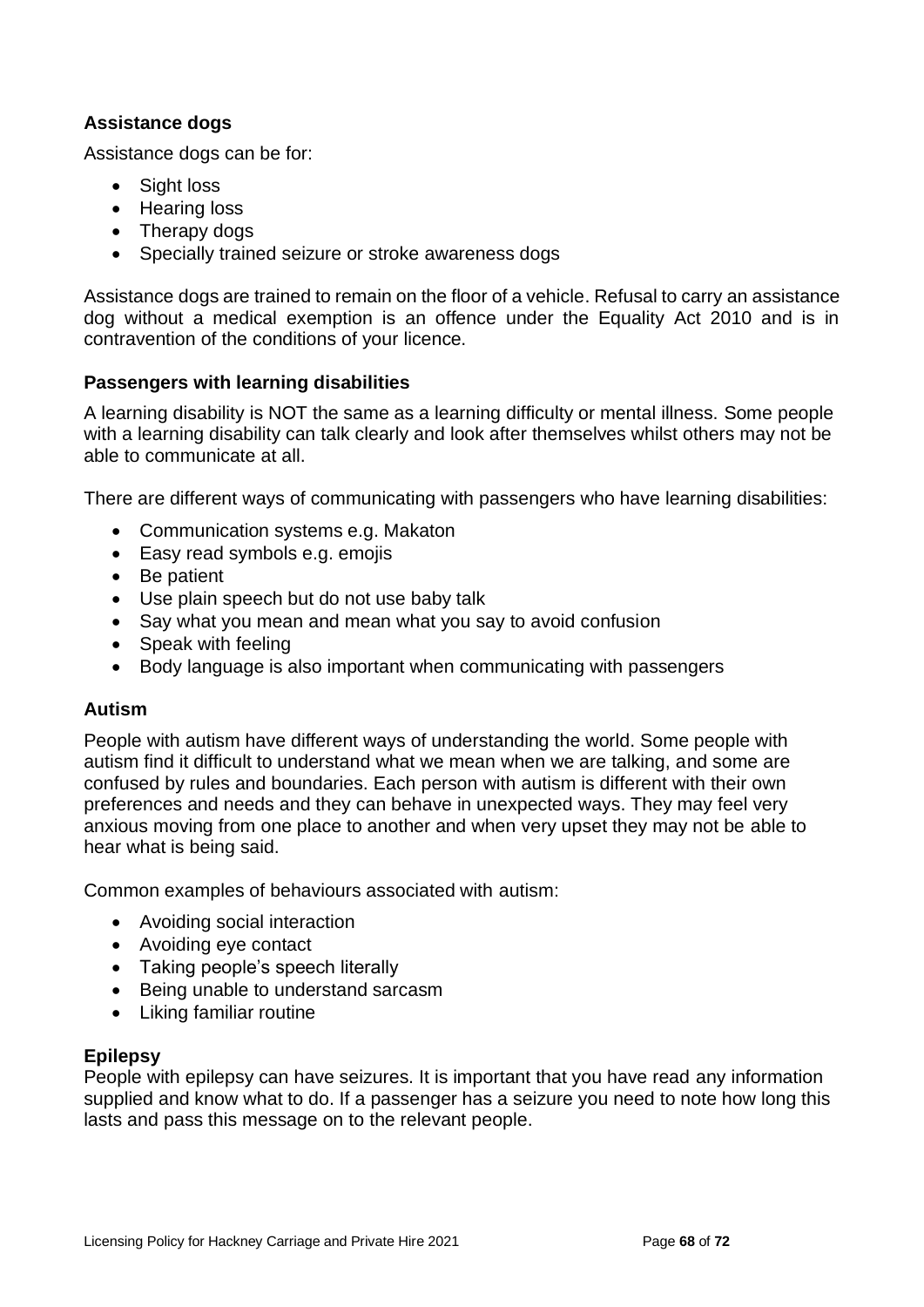## **Mental health and physical disabilities**

You may also transport vulnerable adults who have a mental health condition such as dementia or anxiety or someone with physical problems such as hearing or sight loss. You will be advised on the best way to meet the passenger's needs by their family or care professional.

## **Dementia**

One suggestion is for you to have a checklist when you are picking up or dropping off someone who is forgetful, so you can be sure they have important items such as their bag, keys, glasses, purse/wallet, any medication, etc.

#### **Vehicle maintenance and seatbelts**

Keep door handles, locks and hinges well lubricated. This reduces the amount of physical (often painful) effort required to operate them.

Best practice is for the driver to wear their seatbelt as this sets a good example for their passengers. Also make sure all your passengers are wearing a seatbelt.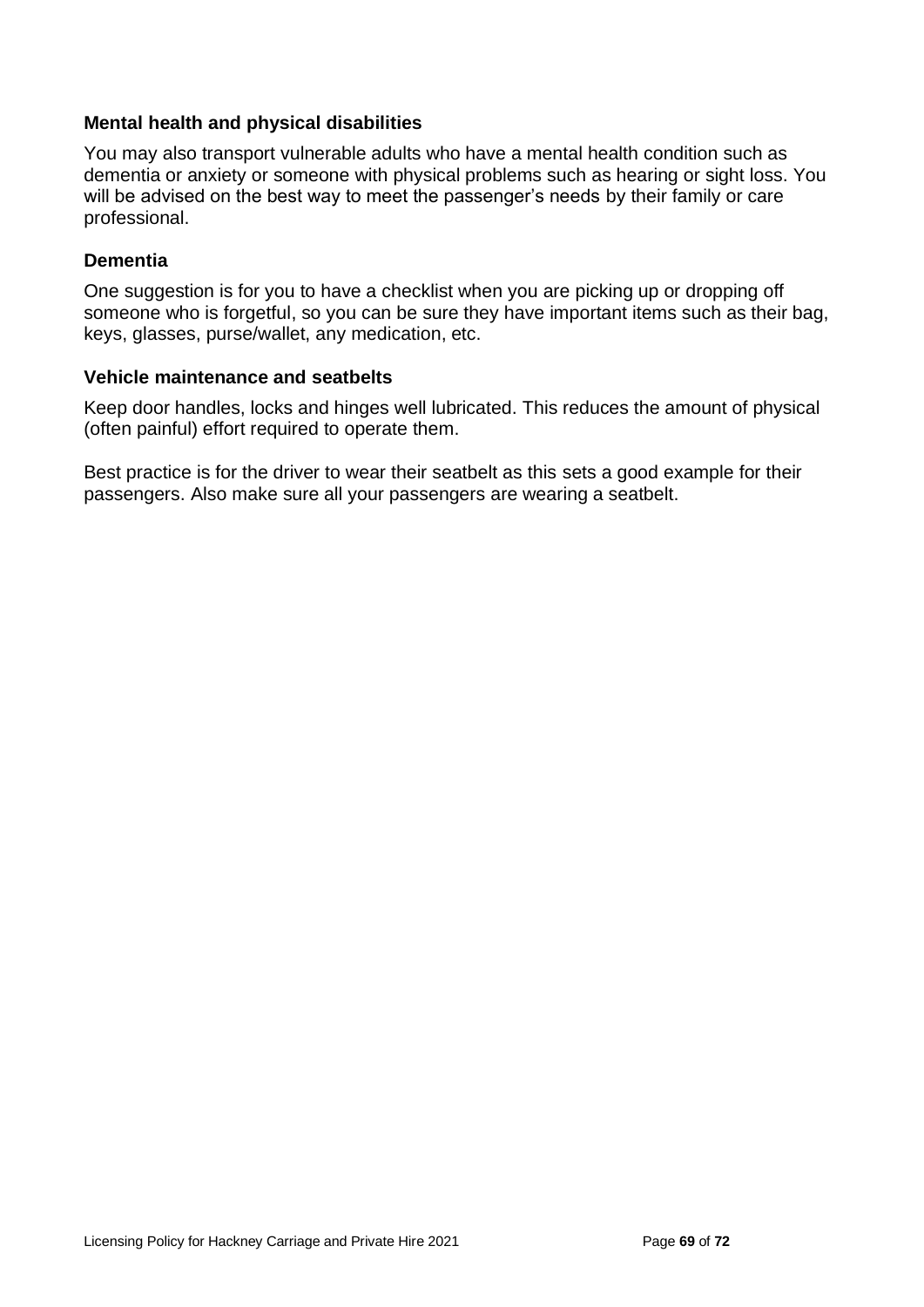# Appendix J - Approval of advertising on licensed vehicles

- 1. All advertisements must comply with the British Code of Advertising Practice, Sales Promotion and Direct Marketing and it is the responsibility of the agency or individual seeking the council's approval to ensure that they do so.
- 2. Each application will be considered on its merits, but advertisements containing the following will not be approved:
	- a) Those with political, religious, sexual or controversial texts
	- b) Those for escort agencies or massage parlours
	- c) Those displaying nude or semi-nude figures
	- d) Those which seek to involve the driver as an agent of the advertisers
	- e) Those likely to offend public taste (including material depicting bodily functions and the use of obscene or distasteful language)
	- f) Those which seek to advertise more than one company.
- 3. All advertisement liveries must be approved by the council and proposals must be accompanied by full colour, three-view art work.
- 4. The licensed vehicle may be required to attend the council offices for inspection of the finished livery.
- 5. The bodywork of the licensed vehicle must be maintained in good condition. If any panels on the vehicle are damaged, they must be repaired or replaced within 7 days.
- 6. No secondary advertising of any kind will be permitted, whether in the form of the logo of the company preparing the vehicle or the name of the advertising agency.
- 7. No logos or words will be allowed on the boot lid area or directly adjacent to the licence plate or registration number.
- 8. If approved, the livery may remain on the vehicle for a period of one year. At the end of that year, the vehicle owner may apply for an extension for a further 12 months which may be granted subject to an inspection of the quality of the livery and bodywork. This would be subject to a renewal application process and fee.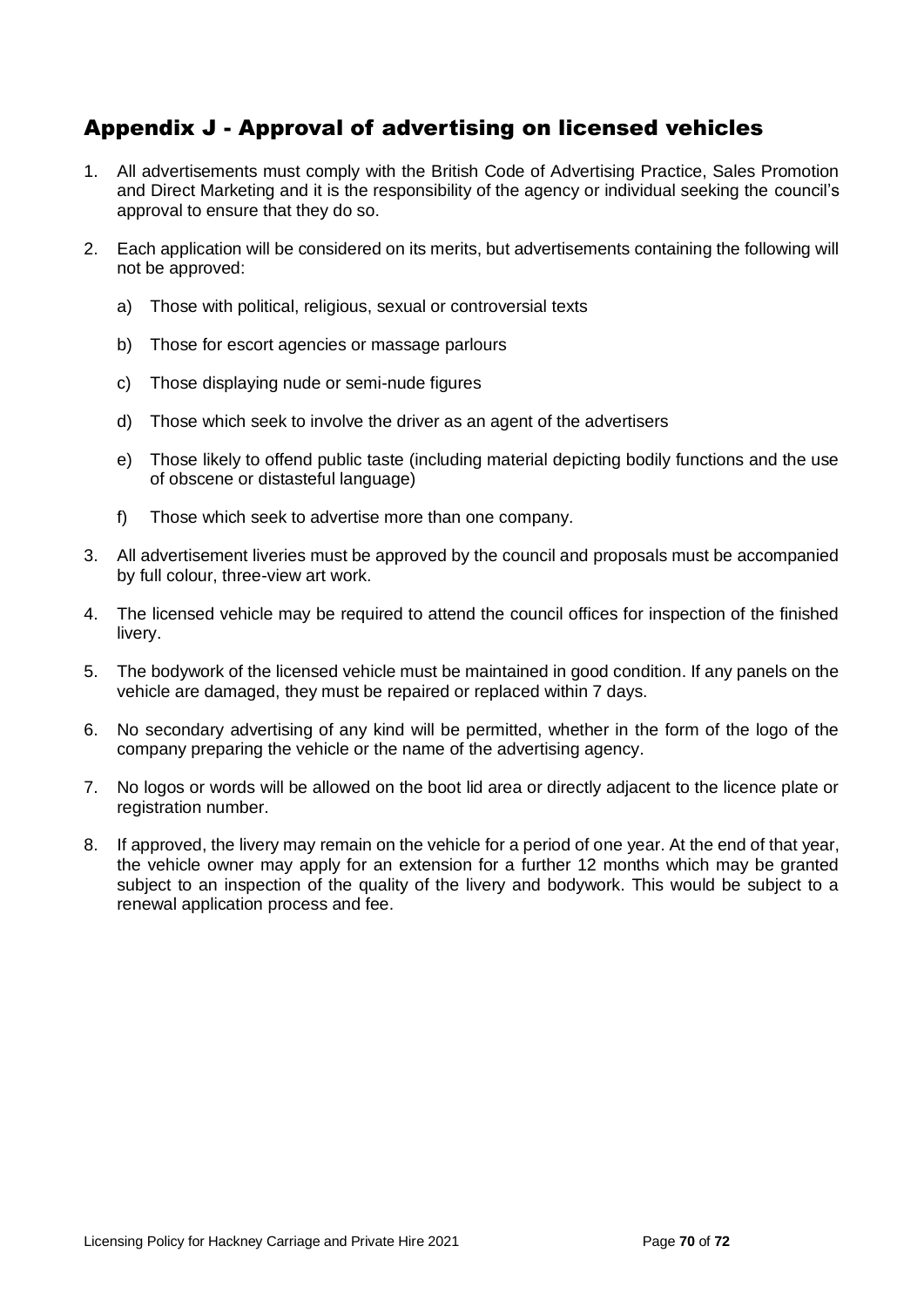# Appendix K - Glossary of Terms

| <b>Term</b>                                | <b>Description</b>                                                                                                                                                                                                                                                                                                                                                                                                       |
|--------------------------------------------|--------------------------------------------------------------------------------------------------------------------------------------------------------------------------------------------------------------------------------------------------------------------------------------------------------------------------------------------------------------------------------------------------------------------------|
| Authorised<br>officer                      | An officer authorised by the council under the relevant legislation<br>governing the licensing of hackney carriage and private hire vehicles,<br>operators and drivers                                                                                                                                                                                                                                                   |
| Compliance<br>testing centre               | One of the designated test centres across the two districts where vehicles<br>may be tested and issued with a compliance certificate                                                                                                                                                                                                                                                                                     |
| Compliance<br>certificate                  | Test of mechanical fitness for a licensed vehicle and its compliance with<br>the standards as set out in this policy                                                                                                                                                                                                                                                                                                     |
| Convictions<br>and cautions                | Applicants should note that any reference in this document to 'conviction'<br>includes all convictions, warnings, reprimands, criminal behaviour orders,<br>injunctions, cautions, community service orders, restraining orders and<br>fixed penalties (including traffic offences), including those that are<br>regarded as spent under the 1974 Rehabilitation of Offenders Act (see<br>Regulated Occupation below).   |
| Council                                    | The Vale of White Horse District Council in its capacity as licensing<br>authority for the area of Vale of White Horse, and/or South Oxfordshire<br>District Council in its capacity as licensing authority for the area of South<br>Oxfordshire.                                                                                                                                                                        |
| <b>DBS</b>                                 | Disclosure and Barring Service. Formerly Criminal Records Bureau (CRB)                                                                                                                                                                                                                                                                                                                                                   |
| <b>DfT</b>                                 | The Department for Transport                                                                                                                                                                                                                                                                                                                                                                                             |
| DfT guidance                               | The Department for Transport - Hackney Carriage and Private Hire<br>Vehicle Licensing: Best Practice Guidance, published in March 2010 and<br>Private Hire Vehicle Licensing: Guidance Note, published in August 2011                                                                                                                                                                                                    |
| DfT guidance<br>on stretched<br>limousines | The Department for Transport Guidance for Operators of Stretched<br>Limousines, published March 2013                                                                                                                                                                                                                                                                                                                     |
| <b>DVLA</b>                                | Driver and Vehicle Licensing Agency                                                                                                                                                                                                                                                                                                                                                                                      |
| <b>DVSA</b>                                | Driver and Vehicle Standards Agency                                                                                                                                                                                                                                                                                                                                                                                      |
| <b>EEA</b>                                 | European Economic Area                                                                                                                                                                                                                                                                                                                                                                                                   |
| General<br>Licensing<br>Committee          | The committee of councillors of Vale of White Horse District Council that is<br>responsible for the council's hackney carriage and private hire licensing<br>functions in the area of Vale of White Horse, and the committee of<br>councillors of South Oxfordshire District Council that is responsible for the<br>council's hackney carriage and private hire licensing functions in the area<br>of South Oxfordshire. |
| Group 2<br>Medical                         | The DVLA Group 2 standard of medical fitness for professional drivers.                                                                                                                                                                                                                                                                                                                                                   |